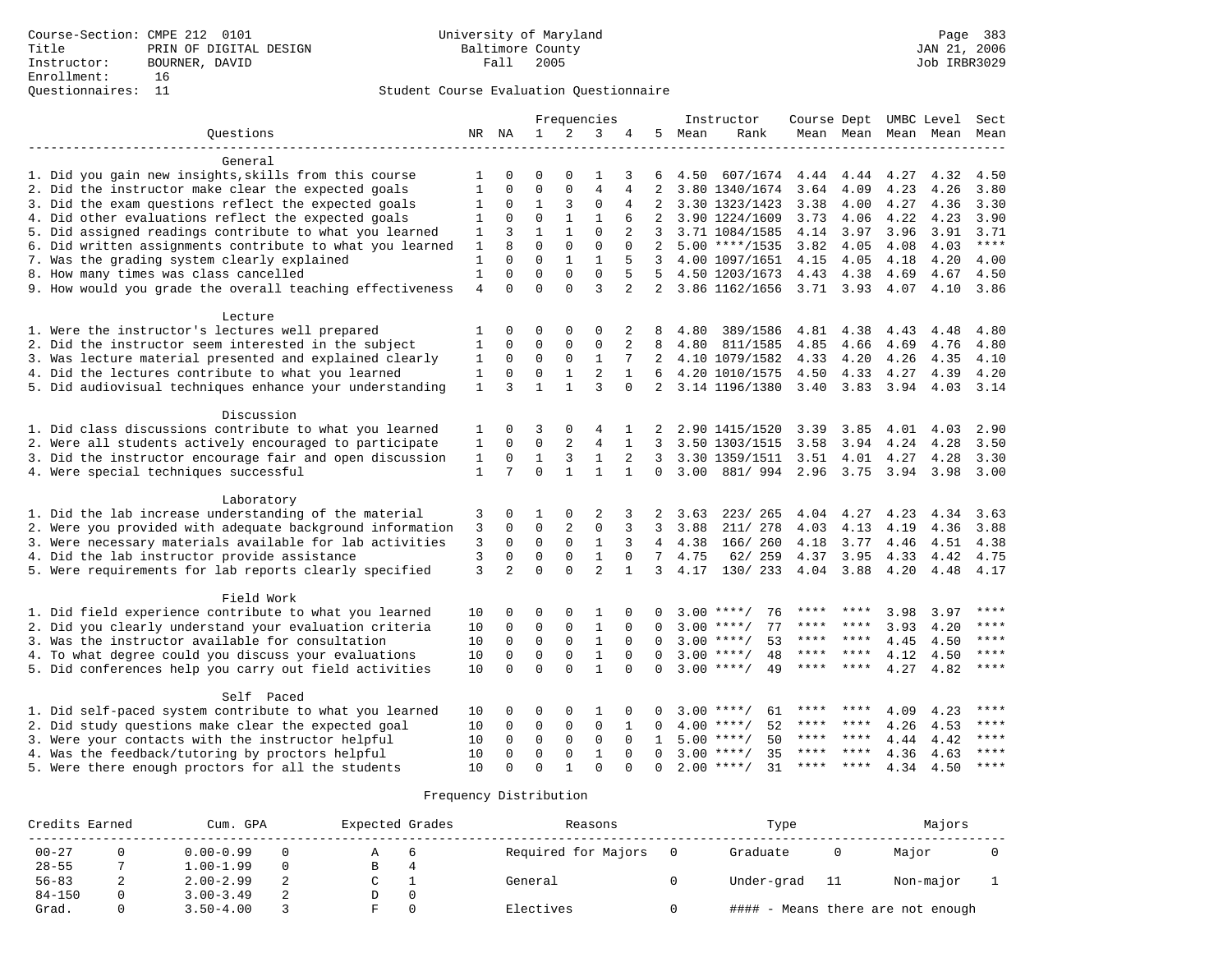I 0 Other 10 ? 0

 $10$ 

P 0 0 0 0 0 0 0 0 0 0 0 0 0 0 0 0 0 1 0 1 0 1 0  $\sqrt{2}$  10 0 1 0 1 0  $\sqrt{2}$  10 1 0  $\sqrt{2}$  10 1 0  $\sqrt{2}$  10 1 0  $\sqrt{2}$  10 1 0  $\sqrt{2}$  10  $\sqrt{2}$  10  $\sqrt{2}$  10  $\sqrt{2}$  10  $\sqrt{2}$  10  $\sqrt{2}$  10  $\sqrt{2}$  10  $\sqrt{2}$  10  $\sqrt{2$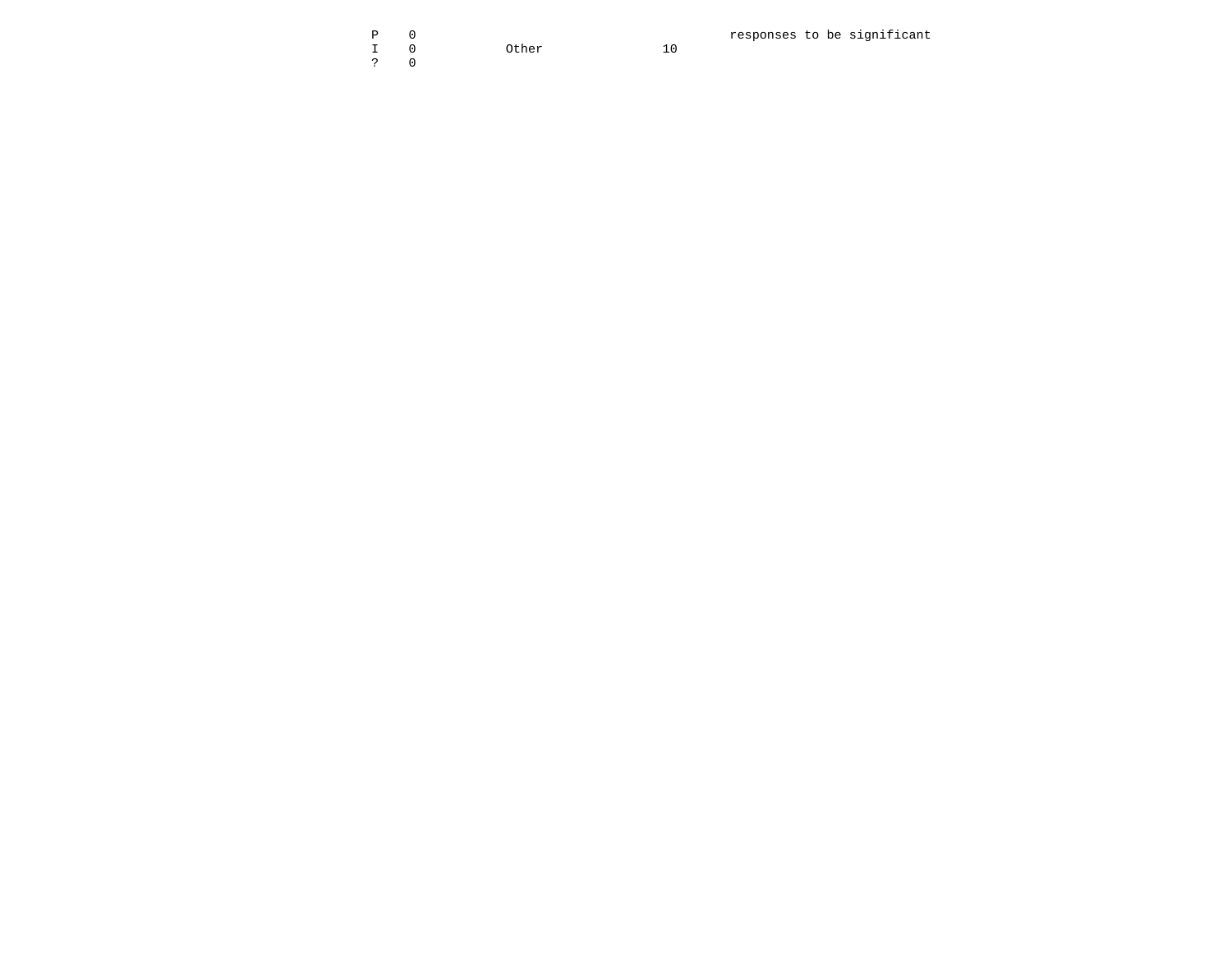|                                                                                                         |                |                |              | Frequencies  |                |                |                |              | Instructor           | Course Dept UMBC Level |              |                     |              | Sect         |
|---------------------------------------------------------------------------------------------------------|----------------|----------------|--------------|--------------|----------------|----------------|----------------|--------------|----------------------|------------------------|--------------|---------------------|--------------|--------------|
| Questions                                                                                               |                | NR NA          | 1            | 2            | 3              | 4              | 5              | Mean         | Rank                 |                        |              | Mean Mean Mean Mean |              | Mean         |
|                                                                                                         |                |                |              |              |                |                |                |              |                      |                        |              |                     |              |              |
| General                                                                                                 |                |                |              |              |                |                |                |              |                      |                        |              |                     |              |              |
| 1. Did you gain new insights, skills from this course                                                   | 1              | 0              | 0            | $\Omega$     | 3              | 5              | 10             | 4.39         | 792/1674             | 4.44                   | 4.44         | 4.27                | 4.32         | 4.39         |
| 2. Did the instructor make clear the expected goals                                                     | $\mathbf{1}$   | $\mathbf 0$    | $\mathbf{1}$ | 2            | 4              | 5              | 6              |              | 3.72 1388/1674       | 3.64                   | 4.09         | 4.23                | 4.26         | 3.72         |
| 3. Did the exam questions reflect the expected goals                                                    | 1              | 0              | 2            | 3            | 4              | 6              | 3              |              | 3.28 1328/1423       | 3.38                   | 4.00         | 4.27                | 4.36         | 3.28         |
| 4. Did other evaluations reflect the expected goals                                                     | 1              | 6              | $\mathbf{1}$ | $\mathbf{1}$ | $\mathbf{0}$   | 5              | 5              |              | 4.00 1094/1609       | 3.73                   | 4.06         | 4.22                | 4.23         | 4.00         |
| 5. Did assigned readings contribute to what you learned                                                 | 2              | $\mathbf 1$    | $\mathbf 0$  | $\mathbf 0$  | 5              | $\overline{2}$ | 9              | 4.25         | 557/1585             | 4.14                   | 3.97         | 3.96                | 3.91         | 4.25         |
| 6. Did written assignments contribute to what you learned                                               | $\sqrt{2}$     | 4              | $\mathbf 0$  | $\mathbf{1}$ | 3              | 5              | 4              | 3.92         | 991/1535             | 3.82                   | 4.05         | 4.08                | 4.03         | 3.92         |
| 7. Was the grading system clearly explained                                                             | $\overline{2}$ | $\mathbf 0$    | $\mathbf 0$  | $\mathbf{1}$ | $\mathbf{1}$   | 7              | 8              | 4.29         | 820/1651             | 4.15                   | 4.05         | 4.18                | 4.20         | 4.29         |
| 8. How many times was class cancelled                                                                   | $1\,$          | $\mathbf 1$    | $\mathbf 0$  | $\mathbf{1}$ | $\mathbf{1}$   | 6              | 9              |              | 4.35 1347/1673       | 4.43                   | 4.38         | 4.69                | 4.67         | 4.35         |
| 9. How would you grade the overall teaching effectiveness                                               | 5              | $\Omega$       | $\Omega$     | $\mathbf{1}$ | 6              | 4              | 3              |              | 3.64 1308/1656       | $3.71$ $3.93$          |              | 4.07                | 4.10         | 3.82         |
|                                                                                                         |                |                |              |              |                |                |                |              |                      |                        |              |                     |              |              |
| Lecture                                                                                                 |                | $\mathbf 0$    | $\mathbf 0$  | $\mathbf{0}$ | $\mathbf{0}$   |                |                |              |                      |                        |              |                     |              |              |
| 1. Were the instructor's lectures well prepared<br>2. Did the instructor seem interested in the subject | 3<br>3         | $\mathbf 0$    | $\mathbf 0$  | $\mathbf 0$  | $\mathbf{0}$   | 2<br>3         | 14<br>13       | 4.88<br>4.81 | 266/1586<br>786/1585 | 4.81<br>4.85           | 4.38<br>4.66 | 4.43<br>4.69        | 4.48<br>4.76 | 4.84<br>4.81 |
| 3. Was lecture material presented and explained clearly                                                 | 3              | 0              | 0            | 0            | 3              | 5              | 8              | 4.31         | 871/1582             | 4.33                   | 4.20         |                     | 4.35         | 4.36         |
| 4. Did the lectures contribute to what you learned                                                      | 3              | $\mathbf 0$    | $\mathbf 0$  | 2            | $\mathbf{1}$   | 1              | 12             | 4.44         | 780/1575             | 4.50                   | 4.33         | 4.26<br>4.27        | 4.39         | 4.52         |
| 5. Did audiovisual techniques enhance your understanding                                                | 3              | $\overline{a}$ | $\mathbf{1}$ | $\Omega$     | 6              | 3              | $\overline{4}$ | 3.64         | 974/1380             | 3.40                   | 3.83         | 3.94                | 4.03         | 3.72         |
|                                                                                                         |                |                |              |              |                |                |                |              |                      |                        |              |                     |              |              |
| Discussion                                                                                              |                |                |              |              |                |                |                |              |                      |                        |              |                     |              |              |
| 1. Did class discussions contribute to what you learned                                                 | 3              | 0              | 0            | 4            | 1              | 6              | 5              |              | 3.75 1027/1520       | 3.39                   | 3.85         | 4.01                | 4.03         | 3.75         |
| 2. Were all students actively encouraged to participate                                                 | 3              | 0              | 0            | 3            | 3              | 5              | 5              |              | 3.75 1209/1515       | 3.58                   | 3.94         | 4.24                | 4.28         | 3.75         |
| 3. Did the instructor encourage fair and open discussion                                                | 3              | 0              | $\mathbf{1}$ | 2            | 4              | 4              | 5              |              | 3.63 1282/1511       | 3.51                   | 4.01         | 4.27                | 4.28         | 3.63         |
| 4. Were special techniques successful                                                                   | 3              | 10             | $\mathbf{1}$ | $\mathbf{1}$ | 2              | $\Omega$       | 2              |              | 3.17 857/994         | 2.96                   | 3.75         | 3.94                | 3.98         | 3.17         |
|                                                                                                         |                |                |              |              |                |                |                |              |                      |                        |              |                     |              |              |
| Laboratory                                                                                              |                |                |              |              |                |                |                |              |                      |                        |              |                     |              |              |
| 1. Did the lab increase understanding of the material                                                   | 5              | 0              | $\mathbf 0$  | $\mathbf{0}$ | $\mathbf 1$    | 7              | 6              | 4.36         | 129/ 265             | 4.04                   | 4.27         | 4.23                | 4.34         | 4.36         |
| 2. Were you provided with adequate background information                                               | 5              | $\mathbf 0$    | $\mathbf 0$  | $\mathbf{1}$ | $\overline{2}$ | 4              | 7              | 4.21         | 160/ 278             | 4.03                   | 4.13         | 4.19                | 4.36         | 4.21         |
| 3. Were necessary materials available for lab activities                                                | 5              | 0              | 0            | $\mathbf{1}$ | $\mathbf{1}$   | 3              | 9              | 4.43         | 154/ 260             | 4.18                   | 3.77         | 4.46                | 4.51         | 4.43         |
| 4. Did the lab instructor provide assistance                                                            | 5              | $\mathbf 0$    | $\mathbf 0$  | $\mathbf{1}$ | 2              | 2              | 9              | 4.36         | 139/ 259             | 4.37                   | 3.95         | 4.33                | 4.42         | 4.36         |
| 5. Were requirements for lab reports clearly specified                                                  | 5              | $\overline{a}$ | $\Omega$     | $\mathbf{1}$ | 3              | 3              | 5              | 4.00         | 150/233              | 4.04                   | 3.88         | 4.20                | 4.48         | 4.00         |
|                                                                                                         |                |                |              |              |                |                |                |              |                      |                        |              |                     |              |              |
| Seminar                                                                                                 |                |                |              |              |                |                |                |              |                      |                        |              |                     |              |              |
| 1. Were assigned topics relevant to the announced theme                                                 | 17             | 0              | $\mathbf 0$  | $\mathbf{0}$ | $\mathbf{0}$   | 2              | 0              | 4.00         | ****/ 103            | ****                   |              | 4.41                | 4.07         | ****         |
| 2. Was the instructor available for individual attention                                                | 17             | 0              | $\mathbf 0$  | $\mathbf 0$  | $\mathsf 0$    | $\mathbf 0$    | $\overline{a}$ | 5.00         | $***/101$            | ****                   | ****         | 4.48                | 4.45         | ****         |
| 3. Did research projects contribute to what you learned                                                 | 17             | $\mathbf{1}$   | 0            | $\mathsf 0$  | $\mathbf{1}$   | $\mathbf 0$    | $\mathbf 0$    | 3.00         | 95<br>$***$ /        | ****                   | ****         | 4.31                | 4.33         | ****         |
| 4. Did presentations contribute to what you learned                                                     | 17             | $\mathbf 0$    | $\mathbf 0$  | $\mathbf{1}$ | $\mathbf 0$    | $\mathbf{1}$   | $\Omega$       | 3.00         | $***$ /<br>99        | ****                   | ****         | 4.39                | 4.22         | ****         |
| 5. Were criteria for grading made clear                                                                 | 17             | $\Omega$       | $\Omega$     | $\Omega$     | $\mathbf{1}$   | $\mathbf{1}$   | $\Omega$       |              | $3.50$ ****/<br>97   | ****                   | ****         | 4.14                | 4.63         | $***$        |
|                                                                                                         |                |                |              |              |                |                |                |              |                      |                        |              |                     |              |              |
| Field Work                                                                                              |                |                |              |              |                |                |                |              |                      |                        |              |                     |              |              |
| 1. Did field experience contribute to what you learned                                                  | 18             | 0              | 0            | $\mathsf 0$  | $\mathsf 0$    | 1              | 0              |              | $4.00$ ****/<br>76   | ****                   |              | 3.98                | 3.97         | $***$ * * *  |
| 2. Did you clearly understand your evaluation criteria                                                  | 18             | 0              | $\mathbf 0$  | $\mathbf 0$  | $\mathbf 0$    | $\mathbf 0$    | 1              |              | 77<br>$5.00$ ****/   | ****                   | ****         | 3.93                | 4.20         | ****         |
| 3. Was the instructor available for consultation                                                        | 18             | $\mathbf 0$    | $\mathbf 0$  | $\mathbf 0$  | $\mathbf{0}$   | $\mathbf{1}$   | $\Omega$       |              | 53<br>$4.00$ ****/   | ****                   | ****         | 4.45                | 4.50         | ****         |
| 4. To what degree could you discuss your evaluations                                                    | 18             | 0              | 0            | $\mathsf 0$  | $\mathbf 0$    | $\mathbf{1}$   | $\mathbf 0$    | 4.00         | 48<br>$***/$         |                        |              | 4.12                | 4.50         | ****         |
| 5. Did conferences help you carry out field activities                                                  | 18             | $\Omega$       | $\mathbf 0$  | $\Omega$     | $\Omega$       | $\mathbf{1}$   | $\Omega$       | 4.00         | $***$ /<br>49        | ****                   | ****         | 4.27                | 4.82         | ****         |
|                                                                                                         |                |                |              |              |                |                |                |              |                      |                        |              |                     |              |              |
| Self Paced                                                                                              |                |                |              |              |                |                |                |              |                      |                        |              |                     |              |              |
| 1. Did self-paced system contribute to what you learned                                                 | 18             | 0              | 0            | $\mathsf 0$  | $\mathbf{0}$   | 1              | 0              | 4.00         | $***$ /<br>61        |                        |              | 4.09                | 4.23         | ****         |
| 2. Did study questions make clear the expected goal                                                     | 18             | $\mathbf 0$    | 0            | $\mathbf 0$  | $\mathbf 0$    | $\mathbf{1}$   | $\mathbf 0$    | 4.00         | 52<br>$***$ /        | ****                   | ****         | 4.26                | 4.53         |              |
| 3. Were your contacts with the instructor helpful                                                       | 18             | 0              | $\mathbf 0$  | $\mathbf 0$  | $\mathbf 0$    | 1              | $\Omega$       | 4.00         | $***$ /<br>50        | ****                   | ****         | 4.44                | 4.42         | $***$ * * *  |
| 4. Was the feedback/tutoring by proctors helpful                                                        | 18             | 0              | $\mathbf 0$  | $\mathbf{0}$ | $\mathbf{0}$   | $\mathbf{1}$   | $\Omega$       | 4.00         | 35<br>$***$ /        | ****                   | ****         | 4.36                | 4.63         | ****         |
| 5. Were there enough proctors for all the students                                                      | 18             | $\Omega$       | $\mathbf 0$  | $\Omega$     | $\Omega$       | $\mathbf{1}$   | $\Omega$       | 4.00         | 31<br>$***/$         | ****                   |              | 4.34                | 4.50         | $***$        |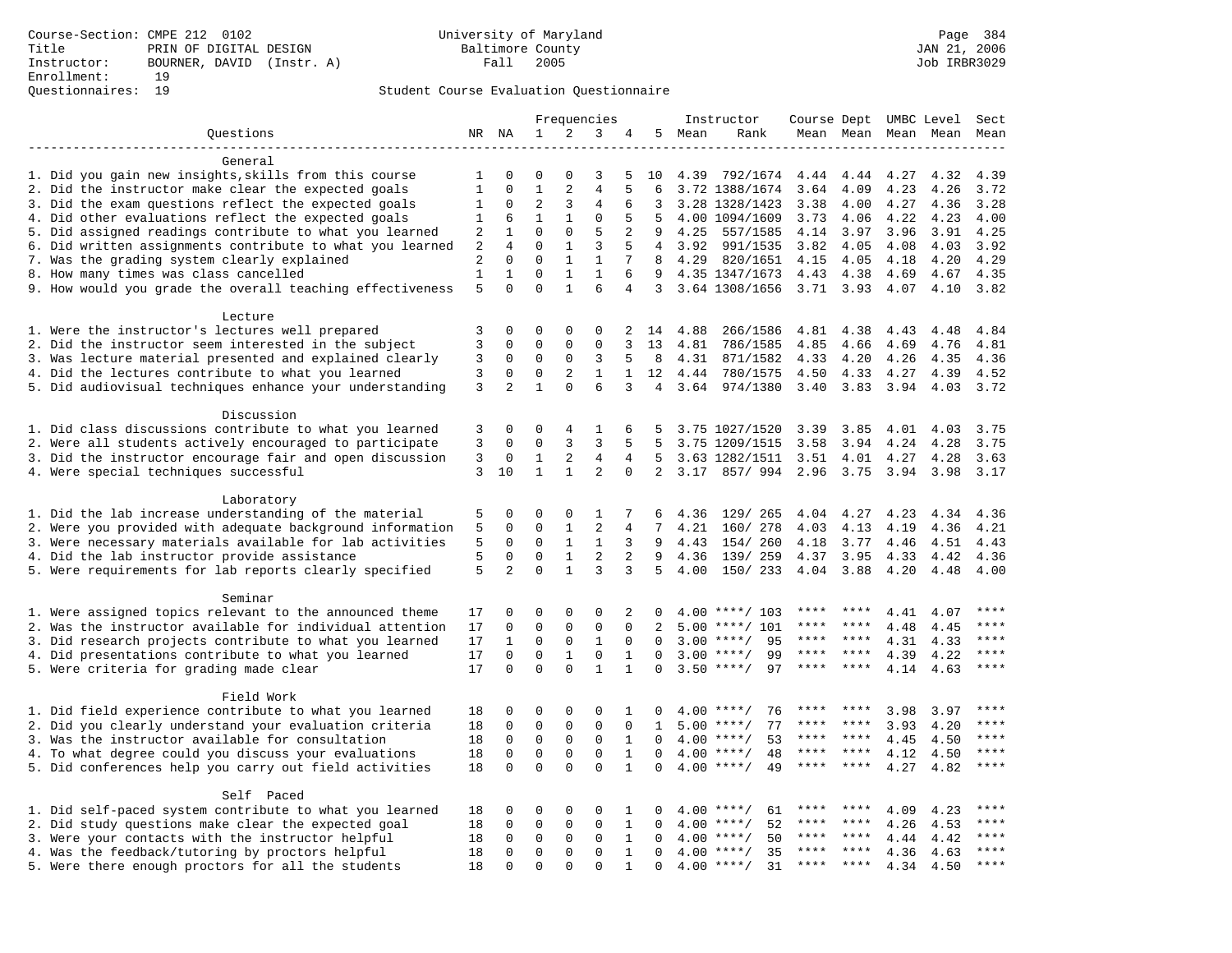| Course-Section: CMPE 212 0102 |                              | University of Maryland                  | Page 384     |
|-------------------------------|------------------------------|-----------------------------------------|--------------|
| Title                         | PRIN OF DIGITAL DESIGN       | Baltimore County                        | JAN 21, 2006 |
| Instructor:                   | BOURNER, DAVID<br>(Instr. A) | 2005<br>Fall                            | Job IRBR3029 |
| Enrollment:                   | 19                           |                                         |              |
| Ouestionnaires: 19            |                              | Student Course Evaluation Ouestionnaire |              |

| Credits Earned |             | Cum. GPA      |    |   | Expected Grades | Reasons             |    | Type                        | Majors |                                   |  |
|----------------|-------------|---------------|----|---|-----------------|---------------------|----|-----------------------------|--------|-----------------------------------|--|
| $00 - 27$      |             | $0.00 - 0.99$ |    | Α |                 | Required for Majors |    | Graduate                    | 0      | Major                             |  |
| $28 - 55$      |             | $1.00 - 1.99$ |    | В | 13              |                     |    |                             |        |                                   |  |
| $56 - 83$      | 4           | $2.00 - 2.99$ | 2  | C | $\Omega$        | General             |    | Under-grad                  | 19     | Non-major                         |  |
| $84 - 150$     |             | $3.00 - 3.49$ | 6  | D | $\Omega$        |                     |    |                             |        |                                   |  |
| Grad.          | $\mathbf 0$ | $3.50 - 4.00$ | -2 | F | $\Omega$        | Electives           |    |                             |        | #### - Means there are not enough |  |
|                |             |               |    | Ρ | $\Omega$        |                     |    | responses to be significant |        |                                   |  |
|                |             |               |    |   | $\Omega$        | Other               | 16 |                             |        |                                   |  |
|                |             |               |    |   | $\Omega$        |                     |    |                             |        |                                   |  |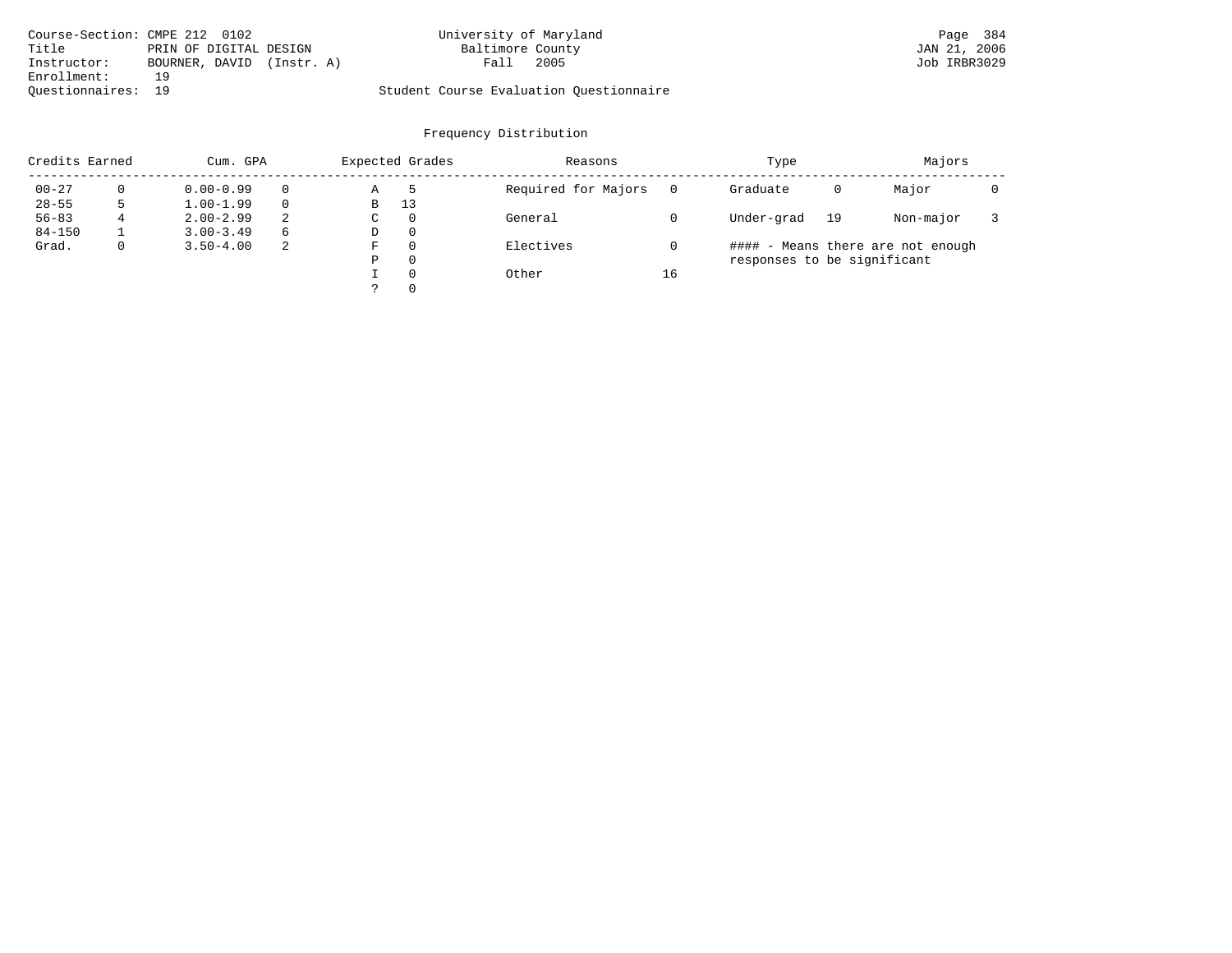|                                                           |                | Frequencies              |                      |                          |                                | Instructor          | Course Dept UMBC Level |      |                    |             | Sect      |                     |      |             |
|-----------------------------------------------------------|----------------|--------------------------|----------------------|--------------------------|--------------------------------|---------------------|------------------------|------|--------------------|-------------|-----------|---------------------|------|-------------|
| Questions                                                 |                | NR NA                    | 1                    | 2                        | 3                              | 4                   | 5                      | Mean | Rank               |             |           | Mean Mean Mean Mean |      | Mean        |
|                                                           |                |                          |                      |                          |                                |                     |                        |      |                    |             |           |                     |      |             |
| General                                                   |                |                          |                      |                          |                                |                     |                        |      |                    |             |           |                     |      |             |
| 1. Did you gain new insights, skills from this course     | 1              | 0                        | 0                    | $\Omega$                 | 3                              | 5                   | 10                     | 4.39 | 792/1674           | 4.44        | 4.44      | 4.27                | 4.32 | 4.39        |
| 2. Did the instructor make clear the expected goals       | $\mathbf{1}$   | $\mathbf 0$              | $\mathbf{1}$         | 2                        | 4                              | 5                   | 6                      |      | 3.72 1388/1674     | 3.64        | 4.09      | 4.23                | 4.26 | 3.72        |
| 3. Did the exam questions reflect the expected goals      | 1              | 0                        | $\overline{2}$       | 3                        | 4                              | 6                   | 3                      |      | 3.28 1328/1423     | 3.38        | 4.00      | 4.27                | 4.36 | 3.28        |
| 4. Did other evaluations reflect the expected goals       | 1              | 6                        | $\mathbf{1}$         | $\mathbf{1}$             | $\mathbf{0}$                   | 5                   | 5                      |      | 4.00 1094/1609     | 3.73        | 4.06      | 4.22                | 4.23 | 4.00        |
| 5. Did assigned readings contribute to what you learned   | $\overline{2}$ | $\mathbf{1}$             | $\mathbf 0$          | $\mathbf 0$              | 5                              | $\overline{2}$      | 9                      | 4.25 | 557/1585           | 4.14        | 3.97      | 3.96                | 3.91 | 4.25        |
| 6. Did written assignments contribute to what you learned | 2              | 4                        | $\mathbf 0$          | $\mathbf{1}$             | 3                              | 5                   | 4                      | 3.92 | 991/1535           | 3.82        | 4.05      | 4.08                | 4.03 | 3.92        |
| 7. Was the grading system clearly explained               | 2              | $\mathbf 0$              | $\mathbf 0$          | $\mathbf{1}$             | $\mathbf{1}$                   | 7                   | 8                      | 4.29 | 820/1651           | 4.15        | 4.05      | 4.18                | 4.20 | 4.29        |
| 8. How many times was class cancelled                     | $\mathbf{1}$   | $\mathbf{1}$<br>$\Omega$ | $\Omega$<br>$\Omega$ | $\mathbf{1}$<br>$\Omega$ | $\mathbf{1}$<br>$\overline{2}$ | 6<br>$\overline{a}$ | 9<br>2                 |      | 4.35 1347/1673     | 4.43        | 4.38      | 4.69                | 4.67 | 4.35        |
| 9. How would you grade the overall teaching effectiveness | 13             |                          |                      |                          |                                |                     |                        | 4.00 | 955/1656           | 3.71 3.93   |           | 4.07                | 4.10 | 3.82        |
| Lecture                                                   |                |                          |                      |                          |                                |                     |                        |      |                    |             |           |                     |      |             |
| 1. Were the instructor's lectures well prepared           | 14             | 0                        | 0                    | 0                        | 0                              | 1                   | 4                      | 4.80 | 389/1586           | 4.81 4.38   |           | 4.43                | 4.48 | 4.84        |
| 2. Did the instructor seem interested in the subject      | 14             | 0                        | $\mathbf 0$          | $\mathbf 0$              | $\mathbf{0}$                   | $\mathbf{1}$        | 4                      | 4.80 | 811/1585           | 4.85        | 4.66      | 4.69                | 4.76 | 4.81        |
| 3. Was lecture material presented and explained clearly   | 14             | 0                        | 0                    | $\mathbf 0$              | $\mathbf 0$                    | 3                   | 2                      | 4.40 | 777/1582           | 4.33        | 4.20      | 4.26                | 4.35 | 4.36        |
| 4. Did the lectures contribute to what you learned        | 14             | 0                        | 0                    | $\mathsf 0$              | $\mathbf{1}$                   | $\Omega$            | $\overline{4}$         | 4.60 | 579/1575           | 4.50        | 4.33      | 4.27                | 4.39 | 4.52        |
| 5. Did audiovisual techniques enhance your understanding  | 14             | $\mathbf 0$              | $\mathbf 0$          | $\Omega$                 | $\overline{2}$                 | 2                   | $\mathbf{1}$           | 3.80 | 866/1380           | 3.40        | 3.83      | 3.94                | 4.03 | 3.72        |
|                                                           |                |                          |                      |                          |                                |                     |                        |      |                    |             |           |                     |      |             |
| Discussion                                                |                |                          |                      |                          |                                |                     |                        |      |                    |             |           |                     |      |             |
| 1. Did class discussions contribute to what you learned   | 3              | 0                        | 0                    | 4                        | 1                              | 6                   | 5                      |      | 3.75 1027/1520     | 3.39        | 3.85      | 4.01                | 4.03 | 3.75        |
| 2. Were all students actively encouraged to participate   | 3              | 0                        | $\Omega$             | 3                        | 3                              | 5                   | 5                      |      | 3.75 1209/1515     | 3.58        | 3.94      | 4.24                | 4.28 | 3.75        |
| 3. Did the instructor encourage fair and open discussion  | 3              | 0                        | $\mathbf{1}$         | 2                        | 4                              | 4                   | 5                      |      | 3.63 1282/1511     | 3.51        | 4.01      | 4.27                | 4.28 | 3.63        |
| 4. Were special techniques successful                     | 3              | 10                       | $\mathbf{1}$         | $\mathbf{1}$             | $\overline{2}$                 | $\mathbf 0$         | 2                      | 3.17 | 857/ 994           | 2.96        | 3.75      | 3.94                | 3.98 | 3.17        |
|                                                           |                |                          |                      |                          |                                |                     |                        |      |                    |             |           |                     |      |             |
| Laboratory                                                |                |                          |                      |                          |                                |                     |                        |      |                    |             |           |                     |      |             |
| 1. Did the lab increase understanding of the material     | 5              | 0                        | 0                    | $\mathbf 0$              | 1                              | 7                   | 6                      | 4.36 | 129/ 265           | 4.04        | 4.27      | 4.23                | 4.34 | 4.36        |
| 2. Were you provided with adequate background information | 5              | 0                        | $\mathbf 0$          | $\mathbf{1}$             | $\overline{2}$                 | 4                   | 7                      | 4.21 | 160/ 278           | 4.03        | 4.13      | 4.19                | 4.36 | 4.21        |
| 3. Were necessary materials available for lab activities  | 5              | $\mathbf 0$              | $\mathbf 0$          | $\mathbf{1}$             | $\mathbf{1}$                   | 3                   | 9                      | 4.43 | 154/ 260           | 4.18        | 3.77      | 4.46                | 4.51 | 4.43        |
| 4. Did the lab instructor provide assistance              | 5              | $\mathbf 0$              | $\mathbf 0$          | $\mathbf{1}$             | $\overline{2}$                 | 2                   | 9                      | 4.36 | 139/ 259           | 4.37        | 3.95      | 4.33                | 4.42 | 4.36        |
| 5. Were requirements for lab reports clearly specified    | 5              | $\overline{a}$           | $\mathbf 0$          | $\mathbf{1}$             | 3                              | 3                   | 5                      | 4.00 | 150/ 233           | 4.04        | 3.88      | 4.20                | 4.48 | 4.00        |
| Seminar                                                   |                |                          |                      |                          |                                |                     |                        |      |                    |             |           |                     |      |             |
| 1. Were assigned topics relevant to the announced theme   | 17             | 0                        | 0                    | $\Omega$                 | $\Omega$                       | 2                   | $\Omega$               | 4.00 | ****/ 103          | ****        | ****      | 4.41                | 4.07 | $***$       |
| 2. Was the instructor available for individual attention  | 17             | $\mathbf 0$              | $\mathbf 0$          | $\mathbf 0$              | $\mathbf 0$                    | $\mathbf 0$         | $\overline{a}$         | 5.00 | $***/101$          | ****        | ****      | 4.48                | 4.45 |             |
| 3. Did research projects contribute to what you learned   | 17             | $\mathbf{1}$             | 0                    | $\mathsf 0$              | $\mathbf{1}$                   | $\mathbf 0$         | $\mathbf 0$            | 3.00 | $***/$<br>95       | ****        | ****      | 4.31                | 4.33 | ****        |
| 4. Did presentations contribute to what you learned       | 17             | $\mathbf 0$              | $\mathsf 0$          | $\mathbf{1}$             | $\mathsf 0$                    | $\mathbf{1}$        | $\mathbf 0$            | 3.00 | $***/$<br>99       | $***$ * * * | $* * * *$ | 4.39                | 4.22 | $***$       |
| 5. Were criteria for grading made clear                   | 17             | $\Omega$                 | $\Omega$             | $\Omega$                 | $\mathbf{1}$                   | 1                   | 0                      |      | $3.50$ ****/<br>97 | ****        | ****      | 4.14                | 4.63 | ****        |
|                                                           |                |                          |                      |                          |                                |                     |                        |      |                    |             |           |                     |      |             |
| Field Work                                                |                |                          |                      |                          |                                |                     |                        |      |                    |             |           |                     |      |             |
| 1. Did field experience contribute to what you learned    | 18             | 0                        | 0                    | $\mathbf 0$              | $\mathbf 0$                    | 1                   | 0                      |      | $4.00$ ****/<br>76 |             |           | 3.98                | 3.97 | * * * *     |
| 2. Did you clearly understand your evaluation criteria    | 18             | $\mathbf 0$              | $\mathsf 0$          | $\mathbf 0$              | $\mathsf 0$                    | $\mathbf 0$         | 1                      | 5.00 | 77<br>$***/$       | ****        | ****      | 3.93                | 4.20 | ****        |
| 3. Was the instructor available for consultation          | 18             | $\mathbf 0$              | $\mathsf 0$          | $\mathsf 0$              | $\mathsf 0$                    | $\mathbf{1}$        | $\mathbf 0$            |      | $4.00$ ****/<br>53 | ****        | $* * * *$ | 4.45                | 4.50 | ****        |
| 4. To what degree could you discuss your evaluations      | 18             | $\mathbf 0$              | 0                    | $\mathsf 0$              | $\mathsf 0$                    | $\mathbf{1}$        | $\mathbf 0$            | 4.00 | $***/$<br>48       | ****        | ****      | 4.12                | 4.50 | $***$       |
| 5. Did conferences help you carry out field activities    |                | $\mathbf 0$              | $\mathbf 0$          | $\Omega$                 | $\Omega$                       | $\mathbf{1}$        | $\Omega$               | 4.00 | 49<br>$***$ /      | ****        | ****      | 4.27                | 4.82 | $***$       |
|                                                           |                |                          |                      |                          |                                |                     |                        |      |                    |             |           |                     |      |             |
| Self Paced                                                |                |                          |                      |                          |                                |                     |                        |      |                    |             |           |                     |      |             |
| 1. Did self-paced system contribute to what you learned   | 18             | $\Omega$                 | 0                    | $\Omega$                 | 0                              | 1                   | 0                      |      | $4.00$ ****/<br>61 | ****        | ****      | 4.09                | 4.23 | ****        |
| 2. Did study questions make clear the expected goal       | 18             | $\mathbf 0$              | $\mathsf 0$          | $\mathsf 0$              | $\mathbf 0$                    | $\mathbf{1}$        | $\mathbf 0$            |      | 52<br>$4.00$ ****/ | ****        | ****      | 4.26                | 4.53 | ****        |
| 3. Were your contacts with the instructor helpful         | 18             | 0                        | $\mathbf 0$          | $\mathbf 0$              | $\mathbf 0$                    | 1                   | $\Omega$               | 4.00 | $***$ /<br>50      | ****        | ****      | 4.44                | 4.42 | ****        |
| 4. Was the feedback/tutoring by proctors helpful          | 18             | 0                        | $\mathbf 0$          | $\mathbf 0$              | $\mathbf 0$                    | $\mathbf{1}$        | $\mathbf 0$            | 4.00 | 35<br>$***$ /      | ****        | ****      | 4.36                | 4.63 | * * * *     |
| 5. Were there enough proctors for all the students        | 18             | $\Omega$                 | $\mathbf 0$          | $\Omega$                 | $\Omega$                       | $\mathbf{1}$        | 0                      |      | $4.00$ ****/<br>31 | $***$ * *   | $***$     | 4.34                | 4.50 | $***$ * * * |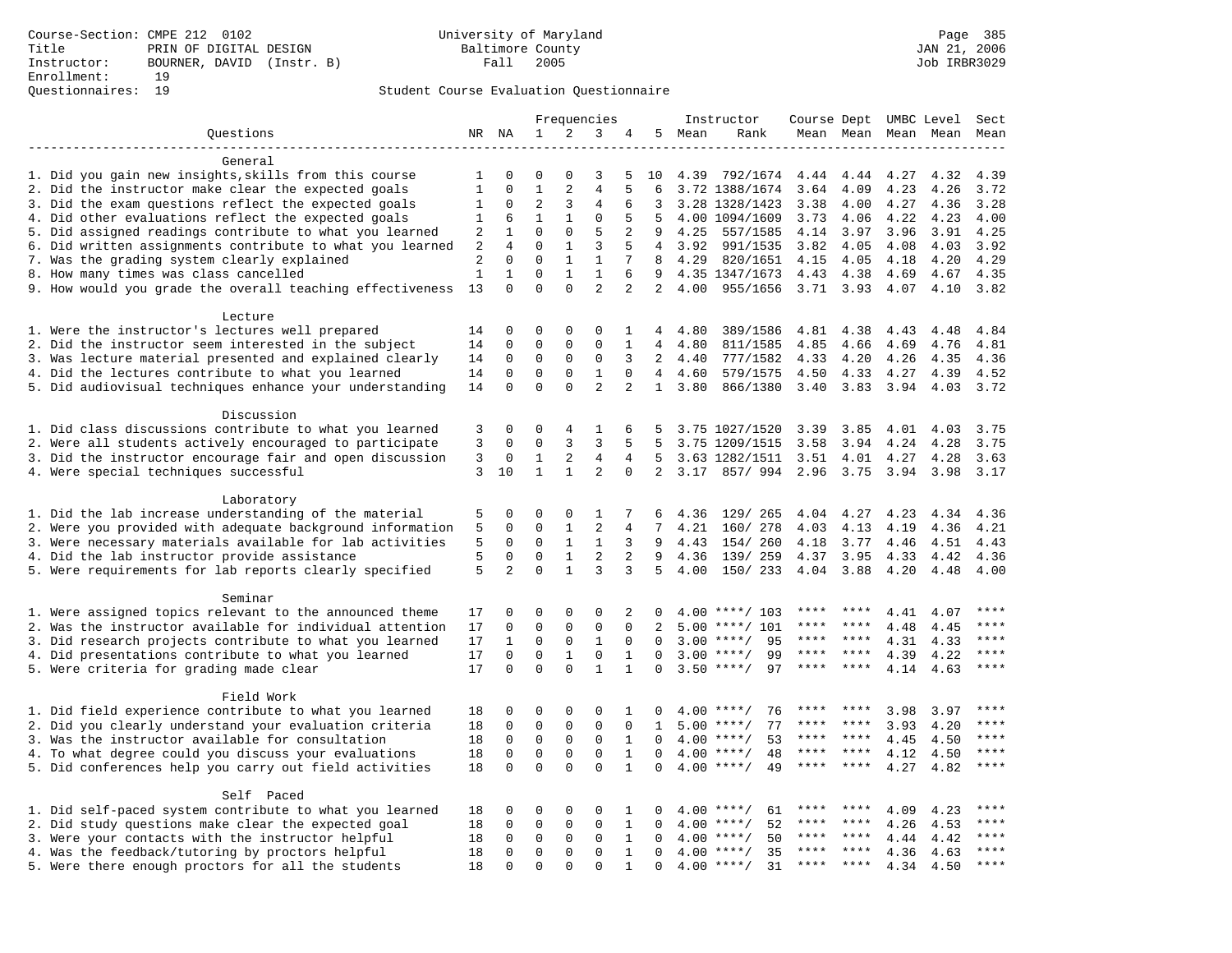|                    | Course-Section: CMPE 212 0102 | University of Maryland                  | Page 385     |
|--------------------|-------------------------------|-----------------------------------------|--------------|
| Title              | PRIN OF DIGITAL DESIGN        | Baltimore County                        | JAN 21, 2006 |
| Instructor:        | BOURNER, DAVID<br>(Instr. B)  | 2005<br>Fall                            | Job IRBR3029 |
| Enrollment:        | 19                            |                                         |              |
| Ouestionnaires: 19 |                               | Student Course Evaluation Ouestionnaire |              |

| Credits Earned |             | Cum. GPA      |    |   | Expected Grades | Reasons             |    | Type                        | Majors |                                   |  |
|----------------|-------------|---------------|----|---|-----------------|---------------------|----|-----------------------------|--------|-----------------------------------|--|
| $00 - 27$      |             | $0.00 - 0.99$ |    | Α |                 | Required for Majors |    | Graduate                    | 0      | Major                             |  |
| $28 - 55$      |             | $1.00 - 1.99$ |    | В | 13              |                     |    |                             |        |                                   |  |
| $56 - 83$      | 4           | $2.00 - 2.99$ | 2  | C | $\Omega$        | General             |    | Under-grad                  | 19     | Non-major                         |  |
| $84 - 150$     |             | $3.00 - 3.49$ | 6  | D | $\Omega$        |                     |    |                             |        |                                   |  |
| Grad.          | $\mathbf 0$ | $3.50 - 4.00$ | -2 | F | $\Omega$        | Electives           |    |                             |        | #### - Means there are not enough |  |
|                |             |               |    | Ρ | $\Omega$        |                     |    | responses to be significant |        |                                   |  |
|                |             |               |    |   | $\Omega$        | Other               | 16 |                             |        |                                   |  |
|                |             |               |    |   | $\Omega$        |                     |    |                             |        |                                   |  |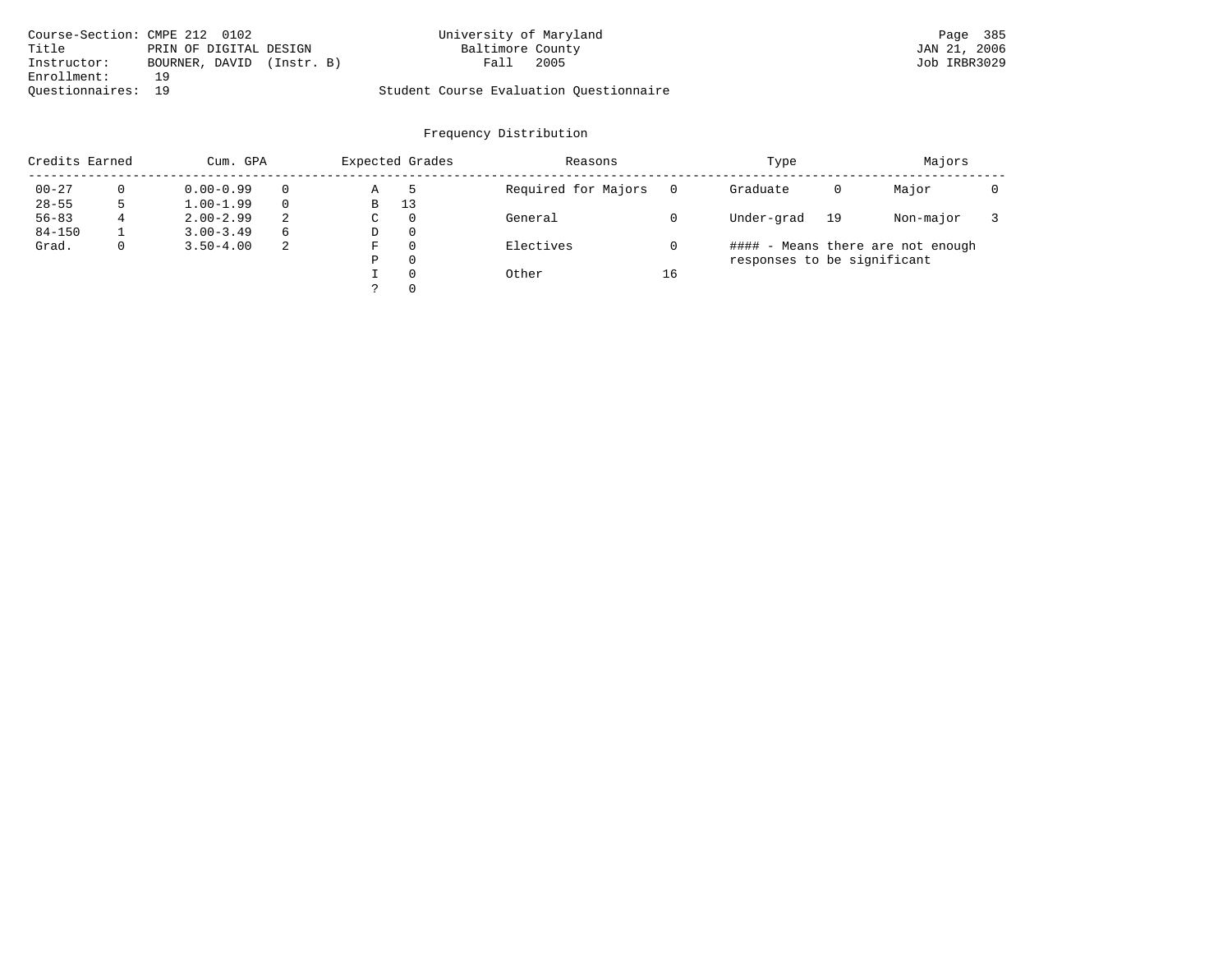|                                                           | Frequencies    |          | Instructor   | Course Dept  |                |                | UMBC Level   | Sect |                    |      |                |      |      |      |
|-----------------------------------------------------------|----------------|----------|--------------|--------------|----------------|----------------|--------------|------|--------------------|------|----------------|------|------|------|
| Ouestions                                                 | NR             | NA       | $\mathbf{1}$ | 2            | 3              |                | 5            | Mean | Rank               |      | Mean Mean Mean |      | Mean | Mean |
| General                                                   |                |          |              |              |                |                |              |      |                    |      |                |      |      |      |
| 1. Did you gain new insights, skills from this course     | $\Omega$       |          |              |              |                |                |              | 4.50 | 607/1674           | 4.44 | 4.44           | 4.27 | 4.32 | 4.50 |
| 2. Did the instructor make clear the expected goals       | 0              | 0        |              |              |                |                |              |      | 3.33 1559/1674     | 3.64 | 4.09           | 4.23 | 4.26 | 3.33 |
| 3. Did the exam questions reflect the expected goals      | $\Omega$       | $\Omega$ | $\Omega$     |              | $\overline{2}$ |                |              |      | 3.67 1214/1423     | 3.38 | 4.00           | 4.27 | 4.36 | 3.67 |
| 4. Did other evaluations reflect the expected goals       | 0              | 3        | $\Omega$     | $\Omega$     | 3              | $\Omega$       | $\cap$       |      | 3.00 1557/1609     | 3.73 | 4.06           | 4.22 | 4.23 | 3.00 |
| 5. Did assigned readings contribute to what you learned   | 0              | $\Omega$ | $\Omega$     | $\Omega$     | 1              | $\overline{2}$ | 3            | 4.33 | 482/1585           | 4.14 | 3.97           | 3.96 | 3.91 | 4.33 |
| 6. Did written assignments contribute to what you learned | 0              |          |              | $\Omega$     | $\mathbf{1}$   |                | 2            |      | 3.60 1240/1535     | 3.82 | 4.05           | 4.08 | 4.03 | 3.60 |
| 7. Was the grading system clearly explained               | $\mathbf 0$    | $\cap$   | $\Omega$     |              | $\mathbf{1}$   |                | २            |      | 4.00 1097/1651     | 4.15 | 4.05           | 4.18 | 4.20 | 4.00 |
| 8. How many times was class cancelled                     | $\Omega$       | $\Omega$ | $\Omega$     | $\Omega$     | $\Omega$       | 3              | 3            |      | 4.50 1203/1673     | 4.43 | 4.38           | 4.69 | 4.67 | 4.50 |
| 9. How would you grade the overall teaching effectiveness | 3              | $\cap$   | $\cap$       | $\cap$       | $\overline{a}$ |                | $\Omega$     |      | 3.33 1444/1656     |      | 3.71 3.93      | 4.07 | 4.10 | 3.33 |
| Lecture                                                   |                |          |              |              |                |                |              |      |                    |      |                |      |      |      |
| 1. Were the instructor's lectures well prepared           |                |          | $\Omega$     | $\Omega$     | $\Omega$       |                |              | 4.75 | 496/1586           | 4.81 | 4.38           | 4.43 | 4.48 | 4.75 |
| 2. Did the instructor seem interested in the subject      | 2              | $\Omega$ | $\Omega$     | $\Omega$     | $\Omega$       | $\Omega$       | 4            | 5.00 | 1/1585             | 4.85 | 4.66           | 4.69 | 4.76 | 5.00 |
| 3. Was lecture material presented and explained clearly   | 2              | $\Omega$ | $\Omega$     | $\Omega$     | $\Omega$       |                | 2            | 4.50 | 632/1582           | 4.33 | 4.20           | 4.26 | 4.35 | 4.50 |
| 4. Did the lectures contribute to what you learned        | 2              | $\Omega$ | $\Omega$     | $\Omega$     | $\Omega$       |                | 3            | 4.75 | 359/1575           | 4.50 | 4.33           | 4.27 | 4.39 | 4.75 |
| 5. Did audiovisual techniques enhance your understanding  | $\overline{2}$ | $\Omega$ |              | $\Omega$     | $\overline{a}$ | $\Omega$       | $\mathbf{1}$ |      | 3.00 1217/1380     | 3.40 | 3.83           | 3.94 | 4.03 | 3.00 |
| Discussion                                                |                |          |              |              |                |                |              |      |                    |      |                |      |      |      |
| 1. Did class discussions contribute to what you learned   | 0              | $\Omega$ | 0            |              |                |                |              |      | 3.17 1315/1520     | 3.39 | 3.85           | 4.01 | 4.03 | 3.17 |
| 2. Were all students actively encouraged to participate   | 0              | $\Omega$ | $\Omega$     |              | 3              |                | $\mathbf{1}$ |      | 3.33 1361/1515     | 3.58 | 3.94           | 4.24 | 4.28 | 3.33 |
| 3. Did the instructor encourage fair and open discussion  | 0              | 0        | 0            |              | 3              | $\Omega$       | 2            |      | 3.50 1308/1511     | 3.51 | 4.01           | 4.27 | 4.28 | 3.50 |
| 4. Were special techniques successful                     | $\Omega$       | 4        | $\Omega$     |              |                | $\Omega$       | $\Omega$     | 2.50 | 964/994            | 2.96 | 3.75           | 3.94 | 3.98 | 2.50 |
| Laboratory                                                |                |          |              |              |                |                |              |      |                    |      |                |      |      |      |
| 1. Did the lab increase understanding of the material     | 0              | $\Omega$ | $\Omega$     | $\Omega$     |                |                |              | 3.83 | 205/265            | 4.04 | 4.27           | 4.23 | 4.34 | 3.83 |
| 2. Were you provided with adequate background information | 0              | $\Omega$ | 0            | 0            | 3              |                | 2            | 3.83 | 215/ 278           | 4.03 | 4.13           | 4.19 | 4.36 | 3.83 |
| 3. Were necessary materials available for lab activities  | 0              | $\Omega$ | $\Omega$     | $\mathbf{1}$ | 2              |                | $\mathbf{1}$ | 3.50 | 245/260            | 4.18 | 3.77           | 4.46 | 4.51 | 3.50 |
| 4. Did the lab instructor provide assistance              | $\mathbf 0$    | $\Omega$ | $\Omega$     | $\Omega$     | 3              | $\Omega$       | 3            | 4.00 | 191/259            | 4.37 | 3.95           | 4.33 | 4.42 | 4.00 |
| 5. Were requirements for lab reports clearly specified    | $\Omega$       |          | $\Omega$     | $\Omega$     | $\overline{a}$ |                | 2            | 4.00 | 150/ 233           | 4.04 | 3.88           | 4.20 | 4.48 | 4.00 |
| Field Work                                                |                |          |              |              |                |                |              |      |                    |      |                |      |      |      |
| 1. Did field experience contribute to what you learned    |                |          |              |              | $\Omega$       |                |              | 1.00 | 76                 |      |                | 3.98 | 3.97 | **** |
| 2. Did you clearly understand your evaluation criteria    | 5              |          |              | $\Omega$     | $\Omega$       | $\Omega$       | $\Omega$     |      | 77<br>$1.00$ ****/ | **** | ****           | 3.93 | 4.20 | **** |

| Credits Earned |          | Cum. GPA      |          |   | Expected Grades | Reasons             |     | Type                        | Majors |                                   |  |
|----------------|----------|---------------|----------|---|-----------------|---------------------|-----|-----------------------------|--------|-----------------------------------|--|
| $00 - 27$      | 0        | $0.00 - 0.99$ | 0        | Α | 0               | Required for Majors | - 0 | Graduate                    | 0      | Major                             |  |
| $28 - 55$      | 0        | $1.00 - 1.99$ | $\Omega$ | В |                 |                     |     |                             |        |                                   |  |
| $56 - 83$      |          | $2.00 - 2.99$ | $\Omega$ | C | $\Omega$        | General             |     | Under-grad                  | 6      | Non-major                         |  |
| $84 - 150$     | $\Omega$ | $3.00 - 3.49$ | 0        | D | 0               |                     |     |                             |        |                                   |  |
| Grad.          | 0        | $3.50 - 4.00$ | 2        | F | $\Omega$        | Electives           |     |                             |        | #### - Means there are not enough |  |
|                |          |               |          | Ρ | 0               |                     |     | responses to be significant |        |                                   |  |
|                |          |               |          |   | $\Omega$        | Other               | 4   |                             |        |                                   |  |
|                |          |               |          |   |                 |                     |     |                             |        |                                   |  |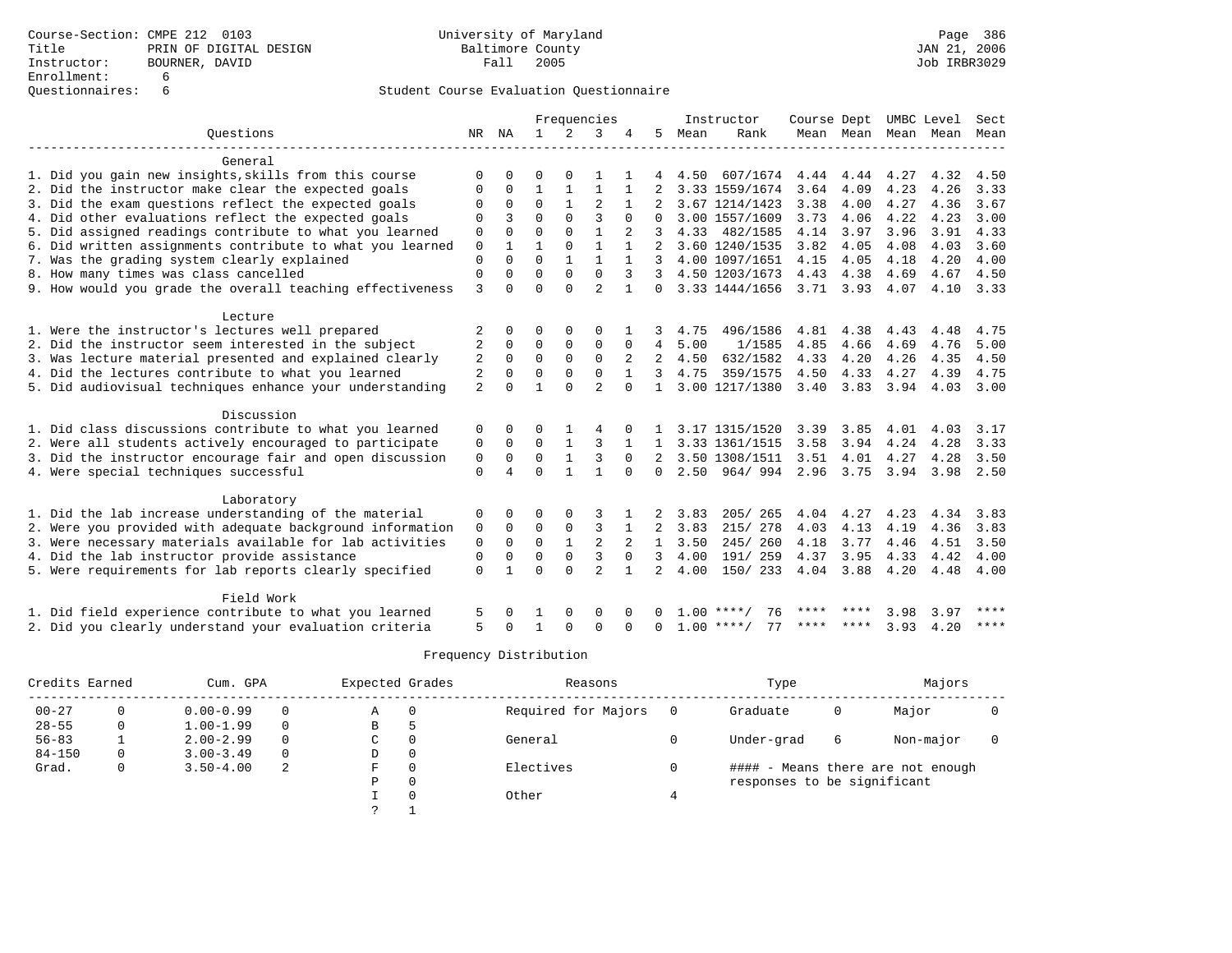|                                                           |                |             |          |             | Frequencies |          |                |      | Instructor       | Course Dept |           | UMBC Level  |      | Sect        |
|-----------------------------------------------------------|----------------|-------------|----------|-------------|-------------|----------|----------------|------|------------------|-------------|-----------|-------------|------|-------------|
| Ouestions                                                 | NR             | ΝA          |          | 2           | 3           |          | 5.             | Mean | Rank             |             | Mean Mean | Mean        | Mean | Mean        |
| General                                                   |                |             |          |             |             |          |                |      |                  |             |           |             |      |             |
| 1. Did you gain new insights, skills from this course     |                |             | ∩        |             | $\Omega$    |          |                | 5.00 | 1/1674           | 5.00        | 4.44 4.27 |             | 4.26 | 5.00        |
| 2. Did the instructor make clear the expected goals       |                | $\Omega$    | $\Omega$ | $\Omega$    | $\Omega$    |          | 5              | 4.83 | 191/1674         | 4.83        | 4.09      | 4.23        | 4.21 | 4.83        |
| 3. Did the exam questions reflect the expected goals      | $\Omega$       | $\Omega$    | $\Omega$ | $\Omega$    | $\Omega$    |          |                | 5.00 | 1/1423           | 5.00        | 4.00      | 4.27        | 4.27 | 5.00        |
| 4. Did other evaluations reflect the expected goals       |                |             | $\Omega$ | $\Omega$    | $\Omega$    |          | 3              | 4.50 | 490/1609         | 4.50        | 4.06      | 4.22        | 4.27 | 4.50        |
| 5. Did assigned readings contribute to what you learned   | 0              |             | $\Omega$ | $\Omega$    | $\Omega$    | $\Omega$ | $2^{\circ}$    | 5.00 | 1/1585           | 5.00        | 3.97      | 3.96        | 3.95 | 5.00        |
| 6. Did written assignments contribute to what you learned | $\Omega$       | 3           | $\Omega$ | $\Omega$    | $\cap$      | $\Omega$ | 4              | 5.00 | 1/1535           | 5.00        | 4.05      | 4.08        | 4.15 | 5.00        |
| 7. Was the grading system clearly explained               | $\Omega$       | $\Omega$    | $\Omega$ | $\Omega$    | $\Omega$    | 4        | 3              | 4.43 | 643/1651         | 4.43        | 4.05      | 4.18        | 4.16 | 4.43        |
| 8. How many times was class cancelled                     | $\Omega$       |             | $\Omega$ | $\Omega$    | $\Omega$    |          | 7              | 5.00 | 1/1673           | 5.00        | 4.38      | 4.69        | 4.68 | 5.00        |
| 9. How would you grade the overall teaching effectiveness |                |             | $\Omega$ | $\cap$      | $\Omega$    |          | 3              | 4.60 | 310/1656         | 4.60        | 3.93      | 4.07        | 4.07 | 4.60        |
| Lecture                                                   |                |             |          |             |             |          |                |      |                  |             |           |             |      |             |
| 1. Were the instructor's lectures well prepared           |                | 0           | 0        | $\Omega$    | O           |          |                | 4.71 | 581/1586         | 4.71        | 4.38      | 4.43        | 4.42 | 4.71        |
| 2. Did the instructor seem interested in the subject      | 0              | $\Omega$    | $\Omega$ | $\Omega$    | $\Omega$    |          | 6              | 4.86 | 689/1585         | 4.86        | 4.66      | 4.69        | 4.66 | 4.86        |
| 3. Was lecture material presented and explained clearly   | $\mathbf 0$    | $\mathbf 0$ | 0        | $\mathbf 0$ | $\Omega$    |          |                | 4.71 | 366/1582         | 4.71        | 4.20      | 4.26        | 4.26 | 4.71        |
| 4. Did the lectures contribute to what you learned        | $\Omega$       | $\cap$      | $\Omega$ | $\Omega$    | $\Omega$    |          | б.             | 4.86 | 225/1575         | 4.86        | 4.33      | 4.27        | 4.25 | 4.86        |
| 5. Did audiovisual techniques enhance your understanding  | $\Omega$       |             | $\Omega$ | $\cap$      | $\cap$      |          | 3              | 4.75 | 143/1380         | 4.75        | 3.83      | 3.94        | 4.01 | 4.75        |
| Discussion                                                |                |             |          |             |             |          |                |      |                  |             |           |             |      |             |
| 2. Were all students actively encouraged to participate   | 6              |             |          |             | 0           |          |                |      | $5.00$ ****/1515 | ****        |           | $3.94$ 4.24 | 4.32 | ****        |
| 3. Did the instructor encourage fair and open discussion  | 6              | $\Omega$    | $\Omega$ | $\Omega$    | $\Omega$    |          |                |      | $5.00$ ****/1511 | ****        | 4.01      | 4.27        | 4.34 | $***$ * * * |
| Laboratory                                                |                |             |          |             |             |          |                |      |                  |             |           |             |      |             |
| 1. Did the lab increase understanding of the material     | 2              |             |          |             | 0           |          | 4              | 4.80 | 35/265           | 4.80        | 4.27      | 4.23        | 4.26 | 4.80        |
| 2. Were you provided with adequate background information | 2              | $\Omega$    | 0        | $\mathbf 0$ | $\mathbf 0$ | 2        | 3              | 4.60 | 72/ 278          | 4.60        | 4.13      | 4.19        | 4.24 | 4.60        |
| 3. Were necessary materials available for lab activities  | 2              | $\Omega$    | $\Omega$ | $\Omega$    | $\Omega$    |          | 3              | 4.60 | 119/ 260         | 4.60        | 3.77      | 4.46        | 4.49 | 4.60        |
| 4. Did the lab instructor provide assistance              | 2              | $\Omega$    | $\Omega$ | $\Omega$    |             |          | 3              | 4.40 | 130/259          | 4.40        | 3.95      | 4.33        | 4.33 | 4.40        |
| 5. Were requirements for lab reports clearly specified    | $\overline{2}$ |             |          |             | $\cap$      |          | $\overline{4}$ | 4.80 | 33/ 233          | 4.80        | 3.88      | 4.20        | 4.18 | 4.80        |
|                                                           |                |             |          |             |             |          |                |      |                  |             |           |             |      |             |

| Credits Earned |   | Cum. GPA      |          |    | Expected Grades | Reasons             |     | Type                        | Majors |                                   |  |
|----------------|---|---------------|----------|----|-----------------|---------------------|-----|-----------------------------|--------|-----------------------------------|--|
| $00 - 27$      |   | $0.00 - 0.99$ | $\Omega$ | Α  |                 | Required for Majors | - 0 | Graduate                    | 0      | Major                             |  |
| $28 - 55$      | 0 | $1.00 - 1.99$ | $\Omega$ | В  | 0               |                     |     |                             |        |                                   |  |
| $56 - 83$      |   | $2.00 - 2.99$ |          | C  | $\Omega$        | General             |     | Under-grad                  |        | Non-major                         |  |
| $84 - 150$     | 2 | $3.00 - 3.49$ | $\Omega$ | D  | 0               |                     |     |                             |        |                                   |  |
| Grad.          | 0 | $3.50 - 4.00$ | 4        | F. | $\Omega$        | Electives           |     |                             |        | #### - Means there are not enough |  |
|                |   |               |          | Ρ  | $\Omega$        |                     |     | responses to be significant |        |                                   |  |
|                |   |               |          |    |                 | Other               | 6   |                             |        |                                   |  |
|                |   |               |          |    |                 |                     |     |                             |        |                                   |  |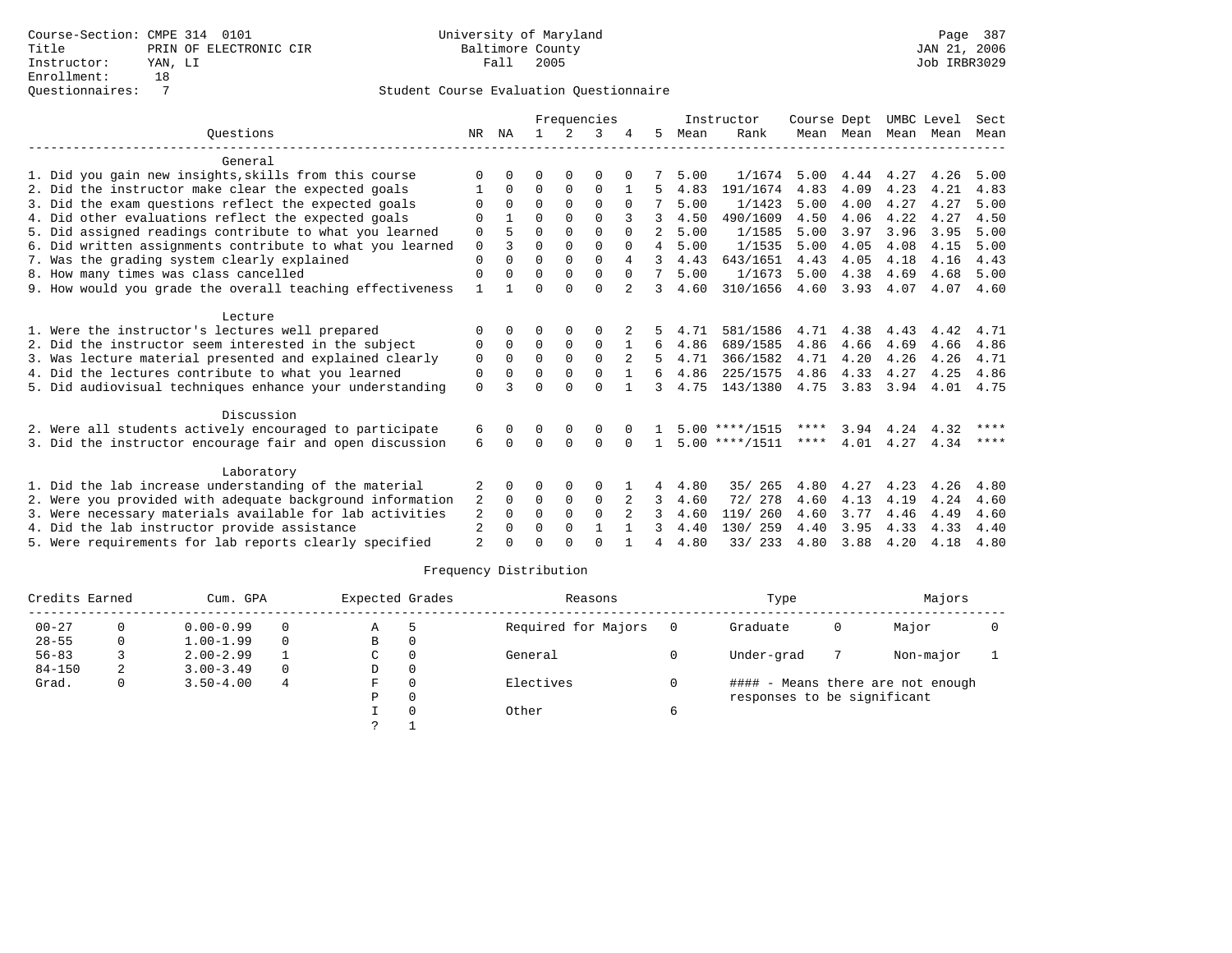|                                                           |             |                |          |          | Frequencies |          |              |      | Instructor       | Course Dept |      | UMBC Level |      | Sect        |
|-----------------------------------------------------------|-------------|----------------|----------|----------|-------------|----------|--------------|------|------------------|-------------|------|------------|------|-------------|
| Ouestions                                                 | NR.         | ΝA             |          |          | 3           | 4        | 5.           | Mean | Rank             | Mean        | Mean | Mean       | Mean | Mean        |
| General                                                   |             |                |          |          |             |          |              |      |                  |             |      |            |      |             |
| 1. Did you gain new insights, skills from this course     |             | $\Omega$       | O        | $\Omega$ | O           |          |              | 4.86 | 195/1674         | 4.86        | 4.44 | 4.27       | 4.26 | 4.86        |
| 2. Did the instructor make clear the expected goals       | O           | $\Omega$       | $\Omega$ | $\Omega$ | $\Omega$    | 4        | 3            | 4.43 | 705/1674         | 4.43        | 4.09 | 4.23       | 4.21 | 4.43        |
| 3. Did the exam questions reflect the expected goals      |             | $\Omega$       | $\Omega$ | $\Omega$ |             |          | 4            | 4.43 | 672/1423         | 4.43        | 4.00 | 4.27       | 4.27 | 4.43        |
| 4. Did other evaluations reflect the expected goals       | O           |                | $\Omega$ | $\Omega$ | $\Omega$    |          |              | 4.50 | 490/1609         | 4.50        | 4.06 | 4.22       | 4.27 | 4.50        |
| 5. Did assigned readings contribute to what you learned   | $\mathbf 0$ |                | $\Omega$ |          | $\Omega$    |          |              | 4.25 | 557/1585         | 4.25        | 3.97 | 3.96       | 3.95 | 4.25        |
| 6. Did written assignments contribute to what you learned | $\mathbf 0$ | $\overline{4}$ | $\Omega$ | $\Omega$ |             |          | 2            | 4.67 | 238/1535         | 4.67        | 4.05 | 4.08       | 4.15 | 4.67        |
| 7. Was the grading system clearly explained               | $\Omega$    | $\Omega$       | $\Omega$ | $\Omega$ | $\Omega$    |          |              | 4.43 | 643/1651         | 4.43        | 4.05 | 4.18       | 4.16 | 4.43        |
| 8. How many times was class cancelled                     | $\Omega$    | $\Omega$       | $\Omega$ | $\Omega$ |             | $\cap$   | 6            |      | 4.71 1015/1673   | 4.71        | 4.38 | 4.69       | 4.68 | 4.71        |
| 9. How would you grade the overall teaching effectiveness |             |                | U        |          | U           |          | <sup>n</sup> | 4.00 | 955/1656         | 4.00        | 3.93 | 4.07       | 4.07 | 4.00        |
| Lecture                                                   |             |                |          |          |             |          |              |      |                  |             |      |            |      |             |
| 1. Were the instructor's lectures well prepared           |             |                |          | $\Omega$ |             |          |              | 4.71 | 581/1586         | 4.71        | 4.38 | 4.43       | 4.42 | 4.71        |
| 2. Did the instructor seem interested in the subject      | 0           | $\Omega$       | $\Omega$ | $\Omega$ | $\Omega$    | $\Omega$ |              | 5.00 | 1/1585           | 5.00        | 4.66 | 4.69       | 4.66 | 5.00        |
| 3. Was lecture material presented and explained clearly   | $\mathbf 0$ | $\Omega$       | $\Omega$ | $\Omega$ |             | 4        |              |      | 4.14 1043/1582   | 4.14        | 4.20 | 4.26       | 4.26 | 4.14        |
| 4. Did the lectures contribute to what you learned        | 0           | $\Omega$       | $\Omega$ | $\Omega$ |             |          | 4            | 4.57 | 612/1575         | 4.57        | 4.33 | 4.27       | 4.25 | 4.57        |
| 5. Did audiovisual techniques enhance your understanding  | $\Omega$    |                |          | ∩        |             |          | <sup>n</sup> |      | 3.50 1036/1380   | 3.50        | 3.83 | 3.94       | 4.01 | 3.50        |
| Discussion                                                |             |                |          |          |             |          |              |      |                  |             |      |            |      |             |
| 1. Did class discussions contribute to what you learned   |             | $\Omega$       | O        | $\Omega$ |             |          |              | 4.20 | 700/1520         | 4.20        | 3.85 | 4.01       | 4.09 | 4.20        |
| 2. Were all students actively encouraged to participate   | 2           | $\Omega$       | $\Omega$ | $\Omega$ |             | $\Omega$ | 4            | 4.60 | 543/1515         | 4.60        | 3.94 | 4.24       | 4.32 | 4.60        |
| 3. Did the instructor encourage fair and open discussion  | 3           | $\Omega$       | 0        | $\Omega$ | $\Omega$    |          |              | 4.75 | 414/1511         | 4.75        | 4.01 | 4.27       | 4.34 | 4.75        |
| 4. Were special techniques successful                     | 2           |                |          |          |             |          |              |      | $3.00$ ****/ 994 | ****        | 3.75 | 3.94       | 3.96 | $***$ * * * |

| Credits Earned |   | Cum. GPA      |          | Expected Grades |          | Reasons             | Type |                             | Majors |                                   |  |
|----------------|---|---------------|----------|-----------------|----------|---------------------|------|-----------------------------|--------|-----------------------------------|--|
| $00 - 27$      |   | $0.00 - 0.99$ | $\Omega$ | Α               | -2       | Required for Majors |      | Graduate                    | 0      | Major                             |  |
| $28 - 55$      | 0 | $1.00 - 1.99$ | $\Omega$ | В               | 3        |                     |      |                             |        |                                   |  |
| $56 - 83$      |   | $2.00 - 2.99$ | $\Omega$ | С               | 2        | General             |      | Under-grad                  |        | Non-major                         |  |
| $84 - 150$     | 2 | $3.00 - 3.49$ | -2       | D               | 0        |                     |      |                             |        |                                   |  |
| Grad.          | 0 | $3.50 - 4.00$ | 4        | F               | 0        | Electives           |      |                             |        | #### - Means there are not enough |  |
|                |   |               |          | Ρ               | 0        |                     |      | responses to be significant |        |                                   |  |
|                |   |               |          |                 | $\Omega$ | Other               |      |                             |        |                                   |  |
|                |   |               |          | っ               | 0        |                     |      |                             |        |                                   |  |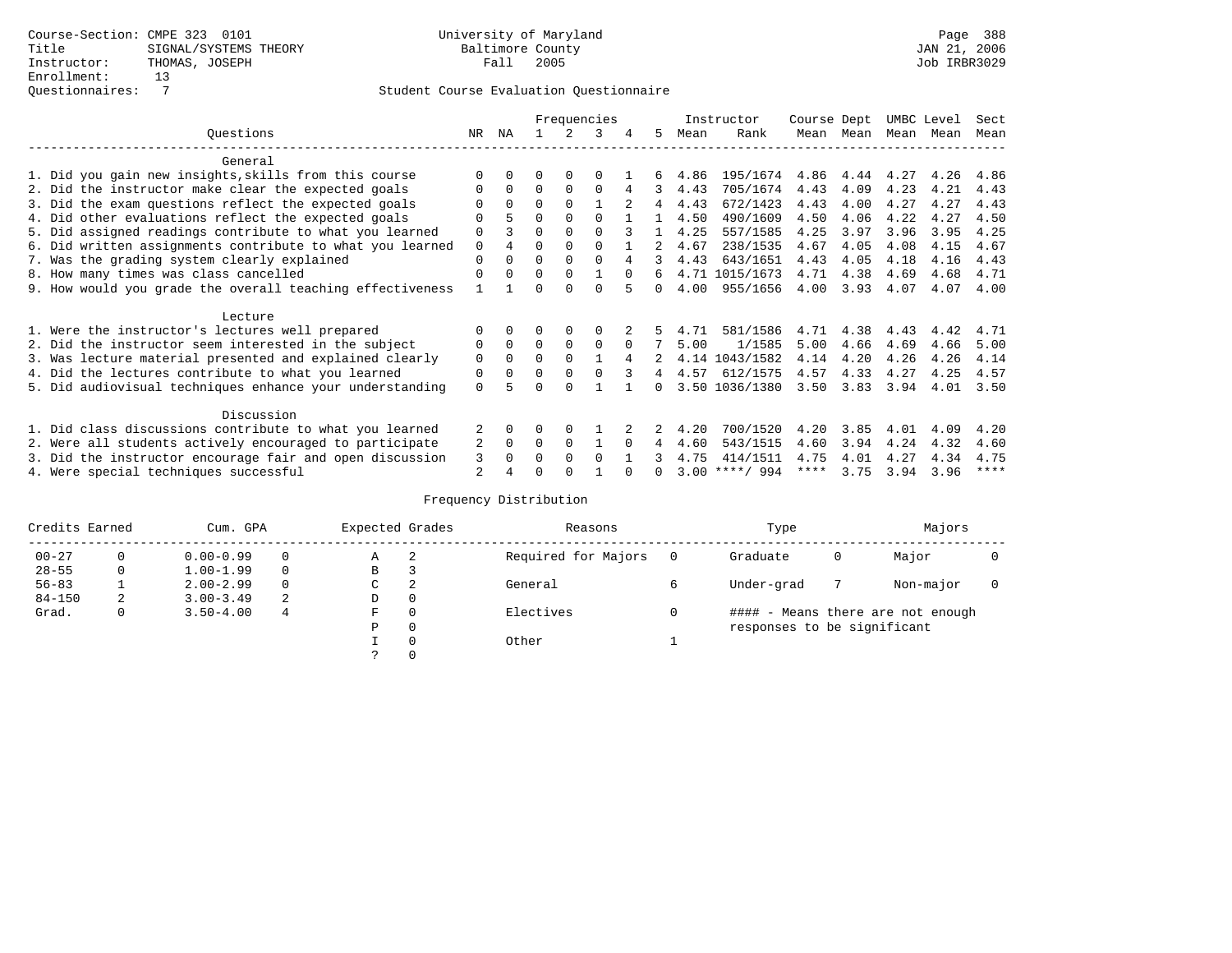|                                                                     |                |                |              |              | Frequencies    |                |                 |      | Instructor         | Course Dept UMBC Level |             |      |      | Sect        |
|---------------------------------------------------------------------|----------------|----------------|--------------|--------------|----------------|----------------|-----------------|------|--------------------|------------------------|-------------|------|------|-------------|
| Ouestions                                                           |                | NR NA          | $\mathbf{1}$ | 2            | 3              | 4              | 5               | Mean | Rank               |                        | Mean Mean   | Mean | Mean | Mean        |
|                                                                     |                |                |              |              |                |                |                 |      |                    |                        |             |      |      |             |
| General                                                             |                |                |              |              |                |                |                 |      |                    |                        |             |      |      |             |
| 1. Did you gain new insights, skills from this course               | $\mathbf 0$    | 0              | 0            | 1            | 3              | 1              | 9               | 4.29 | 916/1674           | 4.61                   | 4.44        | 4.27 | 4.42 | 4.29        |
| 2. Did the instructor make clear the expected goals                 | $\Omega$       | $\Omega$       | $\Omega$     | $\Omega$     | $\overline{2}$ | 5              | 7               | 4.36 | 803/1674           | 4.40                   | 4.09        | 4.23 | 4.31 | 4.36        |
| 3. Did the exam questions reflect the expected goals                | $\Omega$       | 0              | $\mathbf 1$  | 0            | $1\,$          | 6              | 6               |      | 4.14 929/1423      | 4.26                   | 4.00        | 4.27 | 4.34 | 4.14        |
| 4. Did other evaluations reflect the expected goals                 | 0              | $\overline{3}$ | $\Omega$     | $\mathbf{1}$ | $\overline{2}$ | 4              | 4               |      | 4.00 1094/1609     | 4.28                   | 4.06        | 4.22 | 4.30 | 4.00        |
| 5. Did assigned readings contribute to what you learned             | $\mathbf 0$    | 7              | $\Omega$     | $\Omega$     | $\overline{a}$ | $\overline{2}$ | 3               | 4.14 | 662/1585           | 3.90                   | 3.97        | 3.96 | 4.01 | 4.14        |
| 6. Did written assignments contribute to what you learned           | $\mathbf{1}$   | $\overline{2}$ | $\Omega$     | $\Omega$     | 3              | 3              | 5               | 4.18 | 747/1535           | 4.09                   | 4.05        | 4.08 | 4.18 | 4.18        |
| 7. Was the grading system clearly explained                         | 2              | $\Omega$       | $\mathbf{1}$ | $\Omega$     | 3              | 3              | .5              |      | 3.92 1214/1651     | 4.11                   | 4.05        | 4.18 | 4.23 | 3.92        |
| 8. How many times was class cancelled                               | $\mathbf 0$    | $\Omega$       | $\Omega$     | $\Omega$     | $\mathbf{1}$   | 7              | 6               |      | 4.36 1347/1673     | 4.29                   | 4.38        | 4.69 | 4.67 | 4.36        |
| 9. How would you grade the overall teaching effectiveness           | 2              | $\Omega$       | $\Omega$     | $\Omega$     | $\overline{2}$ | 4              | 6               |      | 4.33 615/1656      | 4.13 3.93              |             | 4.07 | 4.19 | 4.22        |
| Lecture                                                             |                |                |              |              |                |                |                 |      |                    |                        |             |      |      |             |
| 1. Were the instructor's lectures well prepared                     | 0              | $\Omega$       | $\Omega$     | $\Omega$     | $\overline{2}$ | 4              | 8               | 4.43 | 974/1586           | 4.17                   | 4.38        | 4.43 | 4.46 | 4.14        |
| 2. Did the instructor seem interested in the subject                | $\Omega$       | $\mathbf 0$    | $\mathbf{0}$ | $\mathbf 0$  | 3              | 2              | 9               |      | 4.43 1292/1585     | 4.44                   | 4.66        | 4.69 | 4.76 | 4.43        |
| 3. Was lecture material presented and explained clearly             | $\Omega$       | $\mathbf 0$    | $\mathbf 0$  | $\mathbf{1}$ | 3              | 3              | 7               |      | 4.14 1043/1582     | 4.24                   | 4.20        | 4.26 | 4.31 | 4.14        |
| 4. Did the lectures contribute to what you learned                  | $\mathbf 0$    | $\mathbf 0$    | $\mathsf 0$  | $\mathsf 0$  | $\overline{4}$ | 4              | 6               |      | 4.14 1060/1575     | 4.21                   | 4.33        | 4.27 | 4.35 | 4.14        |
| 5. Did audiovisual techniques enhance your understanding            | $\mathsf 0$    | $\Omega$       | $\mathbf{1}$ | $\mathbf{1}$ | $\Omega$       | 3              | 9               | 4.29 | 463/1380           | 3.95                   | 3.83        | 3.94 | 4.04 | 4.29        |
|                                                                     |                |                |              |              |                |                |                 |      |                    |                        |             |      |      |             |
| Discussion                                                          |                |                |              |              |                |                |                 |      |                    |                        |             |      |      |             |
| 1. Did class discussions contribute to what you learned             | 2              | $\Omega$       | 2            | $\Omega$     | 1              | 6              | 3               |      | 3.67 1092/1520     | 3.81                   | 3.85        | 4.01 | 4.18 | 3.67        |
| 2. Were all students actively encouraged to participate             | 2              | $\Omega$       | $\Omega$     | $\mathbf{1}$ | 5              | 4              | $\overline{2}$  |      | 3.58 1279/1515     | 3.74                   | 3.94        | 4.24 | 4.40 | 3.58        |
| 3. Did the instructor encourage fair and open discussion            | $\overline{2}$ | 0              | $\mathbf 0$  | $\mathbf{1}$ | 5              | 2              | $4\overline{ }$ |      | 3.75 1221/1511     | 3.85                   | 4.01        | 4.27 | 4.45 | 3.75        |
| 4. Were special techniques successful                               | $\overline{a}$ | 7              | $\Omega$     | $\Omega$     | $\mathbf{1}$   | 2              | 2               | 4.20 | 390/994            | 3.99                   | 3.75        | 3.94 | 4.19 | 4.20        |
| Laboratory                                                          |                |                |              |              |                |                |                 |      |                    |                        |             |      |      |             |
| 1. Did the lab increase understanding of the material               | 6              | 0              | $\Omega$     | $\Omega$     | $\mathbf 0$    | $\mathbf 0$    | 8               | 5.00 | 1/265              | 4.67                   | 4.27        | 4.23 | 4.53 | 5.00        |
| 2. Were you provided with adequate background information           | 6              | $\Omega$       | $\Omega$     | 0            | $\mathsf 0$    | 2              | 6               | 4.75 | 41/ 278            | 4.52                   | 4.13        | 4.19 | 4.21 | 4.75        |
| 3. Were necessary materials available for lab activities            | 6              | $\mathbf 0$    | $\mathbf{1}$ | 3            | $\mathsf 0$    | $\mathbf{1}$   | 3               | 3.25 | 255/ 260           | 3.55                   | 3.77        | 4.46 | 4.24 | 3.25        |
| 4. Did the lab instructor provide assistance                        | 6              | $\mathbf 0$    | $1\,$        | $\mathbf 0$  | 3              | $\mathbf{1}$   | 3               | 3.63 | 226/259            | 3.78                   | 3.95        | 4.33 | 4.31 | 3.63        |
| 5. Were requirements for lab reports clearly specified              | 6              | $\Omega$       | $\Omega$     | $\mathbf{1}$ | $\overline{4}$ | $\Omega$       | 3               | 3.63 | 201/233            | 3.78                   | 3.88        | 4.20 | 4.10 | 3.63        |
|                                                                     |                |                |              |              |                |                |                 |      |                    |                        |             |      |      |             |
| Seminar<br>2. Was the instructor available for individual attention | 13             | $\Omega$       | $\Omega$     | $\Omega$     | $\Omega$       | 1              | 0               | 4.00 | $***/101$          |                        |             | 4.48 | 4.65 | $***$ * * * |
| 3. Did research projects contribute to what you learned             | 13             | 0              | $\mathbf 0$  | 0            | $\mathsf 0$    | $\mathbf 0$    | $\mathbf{1}$    |      | $5.00$ ****/<br>95 |                        |             | 4.31 | 4.60 | ****        |
| 4. Did presentations contribute to what you learned                 | 13             | $\Omega$       | $\mathbf 0$  | $\Omega$     | $\mathbf 0$    | $\Omega$       | $\mathbf{1}$    | 5.00 | 99<br>$***$ /      |                        | ****        | 4.39 | 4.57 | $***$       |
|                                                                     |                |                |              |              |                |                |                 |      |                    |                        |             |      |      |             |
| Field Work                                                          |                |                |              |              |                |                |                 |      |                    |                        |             |      |      |             |
| 1. Did field experience contribute to what you learned              | 13             | 0              | $\Omega$     | $\Omega$     | 1              | $\Omega$       | O               | 3.00 | 76<br>****/        |                        |             | 3.98 | 4.86 | ****        |
| 2. Did you clearly understand your evaluation criteria              | 13             | 0              | $\mathbf 0$  | 0            | $\mathsf 0$    | $\mathbf{1}$   | 0               | 4.00 | 77<br>$***$ /      |                        |             | 3.93 | 4.24 |             |
| 3. Was the instructor available for consultation                    | 13             | 0              | $\mathbf 0$  | $\mathsf 0$  | $\mathbf{1}$   | $\mathbf 0$    | 0               | 3.00 | 53<br>$***/$       | ****                   | ****        | 4.45 | 4.86 | ****        |
| 4. To what degree could you discuss your evaluations                | 13             | $\mathbf 0$    | $\mathbf 0$  | 0            | $\mathsf 0$    | $1\,$          | 0               | 4.00 | $***/$<br>48       | ****                   | $***$ *     | 4.12 | 4.13 | $***$       |
| 5. Did conferences help you carry out field activities              | 13             | $\Omega$       | $\Omega$     | $\Omega$     | $\Omega$       | $\mathbf{1}$   | $\Omega$        | 4.00 | 49<br>$***$ /      | ****                   | $* * * * *$ | 4.27 | 4.48 | $***$       |
| Self Paced                                                          |                |                |              |              |                |                |                 |      |                    |                        |             |      |      |             |
| 1. Did self-paced system contribute to what you learned             | 13             | O              | $\Omega$     | $\Omega$     | $\Omega$       | 1              | U               | 4.00 | $***$ /<br>61      |                        |             | 4.09 | 5.00 | ****        |
| 2. Did study questions make clear the expected goal                 | 13             | 0              | $\mathbf 0$  | $\mathbf 0$  | $\mathsf 0$    | $\mathbf{1}$   | 0               | 4.00 | 52<br>$***$ /      | ****                   | ****        | 4.26 | 5.00 | $***$       |
| 3. Were your contacts with the instructor helpful                   | 13             | 0              | $\mathbf 0$  | 0            | $\mathsf 0$    | $\mathbf{1}$   | $\Omega$        | 4.00 | 50<br>$***$ /      |                        |             | 4.44 | 5.00 | ****        |
| 4. Was the feedback/tutoring by proctors helpful                    | 13             | $\Omega$       | $\mathbf{0}$ | 0            | $\mathbf 0$    | $\mathbf{1}$   | $\Omega$        | 4.00 | $***$ /<br>35      | ****                   | ****        | 4.36 | 5.00 | ****        |
| 5. Were there enough proctors for all the students                  | 13             | $\Omega$       | $\Omega$     | $\Omega$     | $\Omega$       | $\mathbf{1}$   | $\Omega$        |      | $4.00$ ****/<br>31 | ****                   | ****        | 4.34 | 5.00 | $***$       |
|                                                                     |                |                |              |              |                |                |                 |      |                    |                        |             |      |      |             |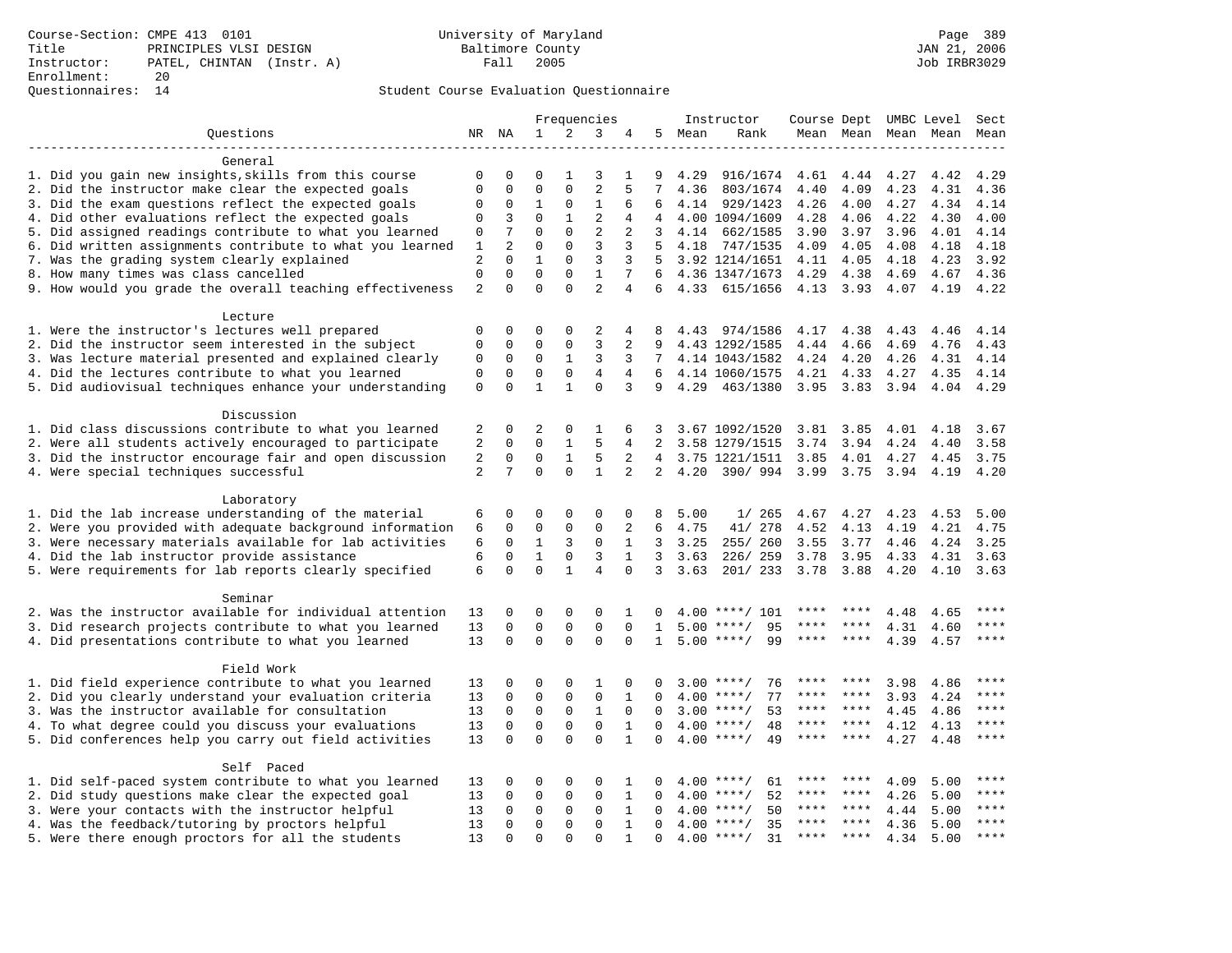| Course-Section: CMPE 413 0101 |                           | University of Maryland                  | Page 389     |
|-------------------------------|---------------------------|-----------------------------------------|--------------|
| Title                         | PRINCIPLES VLSI DESIGN    | Baltimore County                        | JAN 21, 2006 |
| Instructor:                   | PATEL, CHINTAN (Instr. A) | 2005<br>Fall                            | Job IRBR3029 |
| Enrollment:                   | 20                        |                                         |              |
| Ouestionnaires: 14            |                           | Student Course Evaluation Questionnaire |              |

| Credits Earned |          | Cum. GPA      |                | Expected Grades |          | Reasons             |          | Type                        |    | Majors                            |  |
|----------------|----------|---------------|----------------|-----------------|----------|---------------------|----------|-----------------------------|----|-----------------------------------|--|
| $00 - 27$      | $\Omega$ | $0.00 - 0.99$ |                | Α               | 4        | Required for Majors | $\Omega$ | Graduate                    | 0  | Major                             |  |
| $28 - 55$      | 0        | $1.00 - 1.99$ |                | В               | ל        |                     |          |                             |    |                                   |  |
| $56 - 83$      | 0        | $2.00 - 2.99$ |                | $\sim$<br>◡     | -2       | General             |          | Under-grad                  | 14 | Non-major                         |  |
| $84 - 150$     | 9        | $3.00 - 3.49$ | $\overline{ }$ | D               | 0        |                     |          |                             |    |                                   |  |
| Grad.          | 0        | $3.50 - 4.00$ |                | F               | 0        | Electives           |          |                             |    | #### - Means there are not enough |  |
|                |          |               |                | Ρ               | 0        |                     |          | responses to be significant |    |                                   |  |
|                |          |               |                |                 | $\Omega$ | Other               | 13       |                             |    |                                   |  |
|                |          |               |                | C               | 2        |                     |          |                             |    |                                   |  |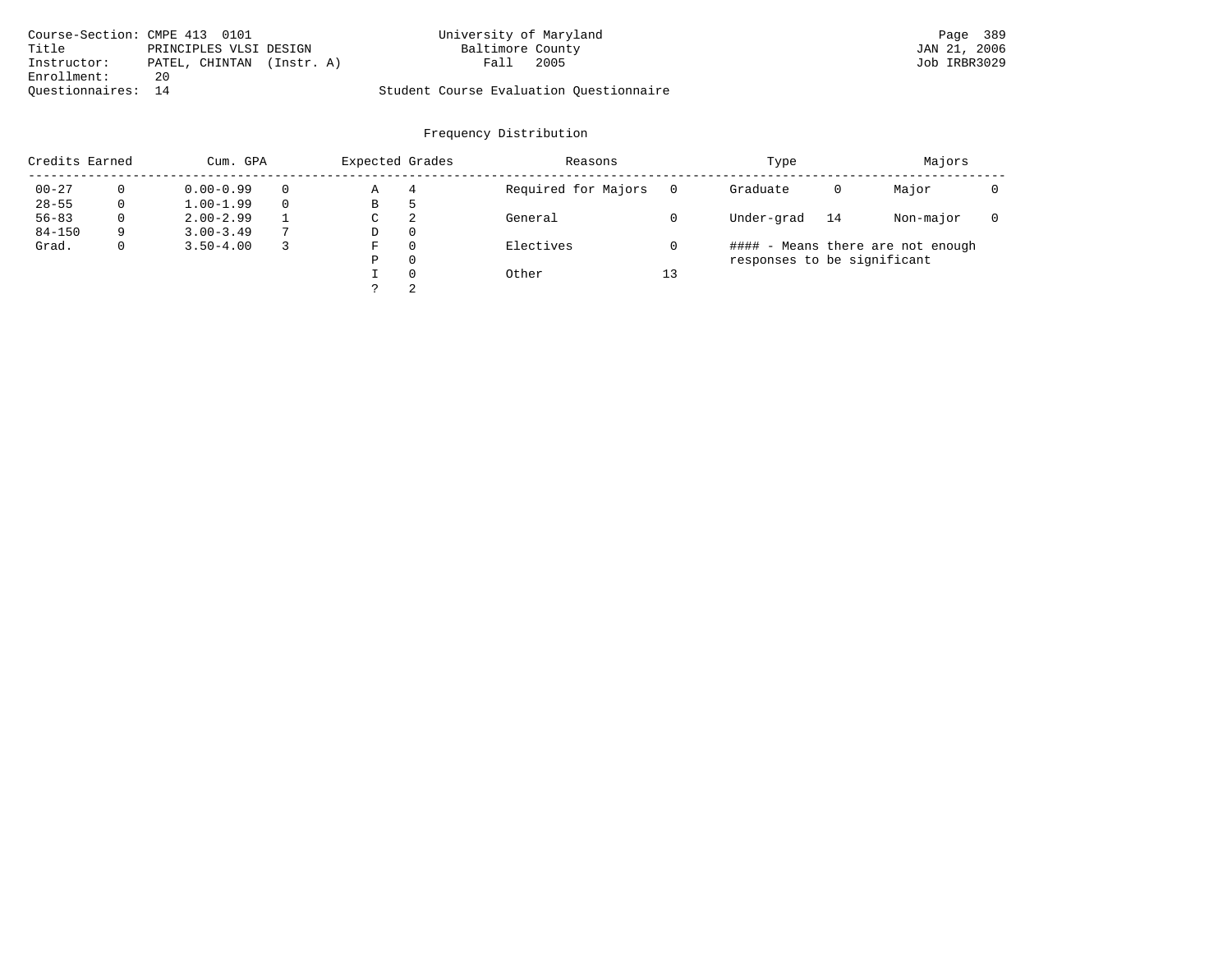|                                                           |                |                |              |              | Frequencies    |              |                |      | Instructor              |             |               |      | Course Dept UMBC Level   | Sect        |
|-----------------------------------------------------------|----------------|----------------|--------------|--------------|----------------|--------------|----------------|------|-------------------------|-------------|---------------|------|--------------------------|-------------|
| Questions                                                 |                | NR NA          | $\mathbf{1}$ | 2            | 3              | 4            | 5              | Mean | Rank                    |             |               |      | Mean Mean Mean Mean Mean |             |
|                                                           |                |                |              |              |                |              |                |      |                         |             |               |      |                          |             |
| General                                                   |                |                |              |              |                |              |                |      |                         |             |               |      |                          |             |
| 1. Did you gain new insights, skills from this course     | 0              | $\mathbf 0$    | 0            | 1            | 3              | 1            | 9              | 4.29 | 916/1674                | 4.61        | 4.44          | 4.27 | 4.42                     | 4.29        |
| 2. Did the instructor make clear the expected goals       | $\mathbf 0$    | $\Omega$       | $\Omega$     | $\Omega$     | $\overline{2}$ | 5            | 7              | 4.36 | 803/1674                | 4.40        | 4.09          | 4.23 | 4.31                     | 4.36        |
| 3. Did the exam questions reflect the expected goals      | $\Omega$       | 0              | $\mathbf 1$  | $\mathbf 0$  | $\mathbf{1}$   | 6            | 6              |      | 4.14 929/1423           | 4.26        | 4.00          | 4.27 | 4.34                     | 4.14        |
| 4. Did other evaluations reflect the expected goals       | $\mathbf 0$    | 3              | $\mathbf 0$  | $\mathbf{1}$ | $\overline{2}$ | 4            | 4              |      | 4.00 1094/1609          | 4.28        | 4.06          | 4.22 | 4.30                     | 4.00        |
| 5. Did assigned readings contribute to what you learned   | 0              | 7              | $\mathbf 0$  | $\mathbf 0$  | $\overline{2}$ | 2            | 3              |      | 4.14 662/1585           | 3.90        | 3.97          | 3.96 | 4.01                     | 4.14        |
| 6. Did written assignments contribute to what you learned | $\mathbf{1}$   | $\overline{a}$ | $\mathbf 0$  | $\mathbf 0$  | $\mathbf{3}$   | 3            | 5              |      | 4.18 747/1535           | 4.09        | 4.05          | 4.08 | 4.18                     | 4.18        |
| 7. Was the grading system clearly explained               | $\overline{2}$ | $\Omega$       | $\mathbf{1}$ | $\Omega$     | 3              | 3            | 5              |      | 3.92 1214/1651          | 4.11        | 4.05          | 4.18 | 4.23                     | 3.92        |
| 8. How many times was class cancelled                     | $\mathbf 0$    | $\Omega$       | $\Omega$     | $\Omega$     | $\mathbf{1}$   | 7            | 6              |      | 4.36 1347/1673          | 4.29        | 4.38          | 4.69 | 4.67                     | 4.36        |
| 9. How would you grade the overall teaching effectiveness | 8              | $\Omega$       | $\Omega$     | $\Omega$     | $\mathbf{1}$   | 3            | 2              |      | 4.17 827/1656 4.13 3.93 |             |               | 4.07 | 4.19                     | 4.22        |
| Lecture                                                   |                |                |              |              |                |              |                |      |                         |             |               |      |                          |             |
| 1. Were the instructor's lectures well prepared           | 10             | 0              | $\mathbf 0$  | $\mathbf{0}$ | $\mathbf{0}$   | 4            | 0              |      | 4.00 1300/1586          | 4.17        | 4.38          | 4.43 | 4.46                     | 4.14        |
| 2. Did the instructor seem interested in the subject      | 11             | $\mathbf 0$    | $\mathbf 0$  | $\mathbf 0$  | $\mathbf{1}$   | $\mathbf{1}$ | 1              |      | $4.00$ ****/1585        | 4.44        | 4.66          | 4.69 | 4.76                     | 4.43        |
| 3. Was lecture material presented and explained clearly   | 12             | $\mathbf 0$    | $\mathbf 0$  | $\mathbf 0$  | $\mathbf 0$    | 2            | $\Omega$       |      | $4.00$ ****/1582        | 4.24 4.20   |               | 4.26 | 4.31                     | 4.14        |
| 4. Did the lectures contribute to what you learned        | 12             | $\mathbf 0$    | $\mathbf 0$  | $\mathbf 0$  | $\mathbf{1}$   | $\mathbf{1}$ | $\Omega$       |      | $3.50$ ****/1575        | 4.21 4.33   |               |      | 4.27 4.35 4.14           |             |
| 5. Did audiovisual techniques enhance your understanding  | 12             | $\Omega$       | $\Omega$     | $\mathbf{1}$ | $\Omega$       | $\mathbf{1}$ | $\Omega$       |      | $3.00$ ****/1380        |             | $3.95$ $3.83$ | 3.94 | 4.04                     | 4.29        |
|                                                           |                |                |              |              |                |              |                |      |                         |             |               |      |                          |             |
| Discussion                                                |                |                |              |              |                |              |                |      |                         |             |               |      |                          |             |
| 1. Did class discussions contribute to what you learned   | 2              | 0              | 2            | $\mathbf 0$  | 1              | 6            | 3              |      | 3.67 1092/1520          | 3.81        | 3.85          | 4.01 | 4.18                     | 3.67        |
| 2. Were all students actively encouraged to participate   | $\overline{2}$ | $\mathbf 0$    | $\mathbf 0$  | $\mathbf{1}$ | 5              | 4            | $\overline{2}$ |      | 3.58 1279/1515          | 3.74        | 3.94          | 4.24 | 4.40                     | 3.58        |
| 3. Did the instructor encourage fair and open discussion  | 2              | $\mathbf 0$    | $\mathbf 0$  | $\mathbf{1}$ | 5              | 2            | $\overline{4}$ |      | 3.75 1221/1511          | 3.85        | 4.01          | 4.27 | 4.45                     | 3.75        |
| 4. Were special techniques successful                     | $\overline{2}$ | 7              | $\Omega$     | $\Omega$     | $\mathbf{1}$   | 2            | 2              | 4.20 | 390/994                 | 3.99        | 3.75          | 3.94 | 4.19                     | 4.20        |
| Laboratory                                                |                |                |              |              |                |              |                |      |                         |             |               |      |                          |             |
| 1. Did the lab increase understanding of the material     | 6              | $\mathbf 0$    | 0            | $\mathbf 0$  | $\mathbf 0$    | $\mathbf 0$  | 8              | 5.00 | 1/265                   | 4.67        | 4.27          | 4.23 | 4.53                     | 5.00        |
| 2. Were you provided with adequate background information | 6              | 0              | $\mathbf 0$  | $\mathbf 0$  | $\mathbf{0}$   | 2            | 6              | 4.75 | 41/ 278                 | 4.52        | 4.13          | 4.19 | 4.21                     | 4.75        |
| 3. Were necessary materials available for lab activities  | 6              | $\mathbf 0$    | $\mathbf{1}$ | 3            | $\mathbf 0$    | $\mathbf{1}$ | 3              | 3.25 | 255/260                 | 3.55        | 3.77          | 4.46 | 4.24                     | 3.25        |
| 4. Did the lab instructor provide assistance              | 6              | $\mathbf 0$    | $\mathbf{1}$ | $\mathbf 0$  | 3              | $\mathbf{1}$ | 3              | 3.63 | 226/259                 | 3.78        | 3.95          | 4.33 | 4.31                     | 3.63        |
| 5. Were requirements for lab reports clearly specified    | 6              | $\Omega$       | $\Omega$     | $\mathbf{1}$ | $\overline{4}$ | $\Omega$     | 3              | 3.63 | 201/ 233                | 3.78        | 3.88          | 4.20 | 4.10                     | 3.63        |
| Seminar                                                   |                |                |              |              |                |              |                |      |                         |             |               |      |                          |             |
| 2. Was the instructor available for individual attention  | 13             | 0              | $\mathbf 0$  | $\mathbf{0}$ | $\mathbf{0}$   | 1            | 0              |      | $4.00$ ****/ 101        | ****        |               | 4.48 | 4.65                     | ****        |
| 3. Did research projects contribute to what you learned   | 13             | $\mathbf 0$    | $\mathbf 0$  | $\mathbf 0$  | $\mathbf 0$    | $\mathbf{0}$ | $\mathbf{1}$   |      | $5.00$ ****/<br>95      |             |               | 4.31 | 4.60                     | $***$       |
| 4. Did presentations contribute to what you learned       | 13             | $\Omega$       | $\mathbf 0$  | $\Omega$     | $\Omega$       | $\Omega$     | $\mathbf{1}$   |      | 99<br>$5.00$ ****/      |             | ****          | 4.39 | 4.57                     | $***$       |
|                                                           |                |                |              |              |                |              |                |      |                         |             |               |      |                          |             |
| Field Work                                                |                |                |              |              |                |              |                |      |                         |             |               |      |                          |             |
| 1. Did field experience contribute to what you learned    | 13             | 0              | 0            | $\mathbf 0$  | $\mathbf 1$    | $\mathbf 0$  | $\Omega$       |      | 76<br>$3.00$ ****/      |             |               | 3.98 | 4.86                     | ****        |
| 2. Did you clearly understand your evaluation criteria    | 13             | 0              | 0            | $\mathsf 0$  | $\mathsf 0$    | $\mathbf{1}$ | $\mathbf 0$    | 4.00 | 77<br>$***$ /           |             | ****          | 3.93 | 4.24                     | ****        |
| 3. Was the instructor available for consultation          | 13             | $\mathbf 0$    | $\mathbf 0$  | $\mathsf 0$  | $\mathbf{1}$   | $\mathbf 0$  | $\Omega$       |      | 53<br>$3.00$ ****/      | ****        | $***$ *       | 4.45 | 4.86                     | $***$ * * * |
| 4. To what degree could you discuss your evaluations      | 13             | $\mathbf 0$    | $\mathbf 0$  | $\mathbf 0$  | $\mathbf 0$    | $1\,$        | $\Omega$       |      | $4.00$ ****/<br>48      | $***$ * * * | $***$         | 4.12 | 4.13                     | $***$       |
| 5. Did conferences help you carry out field activities    | 13             | $\Omega$       | $\Omega$     | $\Omega$     | $\Omega$       | $\mathbf{1}$ | $\Omega$       | 4.00 | 49<br>$***$ /           | $***$ * * * | ****          | 4.27 | 4.48                     | $***$       |
| Self Paced                                                |                |                |              |              |                |              |                |      |                         |             |               |      |                          |             |
| 1. Did self-paced system contribute to what you learned   | 13             | $\Omega$       | 0            | $\mathbf 0$  | $\mathbf 0$    | 1            | 0              | 4.00 | 61<br>$***$ /           |             |               | 4.09 | 5.00                     | ****        |
| 2. Did study questions make clear the expected goal       | 13             | 0              | 0            | $\mathsf 0$  | $\mathsf 0$    | $\mathbf{1}$ | $\mathbf 0$    | 4.00 | 52<br>$***$ /           | ****        | ****          | 4.26 | 5.00                     | $***$       |
| 3. Were your contacts with the instructor helpful         | 13             | 0              | 0            | 0            | $\mathbf 0$    | $\mathbf{1}$ | $\Omega$       | 4.00 | 50<br>$***/$            | ****        | ****          | 4.44 | 5.00                     | ****        |
| 4. Was the feedback/tutoring by proctors helpful          | 13             | $\mathbf 0$    | $\mathbf 0$  | $\mathbf{0}$ | $\mathbf 0$    | $\mathbf{1}$ | $\Omega$       | 4.00 | $***$ /<br>35           | ****        | ****          | 4.36 | 5.00                     | $***$       |
| 5. Were there enough proctors for all the students        | 13             | $\Omega$       | $\Omega$     | $\Omega$     | $\Omega$       | $\mathbf{1}$ | $\Omega$       |      | 31<br>$4.00$ ****/      | $***$ * * * | $* * * * *$   | 4.34 | 5.00                     | ****        |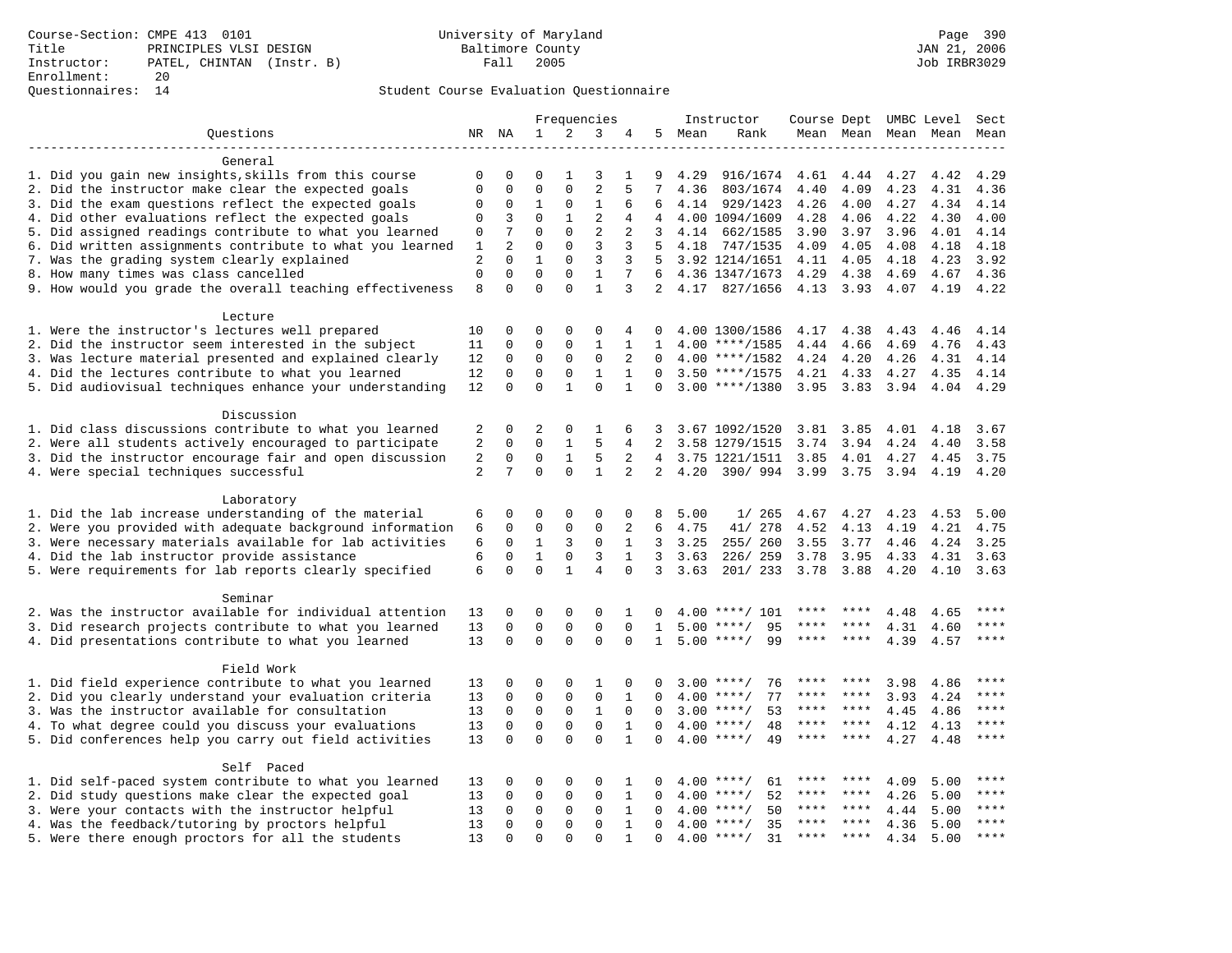| Course-Section: CMPE 413 0101 |                           | University of Maryland                  | Page 390     |
|-------------------------------|---------------------------|-----------------------------------------|--------------|
| Title                         | PRINCIPLES VLSI DESIGN    | Baltimore County                        | JAN 21, 2006 |
| Instructor:                   | PATEL, CHINTAN (Instr. B) | 2005<br>Fall                            | Job IRBR3029 |
| Enrollment:                   | 20                        |                                         |              |
| Ouestionnaires: 14            |                           | Student Course Evaluation Questionnaire |              |

| Credits Earned |          | Cum. GPA      |                | Expected Grades |          | Reasons             |          | Type                        |    | Majors                            |  |
|----------------|----------|---------------|----------------|-----------------|----------|---------------------|----------|-----------------------------|----|-----------------------------------|--|
| $00 - 27$      | $\Omega$ | $0.00 - 0.99$ |                | Α               | 4        | Required for Majors | $\Omega$ | Graduate                    | 0  | Major                             |  |
| $28 - 55$      | 0        | $1.00 - 1.99$ |                | В               | ל        |                     |          |                             |    |                                   |  |
| $56 - 83$      | 0        | $2.00 - 2.99$ |                | $\sim$<br>◡     | -2       | General             |          | Under-grad                  | 14 | Non-major                         |  |
| $84 - 150$     | 9        | $3.00 - 3.49$ | $\overline{ }$ | D               | 0        |                     |          |                             |    |                                   |  |
| Grad.          | 0        | $3.50 - 4.00$ |                | F               | 0        | Electives           |          |                             |    | #### - Means there are not enough |  |
|                |          |               |                | Ρ               | 0        |                     |          | responses to be significant |    |                                   |  |
|                |          |               |                |                 | $\Omega$ | Other               | 13       |                             |    |                                   |  |
|                |          |               |                | C               | 2        |                     |          |                             |    |                                   |  |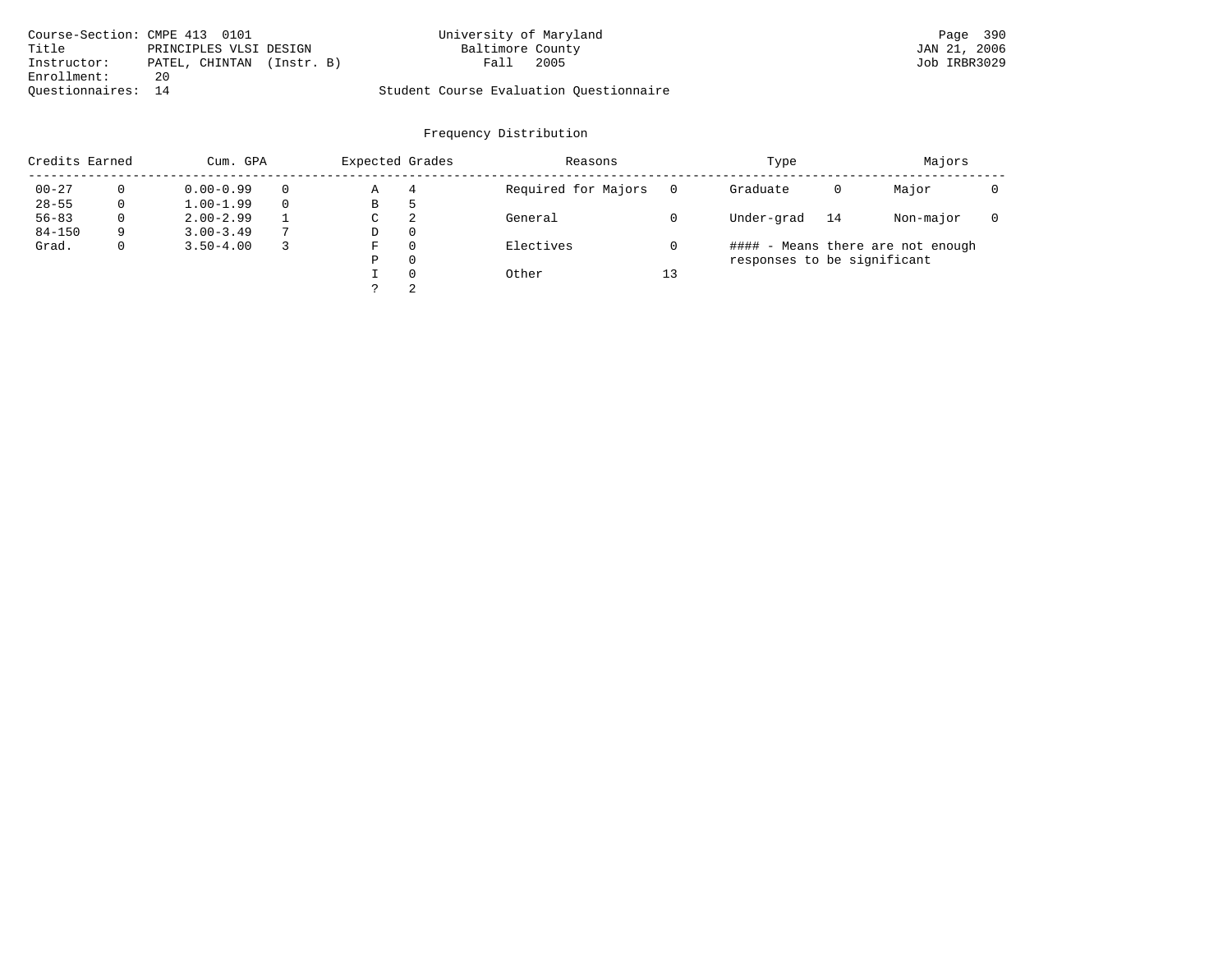Course-Section: CMPE 413 0101 University of Maryland Page 391 Title PRINCIPLES VLSI DESIGN Baltimore County JAN 21, 2006 Instructor: PATEL, CHINTAN (Instr. C) Enrollment: 20 Questionnaires: 14

|                                                           |                |                |              |              | Frequencies    |              |                 |      | Instructor         | Course Dept UMBC Level |             |      |                          | Sect  |
|-----------------------------------------------------------|----------------|----------------|--------------|--------------|----------------|--------------|-----------------|------|--------------------|------------------------|-------------|------|--------------------------|-------|
| Questions                                                 |                | NR NA          | 1            | 2            | 3              | 4            | 5               | Mean | Rank               |                        |             |      | Mean Mean Mean Mean Mean |       |
|                                                           |                |                |              |              |                |              |                 |      |                    |                        |             |      |                          |       |
| General                                                   |                |                |              |              |                |              |                 |      |                    |                        |             |      |                          |       |
| 1. Did you gain new insights, skills from this course     | 0              | $\mathbf 0$    | 0            | 1            | 3              | 1            | 9               | 4.29 | 916/1674           | 4.61                   | 4.44        | 4.27 | 4.42                     | 4.29  |
| 2. Did the instructor make clear the expected goals       | $\mathbf 0$    | $\Omega$       | $\Omega$     | $\Omega$     | $\overline{2}$ | 5            | 7               | 4.36 | 803/1674           | 4.40                   | 4.09        | 4.23 | 4.31                     | 4.36  |
| 3. Did the exam questions reflect the expected goals      | $\mathbf 0$    | 0              | $\mathbf 1$  | $\mathsf 0$  | $\mathbf{1}$   | 6            | 6               |      | 4.14 929/1423      | 4.26                   | 4.00        | 4.27 | 4.34                     | 4.14  |
| 4. Did other evaluations reflect the expected goals       | $\mathbf{0}$   | 3              | $\Omega$     | $\mathbf{1}$ | $\overline{2}$ | 4            | 4               |      | 4.00 1094/1609     | 4.28                   | 4.06        | 4.22 | 4.30                     | 4.00  |
| 5. Did assigned readings contribute to what you learned   | 0              | 7              | $\Omega$     | $\Omega$     | $\overline{2}$ | 2            | $\mathbf{3}$    |      | 4.14 662/1585      | 3.90                   | 3.97        | 3.96 | 4.01                     | 4.14  |
| 6. Did written assignments contribute to what you learned | $\mathbf{1}$   | $\overline{a}$ | $\mathbf 0$  | $\Omega$     | $\overline{3}$ | 3            | 5               | 4.18 | 747/1535           | 4.09                   | 4.05        | 4.08 | 4.18                     | 4.18  |
| 7. Was the grading system clearly explained               | $\overline{2}$ | $\Omega$       | $\mathbf{1}$ | $\Omega$     | 3              | 3            | .5              |      | 3.92 1214/1651     | 4.11                   | 4.05        | 4.18 | 4.23                     | 3.92  |
| 8. How many times was class cancelled                     | $\mathbf{0}$   | $\Omega$       | $\Omega$     | $\Omega$     | $\mathbf{1}$   | 7            | 6               |      | 4.36 1347/1673     | 4.29                   | 4.38        | 4.69 | 4.67                     | 4.36  |
| 9. How would you grade the overall teaching effectiveness | 8              | $\Omega$       | $\Omega$     | $\Omega$     | $\mathbf{1}$   | 3            | 2               |      | 4.17 827/1656      | 4.13 3.93              |             | 4.07 | 4.19                     | 4.22  |
| Lecture                                                   |                |                |              |              |                |              |                 |      |                    |                        |             |      |                          |       |
| 1. Were the instructor's lectures well prepared           | 10             | $\mathbf 0$    | $\Omega$     | $\mathbf{0}$ | $\Omega$       | 4            |                 |      | 4.00 1300/1586     | 4.17                   | 4.38        | 4.43 | 4.46                     | 4.14  |
| 2. Did the instructor seem interested in the subject      | 11             | $\mathbf 0$    | $\mathbf 0$  | $\mathbf{0}$ | $\mathbf{1}$   | $\mathbf{1}$ | 1               |      | $4.00$ ****/1585   | 4.44                   | 4.66        | 4.69 | 4.76                     | 4.43  |
| 3. Was lecture material presented and explained clearly   | 12             | $\mathbf 0$    | $\mathbf 0$  | $\mathbf 0$  | $\mathbf 0$    | 2            | $\Omega$        |      | $4.00$ ****/1582   | 4.24 4.20              |             | 4.26 | 4.31                     | 4.14  |
| 4. Did the lectures contribute to what you learned        | 12             | $\mathbf 0$    | $\mathbf 0$  | $\mathsf 0$  | $\mathbf{1}$   | 1            | $\mathbf 0$     |      | $3.50$ ****/1575   | 4.21                   | 4.33        | 4.27 | 4.35 4.14                |       |
| 5. Did audiovisual techniques enhance your understanding  | 12             | $\mathbf 0$    | $\mathbf 0$  | $\mathbf{1}$ | $\Omega$       | $\mathbf{1}$ |                 |      | $3.00$ ****/1380   | $3.95$ $3.83$          |             | 3.94 | 4.04                     | 4.29  |
|                                                           |                |                |              |              |                |              |                 |      |                    |                        |             |      |                          |       |
| Discussion                                                |                |                |              |              |                |              |                 |      |                    |                        |             |      |                          |       |
| 1. Did class discussions contribute to what you learned   | 2              | $\Omega$       | 2            | $\Omega$     | $\mathbf{1}$   | 6            | 3               |      | 3.67 1092/1520     | 3.81                   | 3.85        | 4.01 | 4.18                     | 3.67  |
| 2. Were all students actively encouraged to participate   | 2              | $\mathbf 0$    | $\Omega$     | $\mathbf{1}$ | 5              | 4            | 2               |      | 3.58 1279/1515     | 3.74                   | 3.94        | 4.24 | 4.40                     | 3.58  |
| 3. Did the instructor encourage fair and open discussion  | 2              | $\mathbf 0$    | 0            | $\mathbf{1}$ | 5              | 2            | $4\overline{ }$ |      | 3.75 1221/1511     | 3.85                   | 4.01        | 4.27 | 4.45                     | 3.75  |
| 4. Were special techniques successful                     | 2              | 7              | $\Omega$     | $\Omega$     | $\mathbf{1}$   | 2            | $\overline{2}$  | 4.20 | 390/994            | 3.99                   | 3.75        | 3.94 | 4.19                     | 4.20  |
| Laboratory                                                |                |                |              |              |                |              |                 |      |                    |                        |             |      |                          |       |
| 1. Did the lab increase understanding of the material     | 6              | $\mathbf 0$    | $\Omega$     | $\Omega$     | 0              | 0            | 8               | 5.00 | 1/265              | 4.67                   | 4.27        | 4.23 | 4.53                     | 5.00  |
| 2. Were you provided with adequate background information | 6              | $\Omega$       | 0            | $\Omega$     | $\mathbf{0}$   | 2            | 6               | 4.75 | 41/ 278            | 4.52                   | 4.13        | 4.19 | 4.21                     | 4.75  |
| 3. Were necessary materials available for lab activities  | 6              | $\mathbf 0$    | 1            | 3            | $\mathbf 0$    | $\mathbf{1}$ | $\overline{3}$  | 3.25 | 255/260            | 3.55                   | 3.77        | 4.46 | 4.24                     | 3.25  |
| 4. Did the lab instructor provide assistance              | 6              | $\mathbf 0$    | $\mathbf{1}$ | $\mathbf 0$  | $\overline{3}$ | $\mathbf{1}$ | 3               | 3.63 | 226/259            | 3.78                   | 3.95        | 4.33 | 4.31                     | 3.63  |
| 5. Were requirements for lab reports clearly specified    | 6              | $\mathbf 0$    | $\Omega$     | $\mathbf{1}$ | $\overline{4}$ | $\Omega$     | 3               | 3.63 | 201/233            | 3.78                   | 3.88        | 4.20 | 4.10                     | 3.63  |
| Seminar                                                   |                |                |              |              |                |              |                 |      |                    |                        |             |      |                          |       |
| 2. Was the instructor available for individual attention  | 13             | $\mathbf 0$    | 0            | $\Omega$     | 0              | 1            | 0               |      | $4.00$ ****/ 101   |                        |             | 4.48 | 4.65                     | ****  |
| 3. Did research projects contribute to what you learned   | 13             | $\mathbf 0$    | $\mathbf 0$  | $\mathbf 0$  | $\mathbf 0$    | $\mathbf{0}$ | $\mathbf{1}$    |      | $5.00$ ****/<br>95 |                        |             | 4.31 | 4.60                     | ****  |
| 4. Did presentations contribute to what you learned       | 13             | $\Omega$       | $\mathbf 0$  | $\Omega$     | $\Omega$       | $\Omega$     | $\mathbf{1}$    | 5.00 | $***$ /<br>99      |                        | ****        | 4.39 | 4.57                     | ****  |
|                                                           |                |                |              |              |                |              |                 |      |                    |                        |             |      |                          |       |
| Field Work                                                |                |                |              |              |                |              |                 |      |                    |                        |             |      |                          |       |
| 1. Did field experience contribute to what you learned    | 13             | $\mathbf 0$    | 0            | 0            | $\mathbf{1}$   | 0            | $\Omega$        | 3.00 | 76<br>****/        |                        |             | 3.98 | 4.86                     |       |
| 2. Did you clearly understand your evaluation criteria    | 13             | $\mathbf 0$    | $\mathbf 0$  | $\mathsf 0$  | $\mathbf 0$    | 1            | $\Omega$        | 4.00 | 77<br>$***$ /      | ****                   | ****        | 3.93 | 4.24                     | ****  |
| 3. Was the instructor available for consultation          | 13             | $\mathbf 0$    | $\mathbf 0$  | $\mathsf 0$  | $\mathbf{1}$   | 0            | 0               |      | 53<br>$3.00$ ****/ | $***$ * *              | $***$ * * * | 4.45 | 4.86                     | ****  |
| 4. To what degree could you discuss your evaluations      | 13             | $\mathbf 0$    | $\mathbf 0$  | $\mathbf 0$  | $\mathbf 0$    | $\mathbf{1}$ | $\Omega$        |      | $4.00$ ****/<br>48 | $***$ * * *            | $***$       | 4.12 | 4.13                     | $***$ |
| 5. Did conferences help you carry out field activities    | 13             | $\Omega$       | $\Omega$     | $\Omega$     | $\Omega$       | $\mathbf{1}$ | $\Omega$        | 4.00 | $***$ /<br>49      | ****                   | $***$       | 4.27 | 4.48                     | $***$ |
| Self Paced                                                |                |                |              |              |                |              |                 |      |                    |                        |             |      |                          |       |
| 1. Did self-paced system contribute to what you learned   | 13             | $\Omega$       | $\Omega$     | $\Omega$     | $\Omega$       | 1            | 0               | 4.00 | ****/<br>61        |                        |             | 4.09 | 5.00                     | ****  |
| 2. Did study questions make clear the expected goal       | 13             | $\mathbf 0$    | 0            | $\mathsf 0$  | $\mathbf 0$    | $\mathbf{1}$ | $\mathbf 0$     | 4.00 | 52<br>$***$ /      |                        | ****        | 4.26 | 5.00                     | ****  |
| 3. Were your contacts with the instructor helpful         | 13             | $\mathbf 0$    | 0            | 0            | $\mathbf 0$    | $\mathbf{1}$ | $\Omega$        | 4.00 | 50<br>$***$ /      | ****                   | ****        | 4.44 | 5.00                     | $***$ |
| 4. Was the feedback/tutoring by proctors helpful          | 13             | $\Omega$       | $\mathbf 0$  | $\mathbf{0}$ | $\mathbf 0$    | $\mathbf{1}$ | $\Omega$        |      | 35<br>$4.00$ ****/ | ****                   | $***$ *     | 4.36 | 5.00                     | $***$ |
| 5. Were there enough proctors for all the students        | 13             | $\Omega$       | $\Omega$     | $\Omega$     | $\Omega$       | $\mathbf{1}$ | $\Omega$        |      | $4.00$ ****/<br>31 | $***$ * * *            | $***$ *     | 4.34 | 5.00                     | $***$ |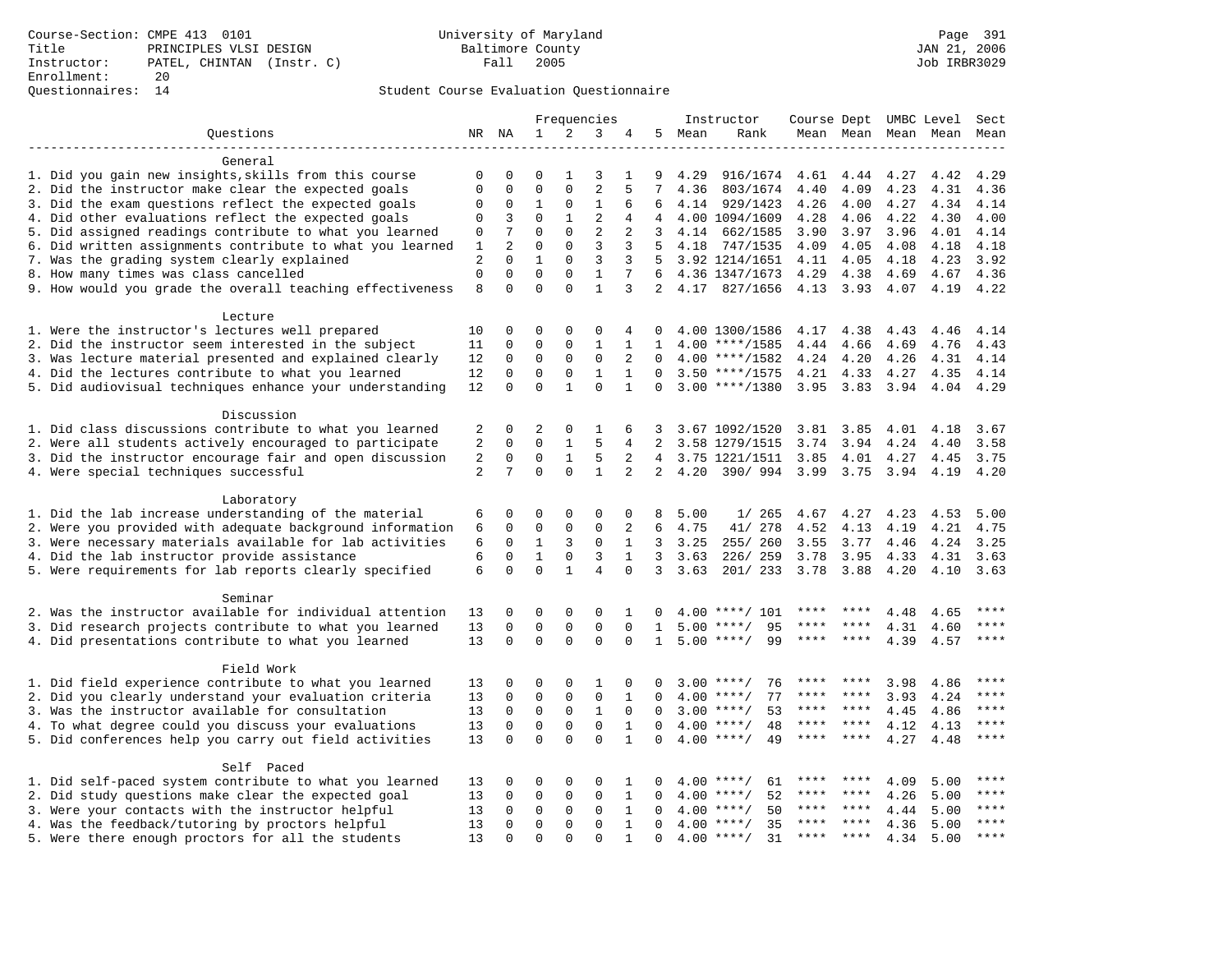| Course-Section: CMPE 413 0101 |                           | University of Maryland                  | Page 391     |
|-------------------------------|---------------------------|-----------------------------------------|--------------|
| Title                         | PRINCIPLES VLSI DESIGN    | Baltimore County                        | JAN 21, 2006 |
| Instructor:                   | PATEL, CHINTAN (Instr. C) | 2005<br>Fall                            | Job IRBR3029 |
| Enrollment:                   | 20                        |                                         |              |
| Ouestionnaires: 14            |                           | Student Course Evaluation Questionnaire |              |

| Credits Earned |          | Cum. GPA      | Expected Grades |          | Reasons             |          | Type                        |    | Majors                            |  |
|----------------|----------|---------------|-----------------|----------|---------------------|----------|-----------------------------|----|-----------------------------------|--|
| $00 - 27$      | $\Omega$ | $0.00 - 0.99$ | Α               | 4        | Required for Majors | $\Omega$ | Graduate                    | 0  | Major                             |  |
| $28 - 55$      | 0        | $1.00 - 1.99$ | В               | 5        |                     |          |                             |    |                                   |  |
| $56 - 83$      | 0        | $2.00 - 2.99$ | C               | 2        | General             |          | Under-grad                  | 14 | Non-major                         |  |
| $84 - 150$     | 9        | $3.00 - 3.49$ | D               | 0        |                     |          |                             |    |                                   |  |
| Grad.          | 0        | $3.50 - 4.00$ | F               | 0        | Electives           |          |                             |    | #### - Means there are not enough |  |
|                |          |               | Ρ               | 0        |                     |          | responses to be significant |    |                                   |  |
|                |          |               |                 | $\Omega$ | Other               | 13       |                             |    |                                   |  |
|                |          |               |                 | 2        |                     |          |                             |    |                                   |  |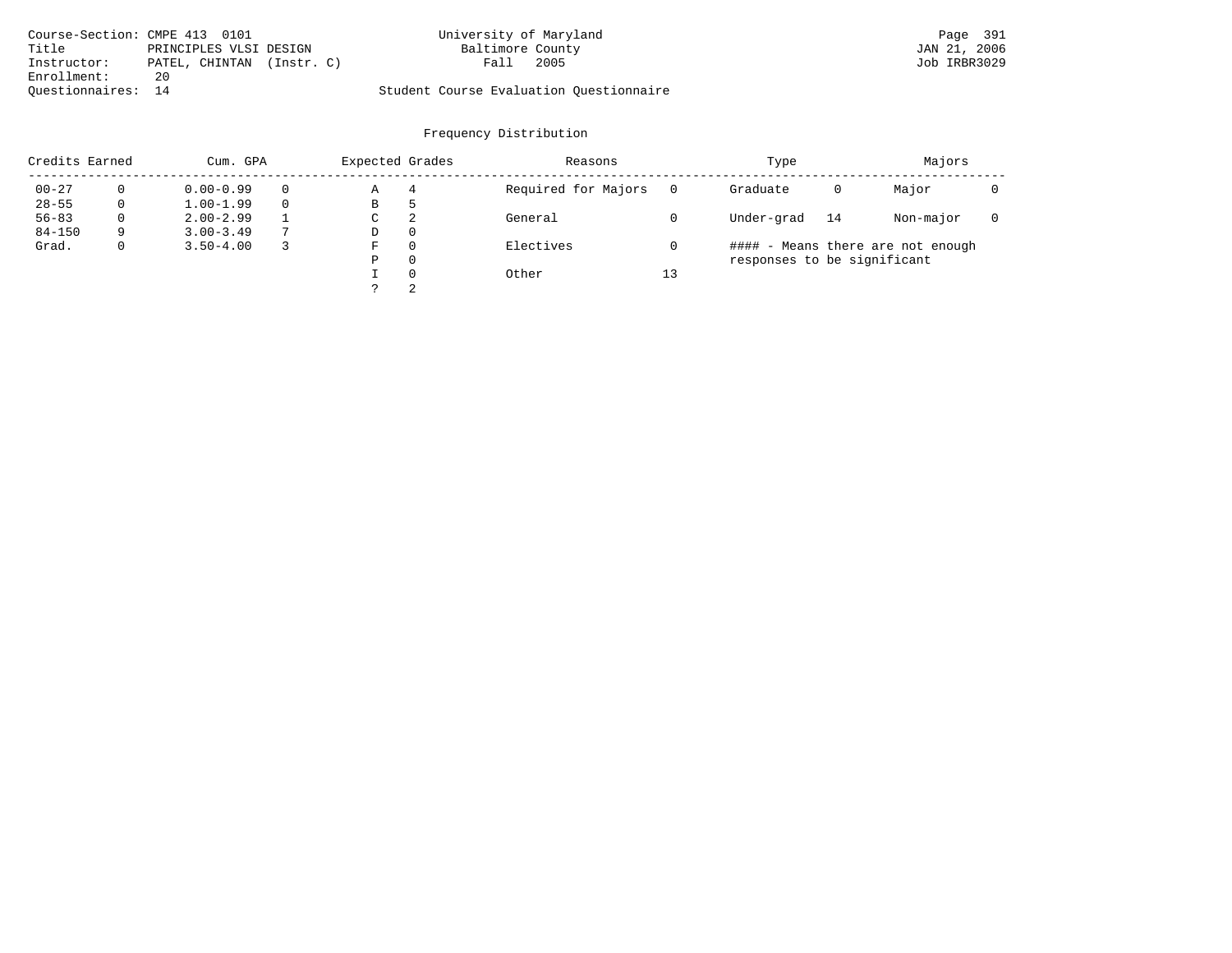# Questionnaires: 9 Student Course Evaluation Questionnaire

|                                                           |                |                |              |                | Frequencies    |                |              |      | Instructor                        | Course Dept UMBC Level |           |      |           | Sect      |
|-----------------------------------------------------------|----------------|----------------|--------------|----------------|----------------|----------------|--------------|------|-----------------------------------|------------------------|-----------|------|-----------|-----------|
| Ouestions                                                 |                | NR NA          | $\mathbf{1}$ | 2              | 3              | 4              | 5            | Mean | Rank                              |                        | Mean Mean |      | Mean Mean | Mean      |
|                                                           |                |                |              |                |                |                |              |      |                                   |                        |           |      |           |           |
| General                                                   |                |                |              |                |                |                |              |      |                                   |                        |           |      |           |           |
| 1. Did you gain new insights, skills from this course     | 0              | 0              | 0            | 0              | 0              | 1              | 8            | 4.89 | 167/1674                          | 4.61                   | 4.44      | 4.27 | 4.42      | 4.89      |
| 2. Did the instructor make clear the expected goals       | 0              | $\mathbf 0$    | $\mathbf 0$  | $\mathbf{0}$   | $\mathbf{0}$   | 3              | 6            | 4.67 | 379/1674                          | 4.40                   | 4.09      | 4.23 | 4.31      | 4.67      |
| 3. Did the exam questions reflect the expected goals      | $\mathbf 0$    | $\mathbf 0$    | $\mathbf 0$  | $\mathbf{0}$   | $\mathbf{0}$   | 4              | .5           | 4.56 | 517/1423                          | 4.26                   | 4.00      | 4.27 | 4.34      | 4.56      |
| 4. Did other evaluations reflect the expected goals       | $\Omega$       | $\mathbf 0$    | $\mathbf 0$  | $\mathbf 0$    | $\mathbf 0$    | 6              | 3            | 4.33 | 743/1609                          | 4.28                   | 4.06      | 4.22 | 4.30      | 4.33      |
| 5. Did assigned readings contribute to what you learned   | 0              | 3              | $\mathbf 0$  | 2              | $\mathbf{0}$   | 3              | $\mathbf{1}$ |      | 3.50 1223/1585                    | 3.90                   | 3.97      | 3.96 | 4.01      | 3.50      |
| 6. Did written assignments contribute to what you learned | $\mathbf 0$    | $\overline{4}$ | $\Omega$     | $\mathbf{1}$   | $\mathbf{1}$   | $\Omega$       | 3            | 4.00 | 870/1535                          | 4.09                   | 4.05      | 4.08 | 4.18      | 4.00      |
| 7. Was the grading system clearly explained               | $\mathbf 0$    | $\Omega$       | $\Omega$     | $\mathbf{1}$   | $\Omega$       | 2              | 6            |      | 4.44 613/1651                     | 4.11                   | 4.05      | 4.18 | 4.23      | 4.44      |
| 8. How many times was class cancelled                     | $\mathbf 0$    | $\Omega$       | $\mathbf 0$  | $\mathbf 0$    | $\Omega$       | 6              | $\mathbf{3}$ |      | 4.33 1361/1673                    | 4.29                   | 4.38      | 4.69 | 4.67      | 4.33      |
| 9. How would you grade the overall teaching effectiveness | 3              | $\Omega$       | $\mathbf{1}$ | $\Omega$       | $\Omega$       | $\overline{2}$ | 3            | 4.00 | 955/1656                          | 4.13                   | 3.93      | 4.07 | 4.19      | 4.00      |
| Lecture                                                   |                |                |              |                |                |                |              |      |                                   |                        |           |      |           |           |
| 1. Were the instructor's lectures well prepared           | $\mathbf 0$    | $\mathbf 0$    | 0            | $\mathbf 1$    | $\Omega$       | 2              | 6            | 4.44 | 945/1586                          | 4.17                   | 4.38      | 4.43 | 4.46      | 4.44      |
| 2. Did the instructor seem interested in the subject      | $\mathbf 0$    | $\mathbf 0$    | $\mathbf 0$  | $\mathbf 0$    | $\Omega$       | 1              | 8            | 4.89 | 615/1585                          | 4.44                   | 4.66      | 4.69 | 4.76      | 4.89      |
| 3. Was lecture material presented and explained clearly   | 1              | 0              | 0            | $\mathbf{1}$   | 0              | 1              | 6            | 4.50 | 632/1582                          | 4.24                   | 4.20      | 4.26 | 4.31      | 4.42      |
| 4. Did the lectures contribute to what you learned        | 1              | $\mathbf 0$    | 0            | $\mathbf{1}$   | $\mathbf 0$    | 2              | 5            | 4.38 | 847/1575                          | 4.21                   | 4.33      | 4.27 | 4.35      | 4.35      |
| 5. Did audiovisual techniques enhance your understanding  | $\mathsf 0$    | $\mathbf 0$    | $\mathbf 0$  | $\overline{2}$ | $\overline{3}$ | 1              | $\mathbf{3}$ |      | 3.56 1017/1380                    | 3.95                   | 3.83      | 3.94 | 4.04      | 3.56      |
|                                                           |                |                |              |                |                |                |              |      |                                   |                        |           |      |           |           |
| Discussion                                                |                |                |              |                |                |                |              |      |                                   |                        |           |      |           |           |
| 1. Did class discussions contribute to what you learned   | 2              | 0              | 0            | 0              | 1              | 2              | 4            | 4.43 | 489/1520                          | 3.81                   | 3.85      | 4.01 | 4.18      | 4.43      |
| 2. Were all students actively encouraged to participate   | 2              | 0              | $\mathbf 0$  | 1              | 1              | 3              | 2            |      | 3.86 1158/1515                    | 3.74                   | 3.94      | 4.24 | 4.40      | 3.86      |
| 3. Did the instructor encourage fair and open discussion  | 2              | $\mathbf 0$    | $\mathbf 0$  | $\mathbf 0$    | 0              | 4              | 3            | 4.43 | 729/1511                          | 3.85                   | 4.01      | 4.27 | 4.45      | 4.43      |
| 4. Were special techniques successful                     | $\overline{2}$ | $\overline{4}$ | $\Omega$     | $\Omega$       | $\mathbf{1}$   | 2              | $\Omega$     |      | 3.67 676/ 994 3.99 3.75 3.94 4.19 |                        |           |      |           | 3.67      |
|                                                           |                |                |              |                |                |                |              |      |                                   |                        |           |      |           |           |
| Laboratory                                                |                |                |              |                |                |                |              |      |                                   |                        |           |      |           |           |
| 1. Did the lab increase understanding of the material     | 3              | $\mathbf 0$    | 1            | $\mathbf 0$    | $\Omega$       | 1              | 4            | 4.17 | 161/ 265                          | 4.67                   | 4.27      | 4.23 | 4.53      | 4.17      |
| 2. Were you provided with adequate background information | 3              | $\mathbf 0$    | $\mathbf 0$  | $\mathbf{1}$   | $\mathbf{0}$   | 2              | 3            | 4.17 | 170/ 278                          | 4.52                   | 4.13      | 4.19 | 4.21      | 4.17      |
| 3. Were necessary materials available for lab activities  | 3              | $\mathbf 0$    | $\mathbf 0$  | $\mathbf{1}$   | $\mathbf 0$    | 3              | 2            | 4.00 | 215/ 260                          | 3.55                   | 3.77      | 4.46 | 4.24      | 4.00      |
| 4. Did the lab instructor provide assistance              | 3              | $\mathbf 0$    | $\mathbf 0$  | $\mathbf 0$    | $\overline{2}$ | $\overline{a}$ | 2            | 4.00 | 191/ 259                          | 3.78                   | 3.95      | 4.33 | 4.31      | 4.00      |
| 5. Were requirements for lab reports clearly specified    | $\overline{3}$ | 0              | $\mathbf 0$  | $\Omega$       | $\overline{3}$ | $\mathbf 0$    | $\mathbf{3}$ | 4.00 | 150/ 233                          | 3.78                   | 3.88      | 4.20 | 4.10      | 4.00      |
| Seminar                                                   |                |                |              |                |                |                |              |      |                                   |                        |           |      |           |           |
| 1. Were assigned topics relevant to the announced theme   | 8              | $\mathbf 0$    | 0            | $\mathbf 0$    | $\mathbf{1}$   | 0              |              | 3.00 | ****/ 103                         | ****                   |           | 4.41 | 4.42      | $* * * *$ |
| 3. Did research projects contribute to what you learned   | 8              | $\mathbf 0$    | $\mathbf 0$  | $\mathbf 0$    | $\mathbf 0$    | 1              | $\Omega$     | 4.00 | $***/$<br>95                      | ****                   | ****      | 4.31 | 4.60      | ****      |
| 4. Did presentations contribute to what you learned       | 8              | $\mathbf 0$    | $\mathbf 0$  | $\mathbf 0$    | 0              | 1              | $\Omega$     |      | $4.00$ ****/<br>99                | $***$ * *              | ****      | 4.39 | 4.57      | ****      |
| 5. Were criteria for grading made clear                   | 8              | $\Omega$       | $\Omega$     | $\Omega$       | $\mathbf{1}$   | $\Omega$       | $\mathbf 0$  |      | $3.00$ ****/<br>97                | ****                   | $***$ *   | 4.14 | 4.46      | ****      |
|                                                           |                |                |              |                |                |                |              |      |                                   |                        |           |      |           |           |
| Field Work                                                |                |                |              |                |                |                |              |      |                                   |                        |           |      |           |           |
| 1. Did field experience contribute to what you learned    | 8              | 0              | 0            | 0              | $\Omega$       | 1              | 0            | 4.00 | $***$ /<br>76                     | ****                   | ****      | 3.98 | 4.86      | ****      |
| 2. Did you clearly understand your evaluation criteria    | 8              | $\mathbf 0$    | $\mathbf 0$  | $\mathsf 0$    | $\mathbf 0$    | $\mathbf{1}$   | $\Omega$     |      | $4.00$ ****/<br>77                | ****                   | ****      | 3.93 | 4.24      | ****      |
| 4. To what degree could you discuss your evaluations      | 8              | $\mathbf 0$    | $\mathbf 0$  | $\mathbf{0}$   | $\mathbf 0$    | $\mathbf{1}$   | $\Omega$     | 4.00 | $***$ /<br>48                     | ****                   | ****      | 4.12 | 4.13      | $***$ *   |
| 5. Did conferences help you carry out field activities    | 8              | $\Omega$       | $\Omega$     | $\Omega$       | $\mathbf{1}$   | $\Omega$       | $\Omega$     |      | $3.00$ ****/<br>49                | ****                   | ****      | 4.27 | 4.48      | ****      |
| Self Paced                                                |                |                |              |                |                |                |              |      |                                   |                        |           |      |           |           |
| 1. Did self-paced system contribute to what you learned   | 8              | 0              | 0            | 0              | 0              | 1              | 0            | 4.00 | $***$ /<br>61                     | ****                   |           | 4.09 | 5.00      | ****      |
| 3. Were your contacts with the instructor helpful         | 8              | 0              | $\mathbf 0$  | 0              | $\mathbf{0}$   | 1              | $\Omega$     | 4.00 | 50<br>$***$ /                     | ****                   | ****      | 4.44 | 5.00      | $***$     |
| 4. Was the feedback/tutoring by proctors helpful          | 8              | $\mathbf 0$    | $\mathbf 0$  | 1              | $\mathbf{0}$   | 0              | 0            |      | $2.00$ ****/<br>35                | ****                   | $***$ *   | 4.36 | 5.00      | ****      |
| 5. Were there enough proctors for all the students        | 8              | $\Omega$       | $\Omega$     | $\mathbf{1}$   | $\Omega$       | $\Omega$       | $\Omega$     |      | $2.00$ ****/<br>31                | $***$ *                | $***$     | 4.34 | 5.00      | ****      |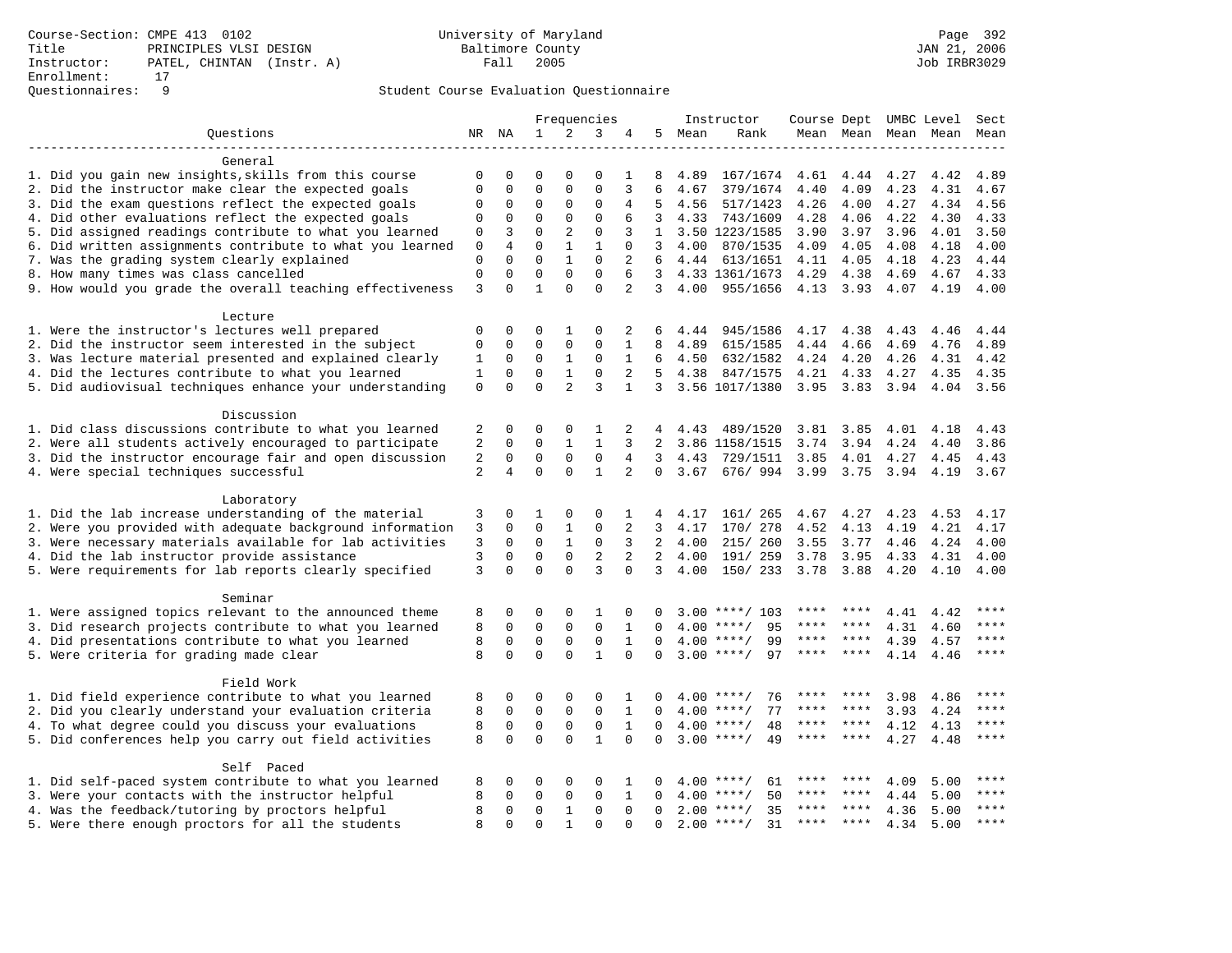| Course-Section: CMPE 413 0102 |                           | University of Maryland                  | Page 392     |
|-------------------------------|---------------------------|-----------------------------------------|--------------|
| Title                         | PRINCIPLES VLSI DESIGN    | Baltimore County                        | JAN 21, 2006 |
| Instructor:                   | PATEL, CHINTAN (Instr. A) | 2005<br>Fall                            | Job IRBR3029 |
| Enrollment:                   |                           |                                         |              |
| Ouestionnaires:               |                           | Student Course Evaluation Questionnaire |              |

| Credits Earned |          | Cum. GPA      |   | Expected Grades |          | Reasons             |   | Type                        |   | Majors                            |  |
|----------------|----------|---------------|---|-----------------|----------|---------------------|---|-----------------------------|---|-----------------------------------|--|
| $00 - 27$      | $\Omega$ | $0.00 - 0.99$ |   | Α               | 4        | Required for Majors | 0 | Graduate                    | 0 | Major                             |  |
| $28 - 55$      | 0        | $1.00 - 1.99$ |   | В               | 4        |                     |   |                             |   |                                   |  |
| $56 - 83$      | $\Omega$ | $2.00 - 2.99$ |   | $\sim$<br>◡     | 0        | General             |   | Under-grad                  | 9 | Non-major                         |  |
| $84 - 150$     | 8        | $3.00 - 3.49$ | 2 | D               | 0        |                     |   |                             |   |                                   |  |
| Grad.          | 0        | $3.50 - 4.00$ | 4 | F               | 0        | Electives           |   |                             |   | #### - Means there are not enough |  |
|                |          |               |   | Ρ               | 0        |                     |   | responses to be significant |   |                                   |  |
|                |          |               |   |                 | $\Omega$ | Other               | 8 |                             |   |                                   |  |
|                |          |               |   | C               |          |                     |   |                             |   |                                   |  |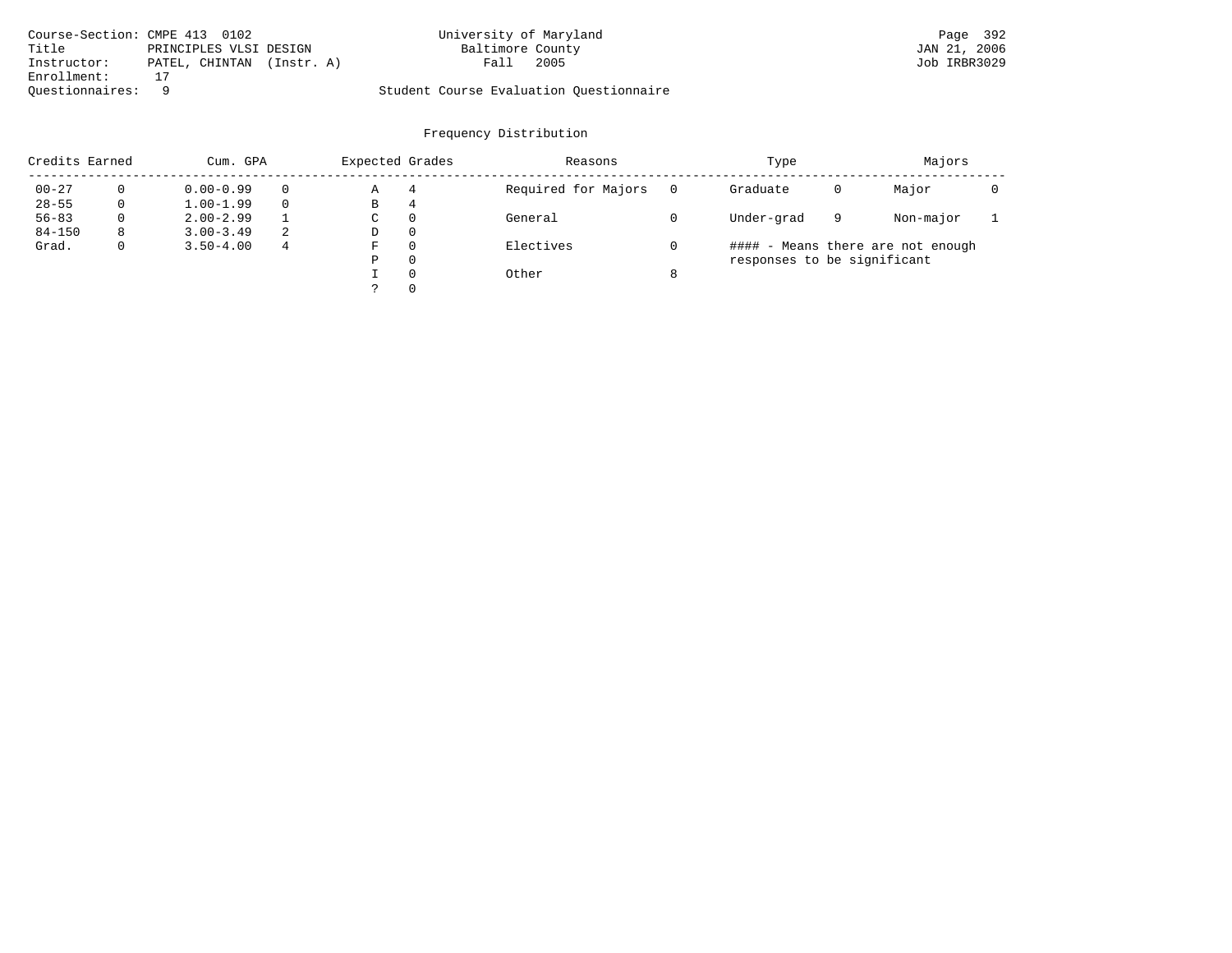# Questionnaires: 9 Student Course Evaluation Questionnaire

|                                                           |                     |                         | Frequencies             |                                 |                          |                | Instructor     | Course Dept UMBC Level |                             |              |              | Sect |              |           |
|-----------------------------------------------------------|---------------------|-------------------------|-------------------------|---------------------------------|--------------------------|----------------|----------------|------------------------|-----------------------------|--------------|--------------|------|--------------|-----------|
| Ouestions                                                 |                     | NR NA                   | 1                       | 2                               | 3                        | 4              | 5              | Mean                   | Rank                        |              | Mean Mean    |      | Mean Mean    | Mean      |
|                                                           |                     |                         |                         |                                 |                          |                |                |                        |                             |              |              |      |              |           |
| General                                                   |                     |                         |                         |                                 |                          |                |                |                        |                             |              |              |      |              |           |
| 1. Did you gain new insights, skills from this course     | 0                   | 0                       | 0                       | $\mathbf 0$                     | $\Omega$                 | 1              | 8              | 4.89                   | 167/1674                    | 4.61         | 4.44         | 4.27 | 4.42         | 4.89      |
| 2. Did the instructor make clear the expected goals       | 0                   | $\mathbf 0$             | $\mathbf{0}$            | $\mathbf 0$                     | $\mathbf 0$              | 3              | 6              | 4.67                   | 379/1674                    | 4.40         | 4.09         | 4.23 | 4.31         | 4.67      |
| 3. Did the exam questions reflect the expected goals      | $\mathbf 0$         | 0                       | $\mathbf{0}$            | $\Omega$                        | $\mathbf{0}$             | 4              | 5              | 4.56                   | 517/1423                    | 4.26         | 4.00         | 4.27 | 4.34         | 4.56      |
| 4. Did other evaluations reflect the expected goals       | 0                   | $\mathbf 0$             | $\mathbf 0$             | $\mathbf 0$                     | $\mathbf{0}$             | 6              | 3              | 4.33                   | 743/1609                    | 4.28         | 4.06         | 4.22 | 4.30         | 4.33      |
| 5. Did assigned readings contribute to what you learned   | 0                   | 3                       | $\mathbf{0}$            | $\overline{a}$                  | 0                        | 3              | $\mathbf{1}$   |                        | 3.50 1223/1585              | 3.90         | 3.97         | 3.96 | 4.01         | 3.50      |
| 6. Did written assignments contribute to what you learned | 0                   | $\overline{4}$          | $\Omega$                | $\mathbf{1}$                    | $\mathbf{1}$             | $\mathbf 0$    | 3              | 4.00                   | 870/1535                    | 4.09         | 4.05         | 4.08 | 4.18         | 4.00      |
| 7. Was the grading system clearly explained               | $\Omega$            | $\Omega$                | $\Omega$                | $\mathbf{1}$                    | $\Omega$                 | 2              | 6              |                        | 4.44 613/1651               | 4.11         | 4.05         | 4.18 | 4.23         | 4.44      |
| 8. How many times was class cancelled                     | $\mathsf 0$         | $\Omega$                | $\mathbf{0}$            | $\Omega$                        | $\Omega$                 | 6              | 3              |                        | 4.33 1361/1673              | 4.29         | 4.38         | 4.69 | 4.67         | 4.33      |
| 9. How would you grade the overall teaching effectiveness | 7                   | $\Omega$                | $\mathbf{1}$            | $\Omega$                        | $\Omega$                 | $\Omega$       | $\mathbf{1}$   |                        | $3.00$ ****/1656            | 4.13         | 3.93         | 4.07 | 4.19         | 4.00      |
| Lecture                                                   |                     |                         |                         |                                 |                          |                |                |                        |                             |              |              |      |              |           |
| 1. Were the instructor's lectures well prepared           | 7                   | 0                       | $\mathbf 0$             | $\mathbf 0$                     | 0                        | 0              | 2              |                        | $5.00$ ****/1586            | 4.17         | 4.38         | 4.43 | 4.46         | 4.44      |
| 2. Did the instructor seem interested in the subject      | 7                   | $\mathbf 0$             | $\mathbf 0$             | $\mathbf 0$                     | $\mathsf 0$              | $\mathbf 0$    | 2              |                        | $5.00$ ****/1585            | 4.44         | 4.66         | 4.69 | 4.76         | 4.89      |
| 3. Was lecture material presented and explained clearly   | 6                   | 0                       | $\mathbf{0}$            | $\mathbf 0$                     | $\mathbf{1}$             | $\Omega$       | 2              | 4.33                   | 850/1582                    | 4.24         | 4.20         | 4.26 | 4.31         | 4.42      |
| 4. Did the lectures contribute to what you learned        | 6                   | $\mathbf 0$             | $\mathbf 0$             | 0                               | 1                        | $\Omega$       | 2              | 4.33                   | 886/1575                    | 4.21         | 4.33         | 4.27 | 4.35         | 4.35      |
| 5. Did audiovisual techniques enhance your understanding  | $\overline{7}$      | $\Omega$                | $\mathbf{0}$            | $\Omega$                        | $\mathbf{1}$             | $\Omega$       | $\mathbf{1}$   |                        | $4.00$ ****/1380            | 3.95         | 3.83         | 3.94 | 4.04         | 3.56      |
|                                                           |                     |                         |                         |                                 |                          |                |                |                        |                             |              |              |      |              |           |
| Discussion                                                |                     |                         |                         |                                 |                          |                |                |                        |                             |              |              |      |              |           |
| 1. Did class discussions contribute to what you learned   | 2                   | 0                       | 0                       | 0                               | 1                        | 2              | 4              | 4.43                   | 489/1520                    | 3.81         | 3.85         | 4.01 | 4.18         | 4.43      |
| 2. Were all students actively encouraged to participate   | 2                   | $\mathbf 0$             | $\mathbf{0}$            | $\mathbf{1}$                    | $\mathbf{1}$             | 3              | 2              |                        | 3.86 1158/1515              | 3.74         | 3.94         | 4.24 | 4.40         | 3.86      |
| 3. Did the instructor encourage fair and open discussion  | 2                   | $\Omega$                | $\mathbf 0$             | $\Omega$                        | $\Omega$                 | 4              | 3              | 4.43                   | 729/1511                    | 3.85         | 4.01         | 4.27 | 4.45         | 4.43      |
| 4. Were special techniques successful                     | $\overline{a}$      | 4                       | $\Omega$                | $\Omega$                        | $\mathbf{1}$             | $\overline{2}$ | $\Omega$       |                        | 3.67 676/994 3.99 3.75 3.94 |              |              |      | 4.19         | 3.67      |
|                                                           |                     |                         |                         |                                 |                          |                |                |                        |                             |              |              |      |              |           |
| Laboratory                                                |                     |                         |                         |                                 |                          |                |                |                        |                             |              |              |      |              |           |
| 1. Did the lab increase understanding of the material     | 3                   | 0                       | 1<br>$\mathbf 0$        | $\mathbf 0$                     | $\Omega$<br>$\mathbf{0}$ | 1              | 4              | 4.17                   | 161/ 265                    | 4.67         | 4.27         | 4.23 | 4.53         | 4.17      |
| 2. Were you provided with adequate background information | 3<br>$\mathbf{3}$   | 0<br>$\mathbf 0$        | $\mathbf 0$             | 1<br>$\mathbf{1}$               | $\mathbf{0}$             | 2<br>3         | 3<br>2         | 4.17                   | 170/ 278                    | 4.52<br>3.55 | 4.13<br>3.77 | 4.19 | 4.21<br>4.24 | 4.17      |
| 3. Were necessary materials available for lab activities  |                     |                         |                         |                                 |                          |                | $\overline{2}$ | 4.00                   | 215/ 260                    |              |              | 4.46 |              | 4.00      |
| 4. Did the lab instructor provide assistance              | $\overline{3}$<br>3 | $\mathbf 0$<br>$\Omega$ | $\mathbf 0$<br>$\Omega$ | $\mathsf{O}\xspace$<br>$\Omega$ | $\overline{2}$<br>3      | 2              |                | 4.00                   | 191/ 259                    | 3.78         | 3.95         | 4.33 | 4.31         | 4.00      |
| 5. Were requirements for lab reports clearly specified    |                     |                         |                         |                                 |                          | $\Omega$       | 3              | 4.00                   | 150/ 233                    | 3.78         | 3.88         | 4.20 | 4.10         | 4.00      |
| Seminar                                                   |                     |                         |                         |                                 |                          |                |                |                        |                             |              |              |      |              |           |
| 1. Were assigned topics relevant to the announced theme   | 8                   | 0                       | $\mathbf 0$             | $\Omega$                        | $\mathbf{1}$             | 0              | $\Omega$       | 3.00                   | ****/ 103                   | ****         |              | 4.41 | 4.42         | $* * * *$ |
| 3. Did research projects contribute to what you learned   | 8                   | 0                       | $\mathbf 0$             | $\mathbf 0$                     | $\mathbf{0}$             | $\mathbf 1$    | $\Omega$       | 4.00                   | $***/$<br>95                | ****         | ****         | 4.31 | 4.60         | ****      |
| 4. Did presentations contribute to what you learned       | 8                   | $\mathbf 0$             | $\mathsf 0$             | $\mathbf 0$                     | $\mathbf{0}$             | $\mathbf{1}$   | $\Omega$       | 4.00                   | $***/$<br>99                | ****         | ****         | 4.39 | 4.57         | $***$     |
| 5. Were criteria for grading made clear                   | 8                   | $\Omega$                | $\Omega$                | $\Omega$                        | $\mathbf{1}$             | $\Omega$       | $\Omega$       |                        | $3.00$ ****/<br>97          | ****         | $***$ *      | 4.14 | 4.46         | $***$     |
|                                                           |                     |                         |                         |                                 |                          |                |                |                        |                             |              |              |      |              |           |
| Field Work                                                | 8                   | 0                       | 0                       | $\mathbf 0$                     | $\mathbf 0$              | 1              |                | 4.00                   | 76<br>$***$ /               | ****         | ****         | 3.98 |              | ****      |
| 1. Did field experience contribute to what you learned    | 8                   | $\mathbf 0$             | $\mathbf 0$             | $\mathsf{O}$                    | $\mathsf 0$              | $\mathbf{1}$   | $\Omega$       | 4.00                   | 77<br>$* * * * /$           | ****         | ****         | 3.93 | 4.86<br>4.24 | ****      |
| 2. Did you clearly understand your evaluation criteria    | 8                   | $\mathbf 0$             | $\mathbf 0$             | $\mathbf 0$                     | $\mathbf{0}$             | $\mathbf{1}$   | $\Omega$       | 4.00                   | 48<br>$***$ /               | ****         | ****         | 4.12 |              | ****      |
| 4. To what degree could you discuss your evaluations      |                     |                         | $\Omega$                | $\Omega$                        | $\mathbf{1}$             |                |                |                        | $3.00$ ****/                | ****         | ****         |      | 4.13         | ****      |
| 5. Did conferences help you carry out field activities    | 8                   | $\Omega$                |                         |                                 |                          | $\Omega$       | $\Omega$       |                        | 49                          |              |              | 4.27 | 4.48         |           |
| Self Paced                                                |                     |                         |                         |                                 |                          |                |                |                        |                             |              |              |      |              |           |
| 1. Did self-paced system contribute to what you learned   | 8                   | 0                       | 0                       | 0                               | 0                        | 1              | $\Omega$       | 4.00                   | $***$ /<br>61               | ****         | ****         | 4.09 | 5.00         | ****      |
| 3. Were your contacts with the instructor helpful         | 8                   | $\mathbf 0$             | $\mathbf 0$             | $\mathbf 0$                     | $\mathbf{0}$             | 1              | $\Omega$       | 4.00                   | 50<br>$* * * * /$           | ****         | ****         | 4.44 | 5.00         | ****      |
| 4. Was the feedback/tutoring by proctors helpful          | 8                   | 0                       | $\mathbf{0}$            | 1                               | $\mathbf{0}$             | $\mathbf 0$    | $\mathbf 0$    | 2.00                   | $***$ /<br>35               | ****         | $***$ *      | 4.36 | 5.00         | ****      |
| 5. Were there enough proctors for all the students        | 8                   | $\Omega$                | $\Omega$                | $\mathbf{1}$                    | $\Omega$                 | $\Omega$       | $\Omega$       | 2.00                   | 31<br>$***$ /               | $***$ *      | $***$ * * *  | 4.34 | 5.00         | $***$ *   |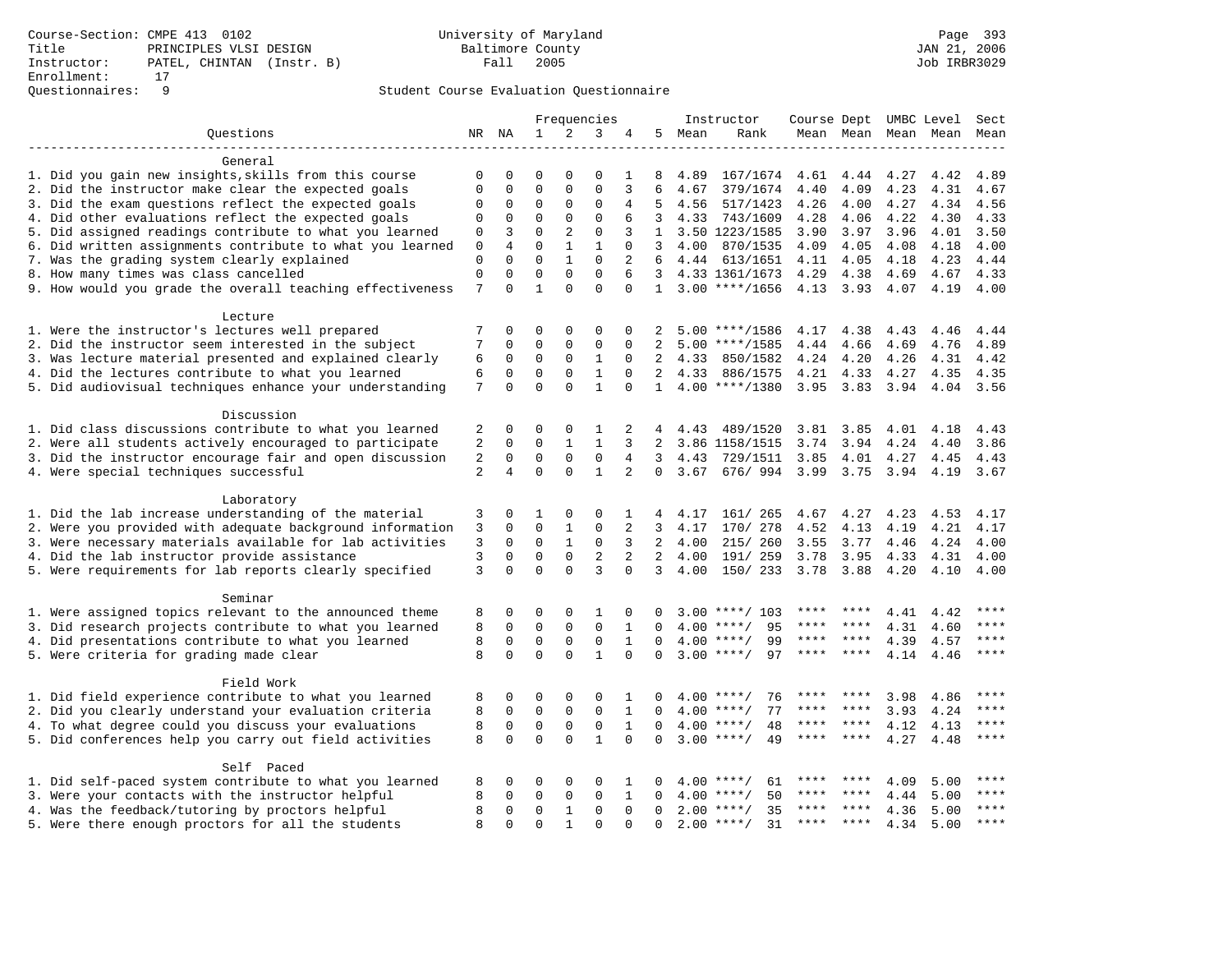| Course-Section: CMPE 413 0102 |                           | University of Maryland                  |      | Page 393     |
|-------------------------------|---------------------------|-----------------------------------------|------|--------------|
| Title                         | PRINCIPLES VLSI DESIGN    | Baltimore County                        |      | JAN 21, 2006 |
| Instructor:                   | PATEL, CHINTAN (Instr. B) | Fall                                    | 2005 | Job IRBR3029 |
| Enrollment:                   |                           |                                         |      |              |
| Ouestionnaires: 9             |                           | Student Course Evaluation Ouestionnaire |      |              |

| Credits Earned |          | Cum. GPA      |   | Expected Grades |          | Reasons             |   | Type                        |   | Majors                            |  |
|----------------|----------|---------------|---|-----------------|----------|---------------------|---|-----------------------------|---|-----------------------------------|--|
| $00 - 27$      | $\Omega$ | $0.00 - 0.99$ |   | Α               | 4        | Required for Majors | 0 | Graduate                    | 0 | Major                             |  |
| $28 - 55$      | 0        | $1.00 - 1.99$ |   | В               | 4        |                     |   |                             |   |                                   |  |
| $56 - 83$      | $\Omega$ | $2.00 - 2.99$ |   | $\sim$<br>◡     | 0        | General             |   | Under-grad                  | 9 | Non-major                         |  |
| $84 - 150$     | 8        | $3.00 - 3.49$ | 2 | D               | 0        |                     |   |                             |   |                                   |  |
| Grad.          | 0        | $3.50 - 4.00$ | 4 | F               | 0        | Electives           |   |                             |   | #### - Means there are not enough |  |
|                |          |               |   | Ρ               | 0        |                     |   | responses to be significant |   |                                   |  |
|                |          |               |   |                 | $\Omega$ | Other               | 8 |                             |   |                                   |  |
|                |          |               |   | C               |          |                     |   |                             |   |                                   |  |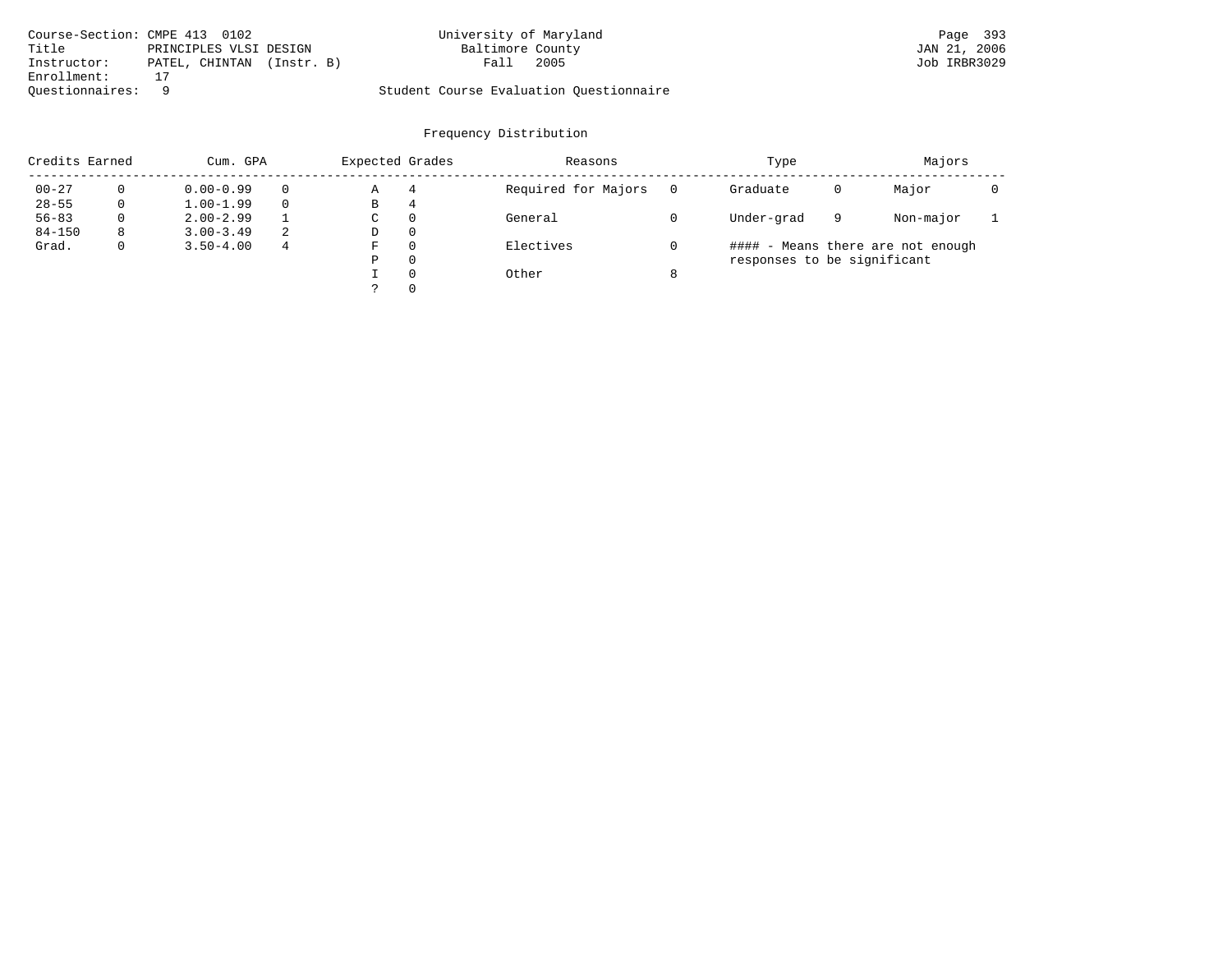|                                                           |          | Frequencies |          |          |          |  |          |      | Instructor              | Course Dept |           | UMBC Level |      | Sect |
|-----------------------------------------------------------|----------|-------------|----------|----------|----------|--|----------|------|-------------------------|-------------|-----------|------------|------|------|
| Ouestions                                                 | NR       | ΝA          |          |          | 3        |  | .5       | Mean | Rank                    |             | Mean Mean | Mean       | Mean | Mean |
| General                                                   |          |             |          |          |          |  |          |      |                         |             |           |            |      |      |
| 1. Did you gain new insights, skills from this course     |          |             |          |          |          |  |          | 5.00 | $1/1674$ 4.61 4.44 4.27 |             |           |            | 4.42 | 5.00 |
| 2. Did the instructor make clear the expected goals       |          | $\Omega$    | $\Omega$ |          | $\Omega$ |  |          |      | 4.00 1146/1674          | 4.40        | 4.09      | 4.23       | 4.31 | 4.00 |
| 3. Did the exam questions reflect the expected goals      |          | $\Omega$    | $\Omega$ |          |          |  | $\Omega$ |      | 4.00 1016/1423          | 4.26        | 4.00      | 4.27       | 4.34 | 4.00 |
| 4. Did other evaluations reflect the expected goals       |          |             |          |          |          |  |          | 5.00 | 1/1609                  | 4.28        | 4.06      | 4.22       | 4.30 | 5.00 |
| 5. Did assigned readings contribute to what you learned   | $\Omega$ |             |          |          |          |  | $\Omega$ | 4.00 | 769/1585                | 3.90        | 3.97      | 3.96       | 4.01 | 4.00 |
| 6. Did written assignments contribute to what you learned | $\Omega$ |             |          |          |          |  | $\Omega$ | 4.00 | 870/1535                | 4.09        | 4.05      | 4.08       | 4.18 | 4.00 |
| 7. Was the grading system clearly explained               | $\Omega$ |             | $\Omega$ |          |          |  | $\Omega$ |      | 4.00 1097/1651          | 4.11        | 4.05      | 4.18       | 4.23 | 4.00 |
| 8. How many times was class cancelled                     |          |             | $\Omega$ |          |          |  | $\Omega$ |      | 4.00 1566/1673          | 4.29        | 4.38      | 4.69       | 4.67 | 4.00 |
| 9. How would you grade the overall teaching effectiveness |          |             |          |          |          |  | $\Omega$ | 4.00 | 955/1656                | 4.13        | 3.93      | 4.07       | 4.19 | 4.00 |
| Lecture                                                   |          |             |          |          |          |  |          |      |                         |             |           |            |      |      |
| 1. Were the instructor's lectures well prepared           |          |             |          |          |          |  |          |      | 4.00 1300/1586          | 4.17        | 4.38      | 4.43       | 4.46 | 4.00 |
| 2. Did the instructor seem interested in the subject      | $\Omega$ | $\Omega$    | $\Omega$ | $\Omega$ | $\Omega$ |  | $\Omega$ |      | 4.00 1472/1585          | 4.44        | 4.66      | 4.69       | 4.76 | 4.00 |
| 3. Was lecture material presented and explained clearly   | $\Omega$ | $\Omega$    | $\Omega$ |          | $\cap$   |  | 0        |      | 4.00 1129/1582          | 4.24        | 4.20      | 4.26       | 4.31 | 4.00 |
| 4. Did the lectures contribute to what you learned        | $\Omega$ | $\Omega$    | $\Omega$ | $\Omega$ | $\Omega$ |  | $\Omega$ |      | 4.00 1138/1575          | 4.21        | 4.33      | 4.27       | 4.35 | 4.00 |
| 5. Did audiovisual techniques enhance your understanding  | $\Omega$ |             |          |          |          |  |          | 4.00 | 666/1380                | 3.95        | 3.83      | 3.94       | 4.04 | 4.00 |
| Discussion                                                |          |             |          |          |          |  |          |      |                         |             |           |            |      |      |
| 1. Did class discussions contribute to what you learned   | $\Omega$ | $\Omega$    | 0        | $\Omega$ |          |  |          |      | 3.00 1353/1520          | 3.81        | 3.85      | 4.01       | 4.18 | 3.00 |
| 2. Were all students actively encouraged to participate   | $\Omega$ | $\Omega$    | $\Omega$ | $\Omega$ | $\Omega$ |  |          |      | 4.00 1024/1515          | 3.74        | 3.94      | 4.24       | 4.40 | 4.00 |
| 3. Did the instructor encourage fair and open discussion  | $\Omega$ |             |          |          |          |  |          |      | 3.00 1420/1511          | 3.85        | 4.01      | 4.27       | 4.45 | 3.00 |

|            | Credits Earned<br>Cum. GPA |               |          | Expected Grades |          | Reasons             | Type                        |   | Majors                            |  |
|------------|----------------------------|---------------|----------|-----------------|----------|---------------------|-----------------------------|---|-----------------------------------|--|
| $00 - 27$  |                            | $0.00 - 0.99$ | 0        | Α               |          | Required for Majors | Graduate                    | 0 | Major                             |  |
| $28 - 55$  | 0                          | $1.00 - 1.99$ | $\Omega$ | B               |          |                     |                             |   |                                   |  |
| $56 - 83$  | 0                          | $2.00 - 2.99$ |          | C               |          | General             | Under-grad                  |   | Non-major                         |  |
| $84 - 150$ |                            | $3.00 - 3.49$ | $\Omega$ | D               |          |                     |                             |   |                                   |  |
| Grad.      | 0                          | $3.50 - 4.00$ | $\Omega$ | F               |          | Electives           |                             |   | #### - Means there are not enough |  |
|            |                            |               |          | P               | $\Omega$ |                     | responses to be significant |   |                                   |  |
|            |                            |               |          |                 |          | Other               |                             |   |                                   |  |
|            |                            |               |          |                 |          |                     |                             |   |                                   |  |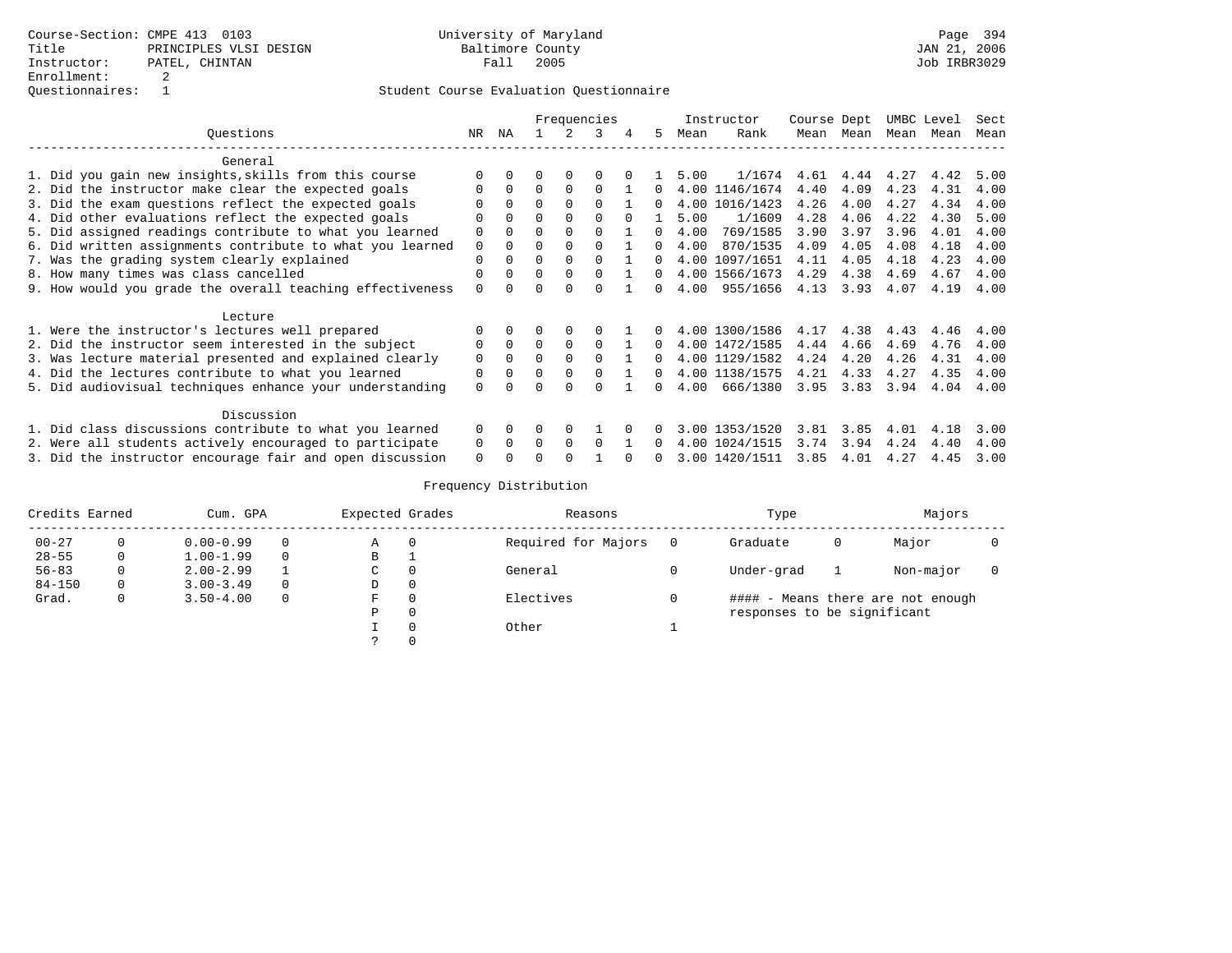|                                                                                                                       | Frequencies    |                |                   | Instructor               | Course Dept       |              |                | UMBC Level   | Sect               |                   |               |      |                          |             |
|-----------------------------------------------------------------------------------------------------------------------|----------------|----------------|-------------------|--------------------------|-------------------|--------------|----------------|--------------|--------------------|-------------------|---------------|------|--------------------------|-------------|
| Ouestions                                                                                                             |                | NR NA          | 1                 | 2                        | 3                 | 4            | 5              | Mean         | Rank               |                   |               |      | Mean Mean Mean Mean Mean |             |
|                                                                                                                       |                |                |                   |                          |                   |              |                |              |                    |                   |               |      |                          |             |
| General                                                                                                               |                |                |                   |                          |                   |              |                |              |                    |                   |               |      |                          |             |
| 1. Did you gain new insights, skills from this course                                                                 |                |                |                   | 3                        | 3                 |              |                |              | 3.04 1623/1674     | 3.04              | 4.44          | 4.27 | 4.42                     | 3.04        |
| 2. Did the instructor make clear the expected goals                                                                   | $\Omega$       | $\Omega$       | 5                 | 2                        | 7                 |              |                |              | 3.04 1604/1674     | 3.04              | 4.09          | 4.23 | 4.31                     | 3.04        |
| 3. Did the exam questions reflect the expected goals                                                                  | $\Omega$       | 0              | $\overline{4}$    | $\mathbf{0}$             | 5                 | 9            |                |              | 3.54 1260/1423     | 3.54              | 4.00          | 4.27 | 4.34                     | 3.54        |
| 4. Did other evaluations reflect the expected goals                                                                   |                | 3              | $\overline{3}$    |                          |                   |              | 4              |              | 3.30 1507/1609     | 3.30              | 4.06          | 4.22 | 4.30                     | 3.30        |
| 5. Did assigned readings contribute to what you learned                                                               | 1              | $\overline{4}$ | 6                 | $\Omega$                 | 5                 | 4            | 4              |              | 3.00 1440/1585     | 3.00              | 3.97          | 3.96 | 4.01                     | 3.00        |
| 6. Did written assignments contribute to what you learned                                                             | $\overline{2}$ | 11             | $\overline{3}$    | $\Omega$                 | $\overline{4}$    | $\mathbf{1}$ | 3              |              | 3.09 1428/1535     | 3.09              | 4.05          | 4.08 | 4.18                     | 3.09        |
| 7. Was the grading system clearly explained                                                                           | 1              | $\Omega$       | 6                 | 2                        | $\overline{4}$    | 6            | .5             |              | 3.09 1556/1651     | 3.09              | 4.05          | 4.18 | 4.23                     | 3.09        |
| 8. How many times was class cancelled                                                                                 | 1              | $\Omega$       | 1                 | $\mathbf{1}$             | 4                 | 11           | 6              |              | 3.87 1628/1673     | 3.87              | 4.38          | 4.69 | 4.67                     | 3.87        |
| 9. How would you grade the overall teaching effectiveness                                                             | 4              | $\Omega$       | $\mathbf{3}$      | $\overline{4}$           | 5                 | 5            | 3              |              | 3.05 1533/1656     | 3.05              | 3.93          | 4.07 | 4.19                     | 3.05        |
| Lecture                                                                                                               |                |                |                   |                          |                   |              |                |              |                    |                   |               |      |                          |             |
| 1. Were the instructor's lectures well prepared                                                                       |                | 0              | 4                 |                          | 6                 | 9            |                |              | 3.26 1520/1586     | 3.26              | 4.38          | 4.43 | 4.46                     | 3.26        |
| 2. Did the instructor seem interested in the subject                                                                  | 1              | $\mathbf 0$    | 3                 | 1                        | 2                 | 6            | 11             |              | 3.91 1502/1585     | 3.91              | 4.66          | 4.69 | 4.76                     | 3.91        |
| 3. Was lecture material presented and explained clearly                                                               | 1              | $\Omega$       | $\overline{a}$    | $\overline{2}$           | 6                 | 9            |                |              | 4 3.48 1416/1582   | 3.48              | 4.20          | 4.26 | 4.31                     | 3.48        |
| 4. Did the lectures contribute to what you learned                                                                    | 1              | 1              | 7                 | 2                        | 3                 |              | 3              |              | 2.86 1521/1575     | 2.86              | 4.33          | 4.27 | 4.35                     | 2.86        |
| 5. Did audiovisual techniques enhance your understanding                                                              | $\mathbf{1}$   | 6              | $\overline{a}$    | $\overline{a}$           | 6                 | 5            |                |              | 3.18 1187/1380     |                   | $3.18$ $3.83$ | 3.94 | 4.04                     | 3.18        |
|                                                                                                                       |                |                |                   |                          |                   |              |                |              |                    |                   |               |      |                          |             |
| Discussion                                                                                                            |                |                |                   |                          |                   |              |                |              |                    |                   |               |      |                          |             |
| 1. Did class discussions contribute to what you learned                                                               | 18             | $\Omega$       | 2                 |                          | $\Omega$          | 3            | 0              |              | 2.67 1453/1520     | 2.67              | 3.85          | 4.01 | 4.18                     | 2.67        |
| 2. Were all students actively encouraged to participate                                                               | 18             | $\mathbf 0$    | $\mathbf{1}$      | 2                        | 0                 |              | 1              |              | 3.00 1420/1515     | 3.00              | 3.94          | 4.24 | 4.40                     | 3.00        |
| 3. Did the instructor encourage fair and open discussion                                                              | 18             | $\Omega$       | $\Omega$          | 2                        | $\mathbf{1}$      | $\mathbf{1}$ | 2              |              | 3.50 1308/1511     | 3.50              | 4.01          | 4.27 | 4.45                     | 3.50        |
| 4. Were special techniques successful                                                                                 | 18             | २              | $\mathbf{1}$      | $\Omega$                 | 1                 | $\mathbf{1}$ | $\Omega$       |              | $2.67$ ****/ 994   | $***$ * * *       | 3.75          | 3.94 | 4.19                     | $***$ * * * |
| Laboratory                                                                                                            |                |                |                   |                          |                   |              |                |              |                    |                   |               |      |                          |             |
| 1. Did the lab increase understanding of the material                                                                 | 17             |                | 2                 | $\Omega$                 | 1                 |              | 2              | 3.29         | 251/ 265           | 3.29              | 4.27          | 4.23 | 4.53                     | 3.29        |
|                                                                                                                       | 17             | $\Omega$       | $\overline{2}$    |                          | 1                 | 2            | $\mathbf{1}$   | 2.86         | 266/278            | 2.86              | 4.13          | 4.19 | 4.21                     | 2.86        |
| 2. Were you provided with adequate background information<br>3. Were necessary materials available for lab activities | 17             | $\Omega$       | 3                 | 1<br>$\mathbf 0$         | $\mathbf 0$       |              | $\mathbf{1}$   | 2.86         | 259/ 260           | 2.86              | 3.77          | 4.46 | 4.24                     | 2.86        |
|                                                                                                                       |                |                |                   |                          |                   | $\Omega$     |                |              |                    |                   |               |      |                          |             |
| 4. Did the lab instructor provide assistance                                                                          | 17             | $\Omega$       | 3<br>$\mathbf{3}$ | $\Omega$<br>$\mathbf{1}$ | 1<br>$\mathbf{1}$ |              | $\overline{2}$ | 2.67<br>2.43 | 258/259<br>233/233 | 2.67<br>2.43 3.88 | 3.95          | 4.33 | 4.31                     | 2.67        |
| 5. Were requirements for lab reports clearly specified                                                                | 17             |                |                   |                          |                   | $\mathbf{1}$ | $\mathbf{1}$   |              |                    |                   |               | 4.20 | 4.10                     | 2.43        |
| Field Work                                                                                                            |                |                |                   |                          |                   |              |                |              |                    |                   |               |      |                          |             |
| 1. Did field experience contribute to what you learned                                                                | 23             | $\Omega$       |                   | $\Omega$                 | $\Omega$          |              |                |              | 76<br>$1.00$ ****/ | ****              |               | 3.98 | 4.86                     | ****        |
| 2. Did you clearly understand your evaluation criteria                                                                | 23             | $\Omega$       | $\mathbf{1}$      | $\Omega$                 | $\Omega$          | $\Omega$     | $\Omega$       |              | $1.00$ ****/<br>77 |                   |               | 3.93 | 4.24                     | ****        |
| Self Paced                                                                                                            |                |                |                   |                          |                   |              |                |              |                    |                   |               |      |                          |             |
| 1. Did self-paced system contribute to what you learned                                                               | 23             |                |                   | $\Omega$                 | $\Omega$          | $\Omega$     | $\Omega$       |              | $1.00$ ****/<br>61 | ****              | ****          | 4.09 | 5.00                     | ****        |

|            | Credits Earned<br>Cum. GPA |               |          | Expected Grades |          | Reasons             |    | Type                        |    | Majors                            |  |
|------------|----------------------------|---------------|----------|-----------------|----------|---------------------|----|-----------------------------|----|-----------------------------------|--|
| $00 - 27$  |                            | $0.00 - 0.99$ | $\Omega$ | A               | 9        | Required for Majors |    | Graduate                    | 0  | Major                             |  |
| $28 - 55$  |                            | $1.00 - 1.99$ | $\Omega$ | В               | 9        |                     |    |                             |    |                                   |  |
| $56 - 83$  | ∠                          | $2.00 - 2.99$ |          | C               |          | General             |    | Under-grad                  | 24 | Non-major                         |  |
| $84 - 150$ | 13                         | $3.00 - 3.49$ |          | D               | 0        |                     |    |                             |    |                                   |  |
| Grad.      |                            | $3.50 - 4.00$ | 11       | F               | 0        | Electives           |    |                             |    | #### - Means there are not enough |  |
|            |                            |               |          | P               | 0        |                     |    | responses to be significant |    |                                   |  |
|            |                            |               |          |                 | $\Omega$ | Other               | 22 |                             |    |                                   |  |
|            |                            |               |          |                 |          |                     |    |                             |    |                                   |  |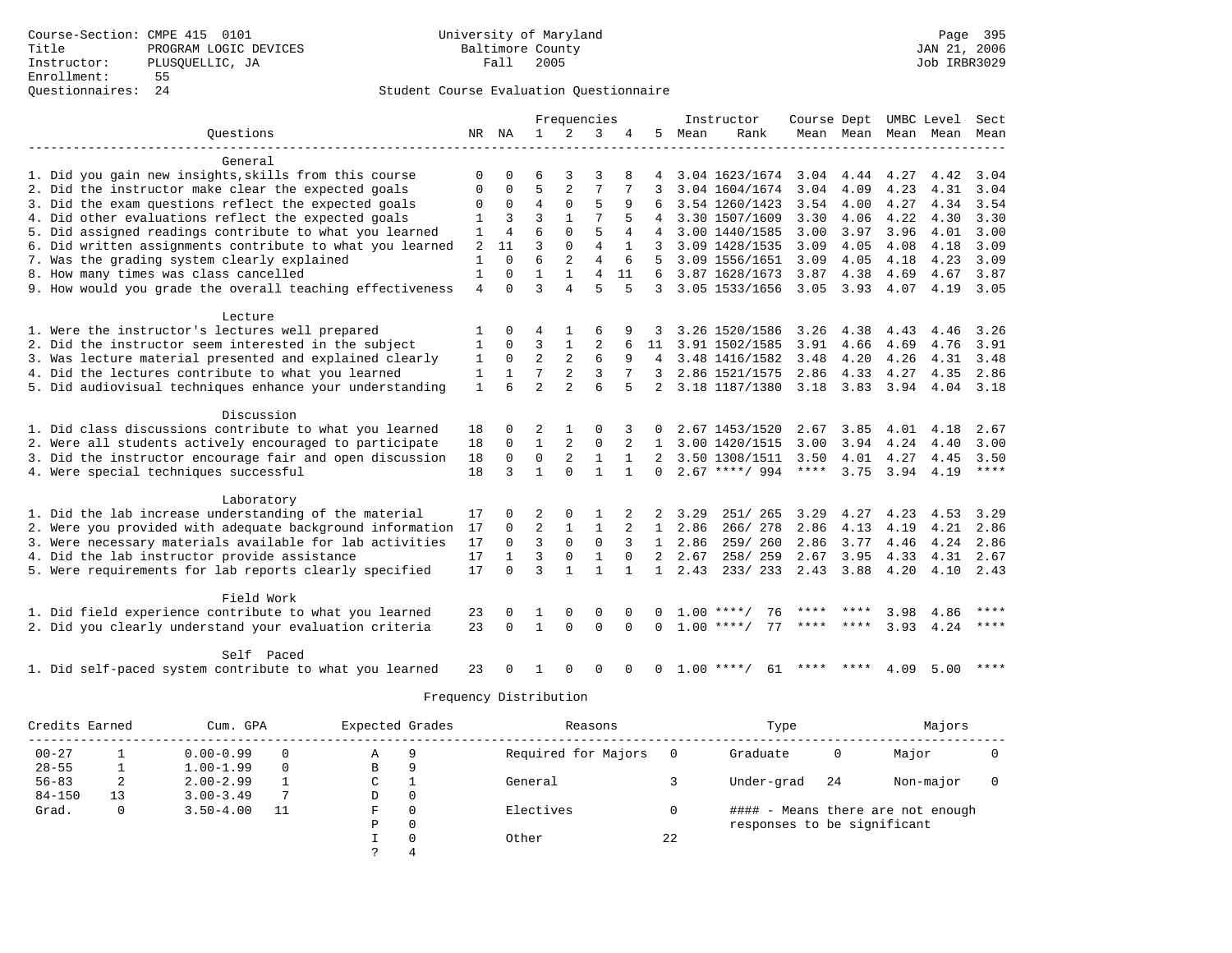|                                                           | Frequencies |                |          |                |                |          |    |      | Instructor     | Course Dept |      | UMBC Level |      | Sect |
|-----------------------------------------------------------|-------------|----------------|----------|----------------|----------------|----------|----|------|----------------|-------------|------|------------|------|------|
| Ouestions                                                 | NR.         | ΝA             |          |                | 3              |          | 5. | Mean | Rank           | Mean        | Mean | Mean       | Mean | Mean |
| General                                                   |             |                |          |                |                |          |    |      |                |             |      |            |      |      |
| 1. Did you gain new insights, skills from this course     |             | $\Omega$       | O        | $\Omega$       | O              |          |    | 4.70 | 367/1674       | 4.70        | 4.44 | 4.27       | 4.42 | 4.70 |
| 2. Did the instructor make clear the expected goals       | O           | $\Omega$       | $\Omega$ | $\Omega$       | ς              |          | 4  |      | 4.10 1077/1674 | 4.10        | 4.09 | 4.23       | 4.31 | 4.10 |
| 3. Did the exam questions reflect the expected goals      |             | $\Omega$       | $\Omega$ |                |                |          |    |      | 4.00 1016/1423 | 4.00        | 4.00 | 4.27       | 4.34 | 4.00 |
| 4. Did other evaluations reflect the expected goals       | O           | $\mathfrak{D}$ | $\Omega$ | $\Omega$       |                |          |    |      | 4.00 1094/1609 | 4.00        | 4.06 | 4.22       | 4.30 | 4.00 |
| 5. Did assigned readings contribute to what you learned   | $\mathbf 0$ |                | 0        |                | $\mathfrak{D}$ |          | 4  | 4.00 | 769/1585       | 4.00        | 3.97 | 3.96       | 4.01 | 4.00 |
| 6. Did written assignments contribute to what you learned | $\mathbf 0$ |                | $\Omega$ | $\mathfrak{D}$ |                |          | 3  |      | 3.78 1132/1535 | 3.78        | 4.05 | 4.08       | 4.18 | 3.78 |
| 7. Was the grading system clearly explained               | $\Omega$    | $\Omega$       | $\Omega$ | 5              | $\Omega$       |          |    |      | 3.30 1513/1651 | 3.30        | 4.05 | 4.18       | 4.23 | 3.30 |
| 8. How many times was class cancelled                     | $\Omega$    | $\Omega$       | $\Omega$ | $\Omega$       | $\Omega$       |          | 9  | 4.90 | 706/1673       | 4.90        | 4.38 | 4.69       | 4.67 | 4.90 |
| 9. How would you grade the overall teaching effectiveness | 3           | <sup>n</sup>   | U        | ∩              | U              |          |    | 4.14 | 849/1656       | 4.14        | 3.93 | 4.07       | 4.19 | 4.14 |
| Lecture                                                   |             |                |          |                |                |          |    |      |                |             |      |            |      |      |
| 1. Were the instructor's lectures well prepared           | 0           |                |          |                |                |          |    |      | 4.10 1250/1586 | 4.10        | 4.38 | 4.43       | 4.46 | 4.10 |
| 2. Did the instructor seem interested in the subject      | 0           | $\Omega$       | $\Omega$ | $\Omega$       |                | $\Omega$ | 9  | 4.80 | 811/1585       | 4.80        | 4.66 | 4.69       | 4.76 | 4.80 |
| 3. Was lecture material presented and explained clearly   | $\mathbf 0$ | $\Omega$       | $\Omega$ |                |                |          | 4  | 3.90 | 1217/1582      | 3.90        | 4.20 | 4.26       | 4.31 | 3.90 |
| 4. Did the lectures contribute to what you learned        | $\mathbf 0$ | $\Omega$       | $\Omega$ |                |                |          |    | 4.60 | 579/1575       | 4.60        | 4.33 | 4.27       | 4.35 | 4.60 |
| 5. Did audiovisual techniques enhance your understanding  |             |                |          |                |                |          | 4  | 3.88 | 817/1380       | 3.88        | 3.83 | 3.94       | 4.04 | 3.88 |
|                                                           |             |                |          |                |                |          |    |      |                |             |      |            |      |      |
| Discussion                                                |             |                |          |                |                |          |    |      |                |             |      |            |      |      |
| 1. Did class discussions contribute to what you learned   | 5           | $\Omega$       | U        | $\Omega$       | $\Omega$       |          |    | 4.80 | 191/1520       | 4.80        | 3.85 | 4.01       | 4.18 | 4.80 |
| 2. Were all students actively encouraged to participate   |             |                | $\Omega$ | $\Omega$       | $\Omega$       |          | 4  | 4.80 | 325/1515       | 4.80        | 3.94 | 4.24       | 4.40 | 4.80 |
| 3. Did the instructor encourage fair and open discussion  | 5           | $\Omega$       | 0        | $\Omega$       | $\Omega$       |          |    | 4.80 | 358/1511       | 4.80        | 4.01 | 4.27       | 4.45 | 4.80 |
| 4. Were special techniques successful                     | 5           |                |          |                |                |          |    | 4.00 | 474/994        | 4.00        | 3.75 | 3.94       | 4.19 | 4.00 |

| Credits Earned |          | Cum. GPA      |          | Expected Grades |          | Reasons             | Type                        |   | Majors                            |  |
|----------------|----------|---------------|----------|-----------------|----------|---------------------|-----------------------------|---|-----------------------------------|--|
| $00 - 27$      | 2        | $0.00 - 0.99$ | $\Omega$ | Α               | ל        | Required for Majors | Graduate                    |   | Major                             |  |
| $28 - 55$      | 0        | $1.00 - 1.99$ | $\Omega$ | В               | 2        |                     |                             |   |                                   |  |
| $56 - 83$      | 0        | $2.00 - 2.99$ | $\Omega$ | С               |          | General             | Under-grad                  | 9 | Non-major                         |  |
| $84 - 150$     | $\Omega$ | $3.00 - 3.49$ | $\Omega$ | D               | 0        |                     |                             |   |                                   |  |
| Grad.          |          | $3.50 - 4.00$ | -2       | F               | 0        | Electives           |                             |   | #### - Means there are not enough |  |
|                |          |               |          | Ρ               | 0        |                     | responses to be significant |   |                                   |  |
|                |          |               |          |                 | $\Omega$ | Other               |                             |   |                                   |  |
|                |          |               |          | っ               | 0        |                     |                             |   |                                   |  |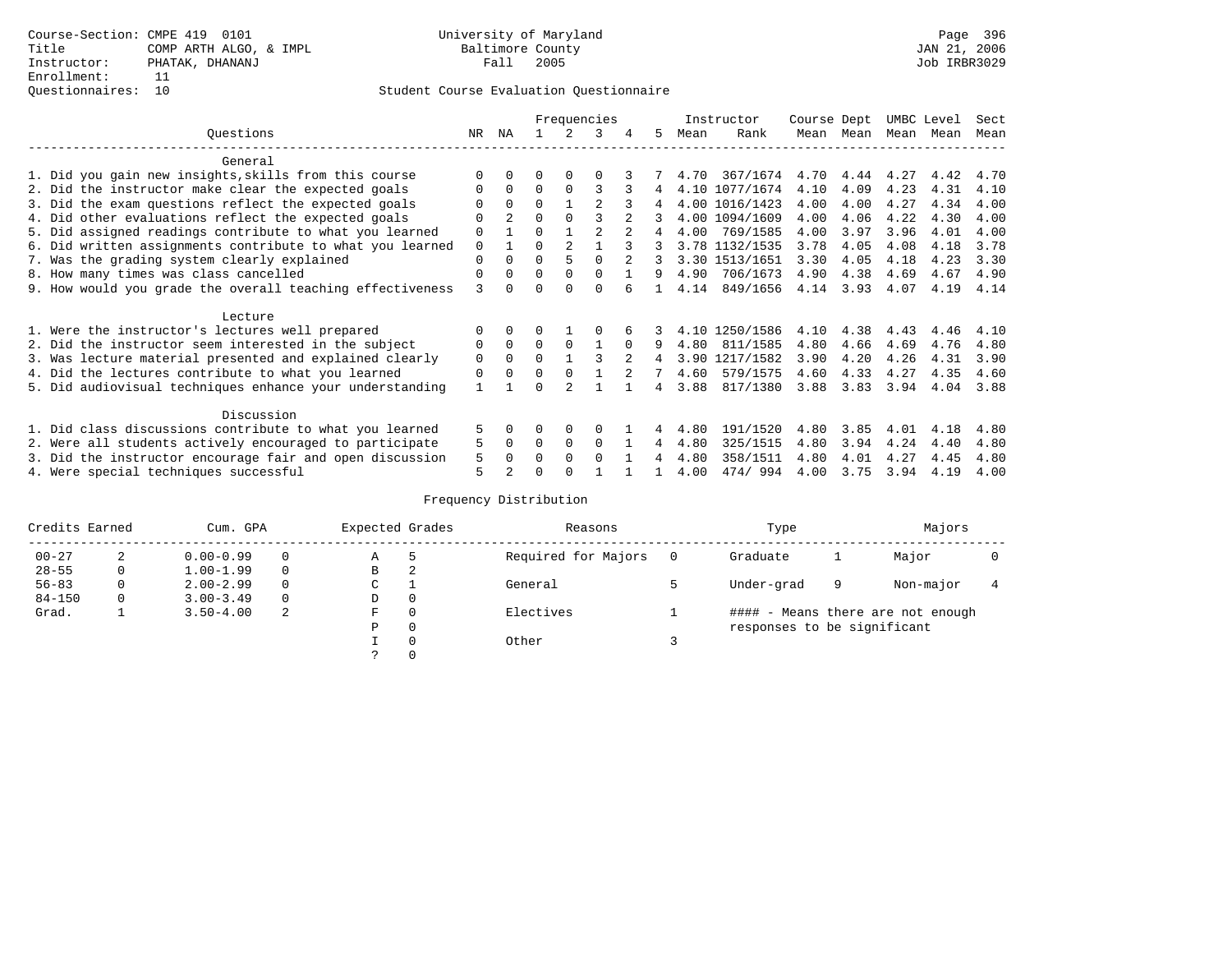|                                                          |                                                           |             |             |          |               | Frequencies |          |                |      | Instructor     | Course Dept |           | UMBC Level |      | Sect |
|----------------------------------------------------------|-----------------------------------------------------------|-------------|-------------|----------|---------------|-------------|----------|----------------|------|----------------|-------------|-----------|------------|------|------|
|                                                          | Ouestions                                                 | NR          | ΝA          |          | $\mathcal{L}$ | 3           | 4        | 5              | Mean | Rank           |             | Mean Mean | Mean       | Mean | Mean |
|                                                          | General                                                   |             |             |          |               |             |          |                |      |                |             |           |            |      |      |
|                                                          | 1. Did you gain new insights, skills from this course     |             | $\Omega$    | 0        | $\Omega$      |             |          |                |      | 4.00 1196/1674 | 4.00        | 4.44      | 4.27       | 4.42 | 4.00 |
|                                                          | 2. Did the instructor make clear the expected goals       | 0           | $\Omega$    | 0        | $\Omega$      | $\Omega$    |          |                | 4.33 | 830/1674       | 4.33        | 4.09      | 4.23       | 4.31 | 4.33 |
|                                                          | 3. Did the exam questions reflect the expected goals      |             | $\Omega$    | $\Omega$ | $\Omega$      |             |          |                |      | 3.67 1214/1423 | 3.67        | 4.00      | 4.27       | 4.34 | 3.67 |
|                                                          | 4. Did other evaluations reflect the expected goals       |             | $\Omega$    | 0        | $\Omega$      |             |          |                |      | 3.67 1377/1609 | 3.67        | 4.06      | 4.22       | 4.30 | 3.67 |
|                                                          | 5. Did assigned readings contribute to what you learned   | 0           | $\Omega$    | $\Omega$ |               |             |          | 0              |      | 3.00 1440/1585 | 3.00        | 3.97      | 3.96       | 4.01 | 3.00 |
|                                                          | 6. Did written assignments contribute to what you learned | $\mathbf 0$ | $\Omega$    | U        | $\Omega$      |             |          |                | 4.00 | 870/1535       | 4.00        | 4.05      | 4.08       | 4.18 | 4.00 |
|                                                          | 7. Was the grading system clearly explained               | 0           | $\Omega$    | 0        |               | $\cap$      | $\Omega$ |                |      | 4.00 1097/1651 | 4.00        | 4.05      | 4.18       | 4.23 | 4.00 |
|                                                          | 8. How many times was class cancelled                     | 0           | $\Omega$    | $\Omega$ | $\Omega$      | $\Omega$    | 2        | $\overline{1}$ |      | 4.33 1361/1673 | 4.33        | 4.38      | 4.69       | 4.67 | 4.33 |
|                                                          | 9. How would you grade the overall teaching effectiveness | $\Omega$    |             |          | <sup>n</sup>  |             |          | 0              |      | 3.50 1377/1656 | 3.50        | 3.93      | 4.07       | 4.19 | 3.50 |
|                                                          | Lecture                                                   |             |             |          |               |             |          |                |      |                |             |           |            |      |      |
|                                                          | 1. Were the instructor's lectures well prepared           |             | $\Omega$    |          | $\Omega$      |             |          |                | 4.67 | 663/1586       | 4.67        | 4.38      | 4.43       | 4.46 | 4.67 |
|                                                          | 2. Did the instructor seem interested in the subject      | 0           | $\Omega$    | $\Omega$ | $\Omega$      | $\Omega$    |          | 2              |      | 4.67 1071/1585 | 4.67        | 4.66      | 4.69       | 4.76 | 4.67 |
|                                                          | 3. Was lecture material presented and explained clearly   | 0           | $\Omega$    | 0        | $\Omega$      |             |          |                |      | 4.00 1129/1582 | 4.00        | 4.20      | 4.26       | 4.31 | 4.00 |
|                                                          | 4. Did the lectures contribute to what you learned        | 0           | $\Omega$    | 0        | $\Omega$      | $\Omega$    |          | 2.             | 4.67 | 495/1575       | 4.67        | 4.33      | 4.27       | 4.35 | 4.67 |
|                                                          | 5. Did audiovisual techniques enhance your understanding  |             |             |          |               |             |          |                | 4.50 | 303/1380       | 4.50        | 3.83      | 3.94       | 4.04 | 4.50 |
|                                                          | Discussion                                                |             |             |          |               |             |          |                |      |                |             |           |            |      |      |
|                                                          | 1. Did class discussions contribute to what you learned   |             | $\Omega$    | U        | $\Omega$      | 0           |          |                | 5.00 | 1/1520         | 5.00        | 3.85      | 4.01       | 4.18 | 5.00 |
|                                                          | 2. Were all students actively encouraged to participate   | 2           | $\mathbf 0$ | $\Omega$ | 0             | $\mathbf 0$ | $\Omega$ |                | 5.00 | 1/1515         | 5.00        | 3.94      | 4.24       | 4.40 | 5.00 |
| 3. Did the instructor encourage fair and open discussion |                                                           |             |             |          | $\Omega$      | $\Omega$    | $\Omega$ |                | 5.00 | 1/1511         | 5.00        | 4.01      | 4.27       | 4.45 | 5.00 |
|                                                          | 4. Were special techniques successful                     | 2           |             |          |               |             |          |                | 5.00 | 1/994          | 5.00        | 3.75      | 3.94       | 4.19 | 5.00 |

| Credits Earned |   | Cum. GPA      | Expected Grades |   | Reasons  | Type                | Majors                            |   |           |  |  |
|----------------|---|---------------|-----------------|---|----------|---------------------|-----------------------------------|---|-----------|--|--|
| $00 - 27$      | 0 | $0.00 - 0.99$ |                 | Α | $\Omega$ | Required for Majors | Graduate                          | 0 | Major     |  |  |
| $28 - 55$      | 0 | $1.00 - 1.99$ |                 | B | <b>.</b> |                     |                                   |   |           |  |  |
| $56 - 83$      | 0 | $2.00 - 2.99$ |                 | C | 0        | General             | Under-grad                        |   | Non-major |  |  |
| $84 - 150$     |   | $3.00 - 3.49$ |                 | D | 0        |                     |                                   |   |           |  |  |
| Grad.          | 0 | $3.50 - 4.00$ |                 | F | $\Omega$ | Electives           | #### - Means there are not enough |   |           |  |  |
|                |   |               |                 | Ρ | 0        |                     | responses to be significant       |   |           |  |  |
|                |   |               |                 |   | $\Omega$ | Other               |                                   |   |           |  |  |
|                |   |               |                 |   |          |                     |                                   |   |           |  |  |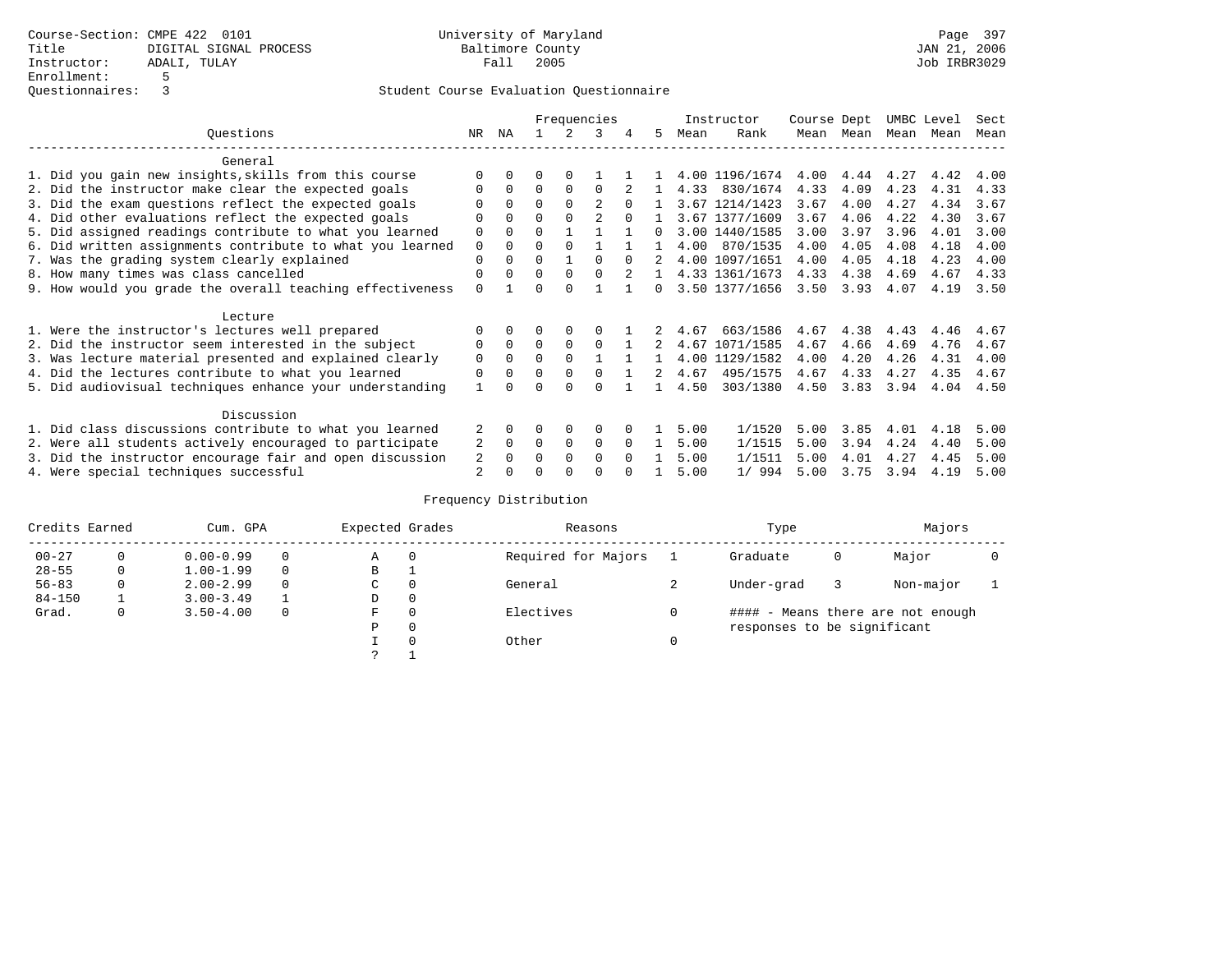|                                                           |                |                |              | Frequencies    |                |                |                |      | Instructor         | Course Dept |                     | UMBC Level |      | Sect      |
|-----------------------------------------------------------|----------------|----------------|--------------|----------------|----------------|----------------|----------------|------|--------------------|-------------|---------------------|------------|------|-----------|
| Ouestions                                                 |                | NR NA          | $\mathbf{1}$ | $\overline{2}$ | 3              | 4              | 5              | Mean | Rank               |             | Mean Mean Mean Mean |            |      | Mean      |
| General                                                   |                |                |              |                |                |                |                |      |                    |             |                     |            |      |           |
| 1. Did you gain new insights, skills from this course     | $\Omega$       | 0              | 1            |                |                | 3              |                |      | 4.18 1036/1674     | 4.18        | 4.44                | 4.27       | 4.44 | 4.18      |
| 2. Did the instructor make clear the expected goals       | $\mathbf 0$    | $\Omega$       | $\mathbf{1}$ | $\mathbf{0}$   | $\Omega$       | 6              | 4              |      | 4.09 1083/1674     | 4.09        | 4.09                | 4.23       | 4.34 | 4.09      |
| 3. Did the exam questions reflect the expected goals      | 1              | $\mathbf 0$    | $\mathbf 0$  | $\mathbf{0}$   | $\overline{2}$ | 5              | 3              | 4.10 | 957/1423           | 4.10        | 4.00                | 4.27       | 4.28 | 4.10      |
| 4. Did other evaluations reflect the expected goals       | $\Omega$       | $\mathbf{1}$   | $\Omega$     | $\Omega$       | $\overline{2}$ | 4              | 4              | 4.20 | 930/1609           | 4.20        | 4.06                | 4.22       | 4.34 | 4.20      |
| 5. Did assigned readings contribute to what you learned   | $\mathbf{0}$   | $\mathbf{1}$   | $\Omega$     | $\Omega$       | 3              | 3              | 4              | 4.10 | 702/1585           | 4.10        | 3.97                | 3.96       | 4.23 | 4.10      |
| 6. Did written assignments contribute to what you learned | 0              | $\mathbf{1}$   | $\Omega$     | $\Omega$       | $\overline{2}$ | 5              | 3              | 4.10 | 828/1535           | 4.10        | 4.05                | 4.08       | 4.27 | 4.10      |
| 7. Was the grading system clearly explained               | $\mathbf 0$    | $\Omega$       | $\Omega$     | $\mathbf 0$    | $\overline{2}$ | $\overline{4}$ | 5              | 4.27 | 843/1651           | 4.27        | 4.05                | 4.18       | 4.32 | 4.27      |
| 8. How many times was class cancelled                     | $\mathbf{1}$   | $\mathbf 0$    | $\mathbf 0$  | $\Omega$       | $\overline{2}$ | 5              | $\mathbf{3}$   |      | 4.10 1525/1673     | 4.10        | 4.38                | 4.69       | 4.78 | 4.10      |
| 9. How would you grade the overall teaching effectiveness | $\mathbf{1}$   | $\Omega$       | $\Omega$     | $\Omega$       | $\mathbf{1}$   | 3              | 6              | 4.50 | 381/1656           |             | 4.50 3.93           | 4.07       | 4.15 | 4.50      |
| Lecture                                                   |                |                |              |                |                |                |                |      |                    |             |                     |            |      |           |
| 1. Were the instructor's lectures well prepared           | 0              | 0              | 1            | 0              | 0              | 2              |                | 4.45 | 931/1586           | 4.45        | 4.38                | 4.43       | 4.50 | 4.45      |
| 2. Did the instructor seem interested in the subject      | $\mathbf 0$    | $\mathbf 0$    | $\mathbf{1}$ | $\mathbf 0$    | $\Omega$       | $\Omega$       | 10             |      | 4.64 1106/1585     | 4.64        | 4.66                | 4.69       | 4.79 | 4.64      |
| 3. Was lecture material presented and explained clearly   | $\mathbf 0$    | $\mathbf 0$    | $\mathbf{1}$ | $\mathbf 0$    | $\mathbf{1}$   | 1              | 8              | 4.36 | 819/1582           | 4.36        | 4.20                | 4.26       | 4.33 | 4.36      |
| 4. Did the lectures contribute to what you learned        | $\mathbf 0$    | $\mathbf 0$    | $\mathbf 0$  | $\mathbf 0$    | $\overline{2}$ | $\mathbf{1}$   | 8              | 4.55 | 646/1575           | 4.55        | 4.33                | 4.27       | 4.30 | 4.55      |
| 5. Did audiovisual techniques enhance your understanding  | $\mathbf{1}$   | $\mathbf{1}$   | $\Omega$     | $\Omega$       | $\overline{2}$ | $\mathbf{1}$   | 6              | 4.44 | 348/1380           |             | 4.44 3.83           | 3.94       | 3.85 | 4.44      |
| Discussion                                                |                |                |              |                |                |                |                |      |                    |             |                     |            |      |           |
| 1. Did class discussions contribute to what you learned   | 4              | 0              | 0            | 0              | $\mathbf{1}$   |                |                | 4.57 | 355/1520           | 4.57        | 3.85                | 4.01       | 4.19 | 4.57      |
| 2. Were all students actively encouraged to participate   | 4              | $\mathbf 0$    | $\mathbf 0$  | $\mathbf 0$    | $\mathbf{0}$   | 2              | 5              | 4.71 | 432/1515           | 4.71        | 3.94                | 4.24       | 4.47 | 4.71      |
| 3. Did the instructor encourage fair and open discussion  | $\overline{4}$ | $\mathbf 0$    | $\mathbf 0$  | $\mathbf 0$    | $\Omega$       | 2              | $5^{\circ}$    | 4.71 | 458/1511           | 4.71        | 4.01                | 4.27       | 4.49 | 4.71      |
| 4. Were special techniques successful                     | 5              | $\overline{a}$ | $\Omega$     | $\Omega$       | $\Omega$       | $\mathbf{1}$   | 3              | 4.75 | 115/ 994           |             | 4.75 3.75           | 3.94       |      | 4.07 4.75 |
| Laboratory                                                |                |                |              |                |                |                |                |      |                    |             |                     |            |      |           |
| 1. Did the lab increase understanding of the material     | 8              | $\mathbf 0$    | 0            | 0              | 2              | $\Omega$       | $\mathbf{1}$   | 3.67 | 222/ 265           | 3.67        | 4.27                | 4.23       | 4.51 | 3.67      |
| 2. Were you provided with adequate background information | 8              | $\Omega$       | $\mathbf{1}$ | $\mathbf 0$    | $\Omega$       | $\mathbf{1}$   | $\mathbf{1}$   | 3.33 | 253/278            | 3.33        | 4.13                | 4.19       | 4.42 | 3.33      |
| 3. Were necessary materials available for lab activities  | 8              | $\mathbf 0$    | $\Omega$     | $\mathbf{1}$   | $\mathbf{1}$   | $\Omega$       | 1              | 3.33 | 252/ 260           | 3.33        | 3.77                | 4.46       | 4.67 | 3.33      |
| 4. Did the lab instructor provide assistance              | 8              | $\mathbf 0$    | $\mathbf 0$  | $\mathbf{0}$   | 1              | $\mathbf{1}$   | $\mathbf{1}$   | 4.00 | 191/ 259           | 4.00        | 3.95                | 4.33       | 4.66 | 4.00      |
| 5. Were requirements for lab reports clearly specified    | 8              | $\Omega$       | $\Omega$     | $\Omega$       | $\mathbf{1}$   | $\Omega$       | $\mathfrak{D}$ | 4.33 | 108/ 233           | 4.33        | 3.88                | 4.20       | 4.53 | 4.33      |
| Seminar                                                   |                |                |              |                |                |                |                |      |                    |             |                     |            |      |           |
| 1. Were assigned topics relevant to the announced theme   | 9              | 1              | 0            | $\mathbf 0$    | $\Omega$       | $\Omega$       |                |      | $5.00$ ****/ 103   | ****        | ****                | 4.41       | 4.56 | ****      |
| 2. Was the instructor available for individual attention  | 9              | 1              | $\mathbf 0$  | $\mathbf 0$    | 0              | $\mathbf{1}$   | $\Omega$       | 4.00 | $***/101$          | ****        |                     | 4.48       | 4.62 | ****      |
| 3. Did research projects contribute to what you learned   | 9              | $\mathbf{1}$   | $\mathbf 0$  | $\mathbf 0$    | $\mathbf 0$    | $\mathbf{1}$   |                | 4.00 | 95<br>$***/$       | $***$ * *   | ****                | 4.31       | 4.43 | ****      |
| 4. Did presentations contribute to what you learned       | 9              | $\mathbf 0$    | $\mathbf 0$  | $\mathsf 0$    | $\mathbf 0$    | 1              | $\mathbf{1}$   |      | $4.50$ ****/<br>99 | $***$ * *   | $***$ *             | 4.39       | 4.54 | ****      |
| 5. Were criteria for grading made clear                   | 9              | $\Omega$       | $\Omega$     | $\Omega$       | $\Omega$       | $\mathbf{1}$   | 1              | 4.50 | 97<br>$***$ /      | ****        | $***$ * * *         | 4.14       | 4.26 | ****      |
| Field Work                                                |                |                |              |                |                |                |                |      |                    |             |                     |            |      |           |
| 1. Did field experience contribute to what you learned    | 9              | 0              | 1            | 0              | 0              |                |                | 2.50 | $***$ /<br>76      |             |                     | 3.98       | 4.20 | ****      |
| 2. Did you clearly understand your evaluation criteria    | 10             | $\mathbf 0$    | 0            | 0              | 0              | 1              | $\Omega$       | 4.00 | 77<br>$* * * * /$  | ****        | ****                | 3.93       | 4.31 | ****      |
| 3. Was the instructor available for consultation          | 9              | 1              | $\mathbf 0$  | $\mathbf{0}$   | $\Omega$       | 1              | $\Omega$       | 4.00 | 53<br>$***$ /      |             |                     | 4.45       | 4.64 | ****      |
| 4. To what degree could you discuss your evaluations      | 9              | $\Omega$       | $\Omega$     | $\mathbf{1}$   | $\Omega$       | $\mathbf{1}$   | $\Omega$       |      | $3.00$ ****/<br>48 | $***$ * * * | $***$ *             | 4.12       | 4.35 | $***$     |

| Credits Earned | Cum. GPA |               |  | Expected Grades |          | Reasons             | Type                        | Majors |                                   |  |
|----------------|----------|---------------|--|-----------------|----------|---------------------|-----------------------------|--------|-----------------------------------|--|
| $00 - 27$      | 2        | $0.00 - 0.99$ |  |                 |          | Required for Majors | Graduate                    |        | Major                             |  |
| $28 - 55$      |          | $1.00 - 1.99$ |  | в               |          |                     |                             |        |                                   |  |
| $56 - 83$      |          | $2.00 - 2.99$ |  |                 | $\Omega$ | General             | Under-grad                  | 6      | Non-major                         |  |
| $84 - 150$     |          | $3.00 - 3.49$ |  |                 | 0        |                     |                             |        |                                   |  |
| Grad.          |          | $3.50 - 4.00$ |  |                 |          | Electives           |                             |        | #### - Means there are not enough |  |
|                |          |               |  |                 |          |                     | responses to be significant |        |                                   |  |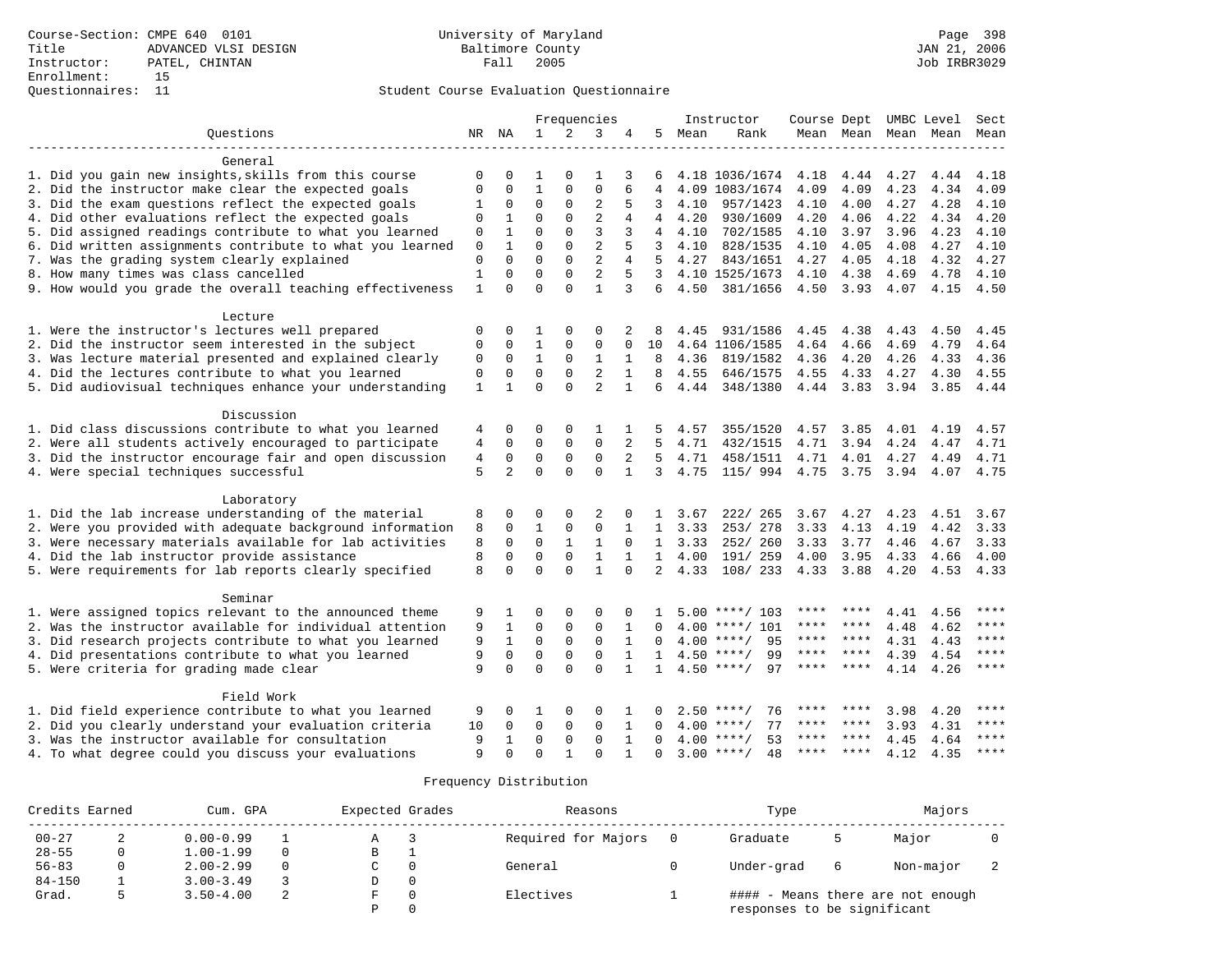I 0 Other 7  $\overline{7}$ ? 3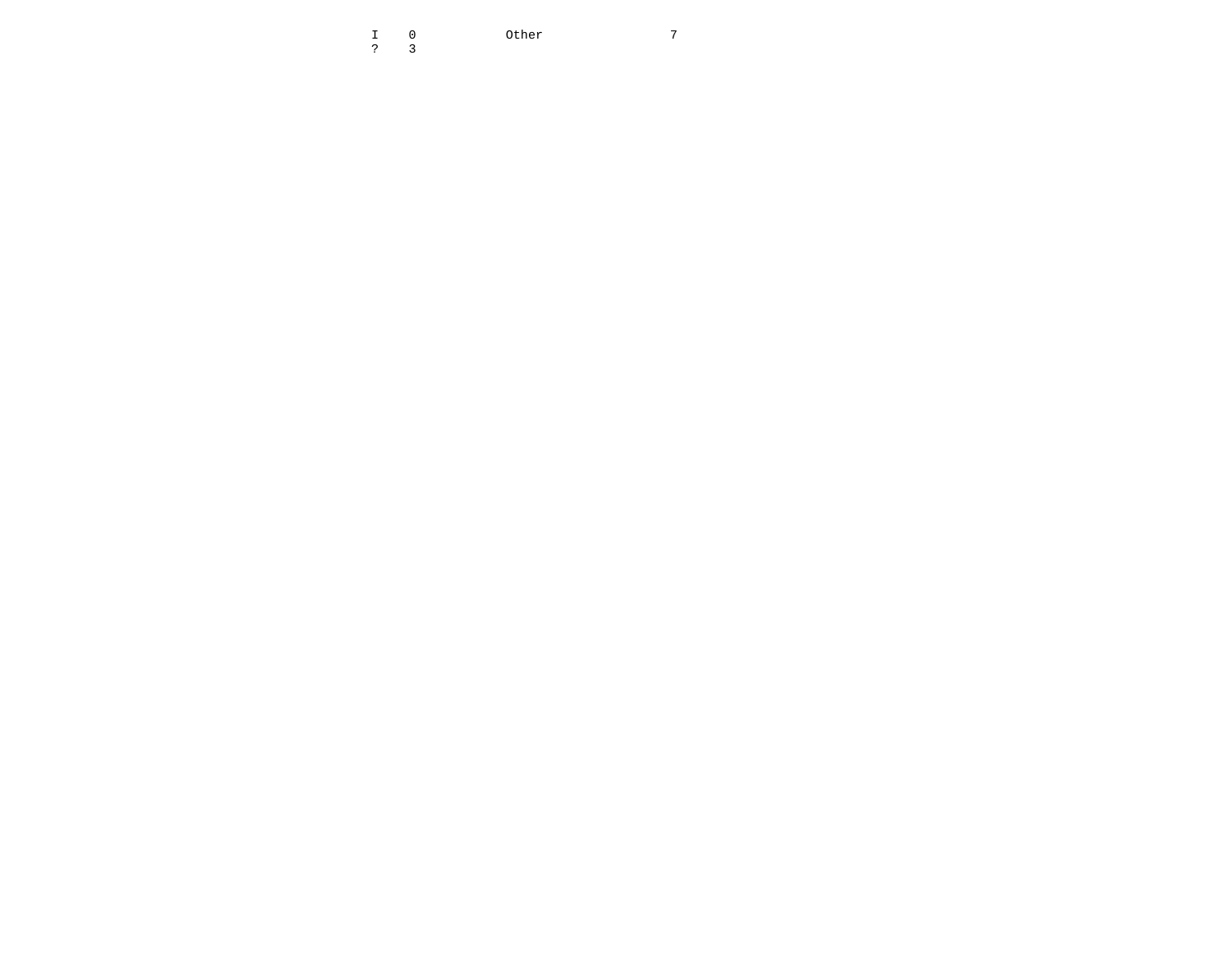|                                                           |                |                |              |                | Frequencies    |                |                |        | Instructor         | Course Dept UMBC Level |             |                     |      | Sect    |
|-----------------------------------------------------------|----------------|----------------|--------------|----------------|----------------|----------------|----------------|--------|--------------------|------------------------|-------------|---------------------|------|---------|
| Questions                                                 |                | NR NA          | $\mathbf{1}$ | 2              | 3              | 4              |                | 5 Mean | Rank               |                        |             | Mean Mean Mean Mean |      | Mean    |
|                                                           |                |                |              |                |                |                |                |        |                    |                        |             |                     |      |         |
| General                                                   |                |                |              |                |                |                |                |        |                    |                        |             |                     |      |         |
| 1. Did you gain new insights, skills from this course     | $\mathbf 0$    | $\mathbf 0$    | $\Omega$     | $\Omega$       | $\overline{4}$ | 3              | 8              |        | 4.27 941/1674      | 4.27                   | 4.44        | 4.27                | 4.44 | 4.27    |
| 2. Did the instructor make clear the expected goals       | $\mathbf{0}$   | $\mathbf 0$    | $\mathbf 0$  | $\overline{2}$ | $\overline{4}$ | 4              | 5              |        | 3.80 1340/1674     | 3.80                   | 4.09        | 4.23                | 4.34 | 3.80    |
| 3. Did the exam questions reflect the expected goals      | 1              | $\Omega$       | $\Omega$     | $\Omega$       | 3              | 6              | 5              |        | 4.14 929/1423      | 4.14                   | 4.00        | 4.27                | 4.28 | 4.14    |
| 4. Did other evaluations reflect the expected goals       | 1              | 2              | $\mathbf 0$  | $\mathbf 0$    | 3              | 3              | 6              | 4.25   | 852/1609           | 4.25                   | 4.06        | 4.22                | 4.34 | 4.25    |
| 5. Did assigned readings contribute to what you learned   | $\mathbf{1}$   | $\overline{2}$ | $\mathbf 0$  | $\mathbf 0$    | 3              | 5              | $\overline{4}$ | 4.08   | 715/1585           | 4.08                   | 3.97        | 3.96                | 4.23 | 4.08    |
| 6. Did written assignments contribute to what you learned | 1              | 3              | $\mathbf 0$  | $\mathbf{0}$   | 3              | 3              | 5              | 4.18   | 747/1535           | 4.18                   | 4.05        | 4.08                | 4.27 | 4.18    |
| 7. Was the grading system clearly explained               | 1              | $\Omega$       | $\Omega$     | $\mathbf{1}$   | $\overline{2}$ | 6              | 5              |        | 4.07 1050/1651     | 4.07                   | 4.05        | 4.18                | 4.32 | 4.07    |
| 8. How many times was class cancelled                     | $\mathbf{1}$   | $\Omega$       | $\Omega$     | $\Omega$       | 3              | 7              | 4              |        | 4.07 1537/1673     | 4.07                   | 4.38        | 4.69                | 4.78 | 4.07    |
| 9. How would you grade the overall teaching effectiveness | $\overline{2}$ | $\Omega$       | $\Omega$     | 3              | $\overline{a}$ | 5              |                |        | 3 3.62 1324/1656   | $3.62$ $3.93$          |             | 4.07                | 4.15 | 3.62    |
| Lecture                                                   |                |                |              |                |                |                |                |        |                    |                        |             |                     |      |         |
| 1. Were the instructor's lectures well prepared           | $\mathbf 0$    | $\mathbf 0$    | 0            | 0              | 5              | 4              | 6              |        | 4.07 1270/1586     | 4.07                   | 4.38        | 4.43                | 4.50 | 4.07    |
| 2. Did the instructor seem interested in the subject      | $\mathbf 0$    | $\mathbf 0$    | 0            | $\mathbf 0$    | $\mathbf{0}$   | 5              | 10             |        | 4.67 1071/1585     | 4.67                   | 4.66        | 4.69                | 4.79 | 4.67    |
| 3. Was lecture material presented and explained clearly   | 0              | $\mathbf 0$    | 0            | 1              | 3              | 5              | 6              |        | 4.07 1099/1582     | 4.07                   | 4.20        | 4.26                | 4.33 | 4.07    |
| 4. Did the lectures contribute to what you learned        | $\mathbf{0}$   | $\Omega$       | $\Omega$     | $\mathbf{1}$   | 3              | 5              | 6              |        | 4.07 1115/1575     | 4.07                   | 4.33        | 4.27                | 4.30 | 4.07    |
| 5. Did audiovisual techniques enhance your understanding  | $\mathsf 0$    | 2              | $\mathbf 0$  | $\mathbf{1}$   | $\overline{3}$ | 4              | 5              | 4.00   | 666/1380           | 4.00                   | 3.83        | 3.94                | 3.85 | 4.00    |
|                                                           |                |                |              |                |                |                |                |        |                    |                        |             |                     |      |         |
| Discussion                                                |                |                |              |                |                |                |                |        |                    |                        |             |                     |      |         |
| 1. Did class discussions contribute to what you learned   | 5              | $\mathbf 0$    | $\Omega$     | 1              | 1              | 6              | 2              | 3.90   | 924/1520           | 3.90                   | 3.85        | 4.01                | 4.19 | 3.90    |
| 2. Were all students actively encouraged to participate   | 5              | $\mathbf 0$    | $\mathbf 0$  | $\mathbf{1}$   | $\mathbf{1}$   | 4              | $\overline{4}$ | 4.10   | 993/1515           | 4.10                   | 3.94        | 4.24                | 4.47 | 4.10    |
| 3. Did the instructor encourage fair and open discussion  | 6              | $\mathbf 0$    | $\mathbf 0$  | $\mathbf 0$    | $\overline{2}$ | 3              | 4              | 4.22   | 927/1511           | 4.22                   | 4.01        | 4.27                | 4.49 | 4.22    |
| 4. Were special techniques successful                     | 5              | 3              | $\mathbf{1}$ | $\Omega$       | 3              | $\overline{2}$ | 1              | 3.29   | 827/994            | 3.29                   | 3.75        | 3.94                | 4.07 | 3.29    |
|                                                           |                |                |              |                |                |                |                |        |                    |                        |             |                     |      |         |
| Laboratory                                                |                |                |              |                |                |                |                |        |                    |                        |             |                     |      |         |
| 1. Did the lab increase understanding of the material     | 13             | $\mathbf 0$    | 0            | $\mathbf 0$    | 1              | 1              | $\Omega$       |        | $3.50$ ****/ 265   | ****                   | 4.27        | 4.23                | 4.51 |         |
| 2. Were you provided with adequate background information | 14             | $\mathbf 0$    | $\mathbf 0$  | $\mathbf{0}$   | $\mathbf{1}$   | $\Omega$       | $\Omega$       | 3.00   | ****/ 278          | ****                   | 4.13        | 4.19                | 4.42 | ****    |
| 3. Were necessary materials available for lab activities  | 14             | $\Omega$       | $\Omega$     | $\Omega$       | $\mathbf{1}$   | $\Omega$       | $\Omega$       |        | $3.00$ ****/ 260   | $***$ * *              | 3.77        | 4.46                | 4.67 | ****    |
| 4. Did the lab instructor provide assistance              | 14             | $\mathbf 0$    | $\mathbf 0$  | $\mathbf{0}$   | $\mathbf{1}$   | $\mathbf 0$    | $\Omega$       |        | $3.00$ ****/ 259   | $***$ * *              | 3.95        | 4.33                | 4.66 | ****    |
| 5. Were requirements for lab reports clearly specified    | 14             | $\mathbf 0$    | $\mathbf 0$  | $\Omega$       | $\mathbf{1}$   | $\Omega$       | 0              |        | $3.00$ ****/ 233   | $***$ * *              | 3.88        | 4.20                | 4.53 |         |
|                                                           |                |                |              |                |                |                |                |        |                    |                        |             |                     |      |         |
| Seminar                                                   |                |                |              |                |                |                |                |        |                    |                        |             |                     |      |         |
| 1. Were assigned topics relevant to the announced theme   | 14             | $\mathbf 0$    | $\mathbf 0$  | $\mathbf{0}$   | 1              | 0              |                |        | $3.00$ ****/ 103   | ****                   | ****        | 4.41                | 4.56 | ****    |
| 2. Was the instructor available for individual attention  | 14             | $\mathbf 0$    | $\mathbf 0$  | $\mathbf{0}$   | $\mathbf{1}$   | $\Omega$       | $\Omega$       | 3.00   | $***/101$          | ****                   | ****        | 4.48                | 4.62 | * * * * |
| 3. Did research projects contribute to what you learned   | 14             | $\mathbf 0$    | $\mathbf 0$  | $\mathsf 0$    | $\mathbf{1}$   | $\mathbf 0$    | $\mathbf 0$    | 3.00   | $***$ /<br>95      | ****                   | $* * * *$   | 4.31                | 4.43 | ****    |
| 4. Did presentations contribute to what you learned       | 14             | $\mathbf 0$    | $\mathbf 0$  | $\mathbf 0$    | $\mathbf{1}$   | $\mathbf 0$    | $\Omega$       | 3.00   | $***$ /<br>99      | ****                   | $* * * *$   | 4.39                | 4.54 | $***$   |
| 5. Were criteria for grading made clear                   | 14             | $\mathbf 0$    | $\Omega$     | $\Omega$       | $\mathbf{1}$   | $\Omega$       | $\Omega$       |        | $3.00$ ****/<br>97 | ****                   | ****        | 4.14                | 4.26 | $***$   |
|                                                           |                |                |              |                |                |                |                |        |                    |                        |             |                     |      |         |
| Field Work                                                |                |                |              |                |                |                |                |        |                    |                        |             |                     |      |         |
| 1. Did field experience contribute to what you learned    | 14             | $\mathbf 0$    | 0            | $\Omega$       | 1              | $\Omega$       | $\Omega$       |        | $3.00$ ****/<br>76 |                        |             | 3.98                | 4.20 | * * * * |
| 2. Did you clearly understand your evaluation criteria    | 14             | $\Omega$       | $\mathbf 0$  | $\Omega$       | $1\,$          | $\Omega$       | $\Omega$       | 3.00   | 77<br>$***$ /      | ****                   | ****        | 3.93                | 4.31 | $***$   |
| 3. Was the instructor available for consultation          | 14             | $\mathbf 0$    | 0            | $\mathbf 0$    | $\mathbf{1}$   | $\mathbf 0$    | $\mathbf 0$    | 3.00   | $***/$<br>53       | ****                   | $***$ * * * | 4.45                | 4.64 | $***$   |
| 4. To what degree could you discuss your evaluations      | 14             | $\mathbf 0$    | $\mathbf 0$  | $\mathbf 0$    | $1\,$          | 0              | $\Omega$       | 3.00   | $***/$<br>48       | $***$ * * *            | $***$       | 4.12                | 4.35 | $***$   |
| 5. Did conferences help you carry out field activities    | 14             | $\Omega$       | $\Omega$     | $\Omega$       | $\mathbf{1}$   | $\Omega$       | $\Omega$       | 3.00   | $***$ /<br>49      | ****                   | ****        | 4.27                | 4.46 | $***$   |
|                                                           |                |                |              |                |                |                |                |        |                    |                        |             |                     |      |         |
| Self Paced                                                |                |                |              |                |                |                |                |        |                    |                        |             |                     |      |         |
| 1. Did self-paced system contribute to what you learned   | 13             | $\mathbf 0$    | 0            | $\Omega$       | 1              | 1              | $\Omega$       |        | 61<br>$3.50$ ****/ | ****                   |             | 4.09                | 4.46 | ****    |
| 2. Did study questions make clear the expected goal       | 13             | $\mathbf 0$    | $\mathbf 0$  | $\mathbf 0$    | $\mathbf{1}$   | $\mathbf{1}$   | $\Omega$       | 3.50   | $***/$<br>52       | ****                   | $* * * * *$ | 4.26                | 4.59 |         |
| 3. Were your contacts with the instructor helpful         | 13             | $\mathbf 0$    | 0            | 1              | 0              | $\mathbf{1}$   | $\Omega$       | 3.00   | 50<br>$***/$       | ****                   | ****        | 4.44                | 4.64 | ****    |
| 4. Was the feedback/tutoring by proctors helpful          | 13             | $\mathbf 0$    | $\mathbf 0$  | $\mathbf 0$    | $\mathbf{1}$   | $\mathbf{1}$   | $\Omega$       | 3.50   | 35<br>$***/$       |                        |             | 4.36                | 4.84 | * * * * |
| 5. Were there enough proctors for all the students        | 13             | $\Omega$       | $\Omega$     | $\Omega$       | $\mathbf{1}$   | $\mathbf{1}$   | 0              |        | $3.50$ ****/<br>31 | $***$ * * *            | $***$       | 4.34                | 4.64 | ****    |